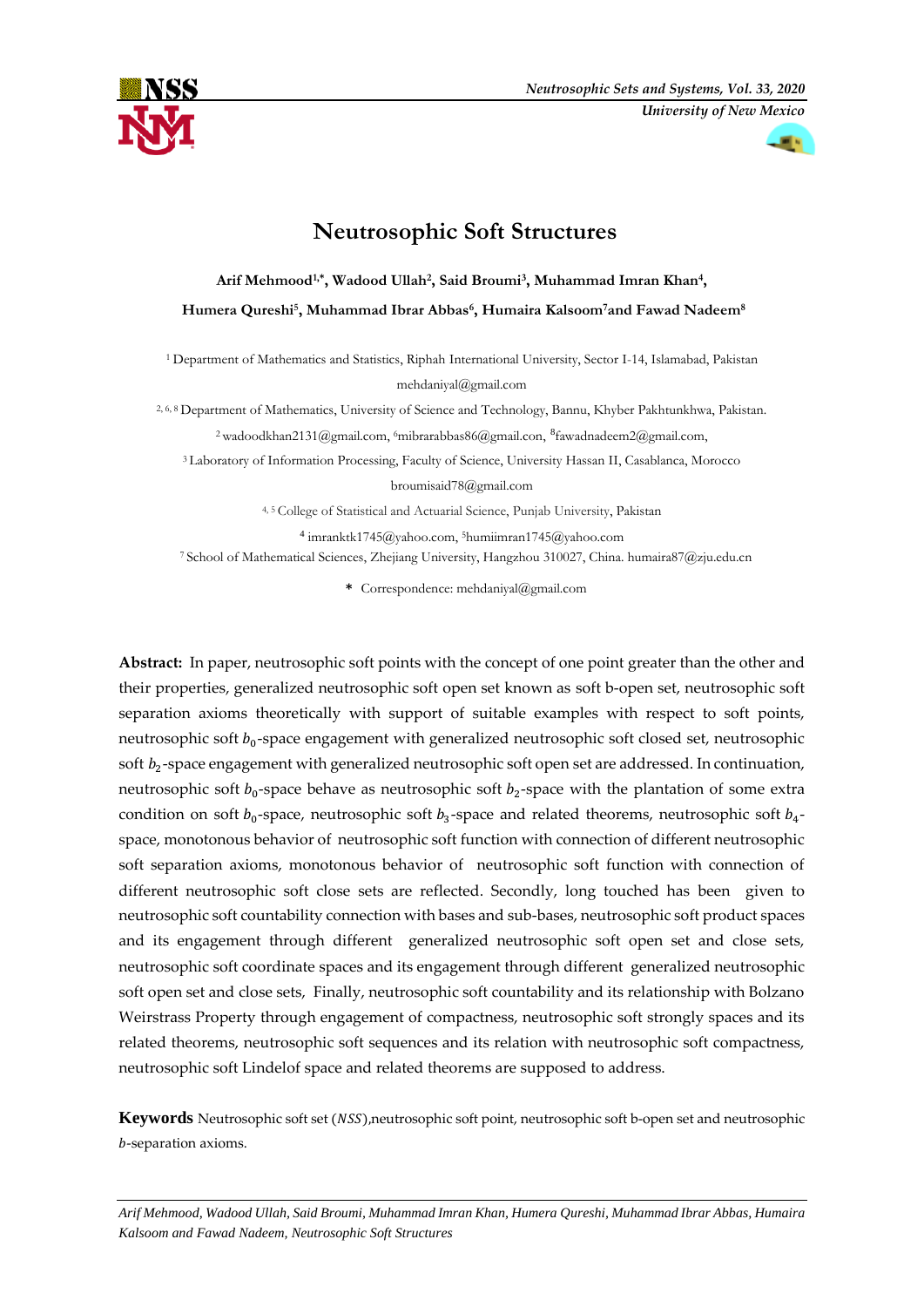#### **1. Introduction**

Cagman et al. [1] defined the concept of soft topology on a soft set, and presented its related properties. The authors also discussed the foundations of the theory of soft topological spaces. Shabir and Naz [2] addressed soft topological spaces with a fixed set of parameters over an initial universe. The notions of soft open sets, soft closed sets, soft closure, soft interior points, soft point neighborhood, soft separation axioms and their basic characteristics are addressed. The authors reflected that a soft topological space gives birth to a family of crisp topological spaces that are parameterized. The authors scanned a soft topological space's subspaces, and explored open and soft closed sets of characterization w. r. t. soft open set. Finally, the authors tackled in depth the notion  $T_i$ spaces, soft normal space and soft regular spaces.

Bayramov and Gunduz [3] investigated some basic notions of STS by using soft point concept. Later on the authors addressed  $T_i$ -soft spaces and the ties between them. Finally, the authors defined soft compactness and leaked out some of its important characteristics.

Khattak et al [4] introduced the concept of softa-open soft  $\beta$ -open, soft  $\alpha$ -separations axioms and soft β-separation axioms in soft single point topology. The authors have addressed soft  $(α, β)$ separation axioms with regard to ordinary points and soft points in soft topological spaces.

Zadeh [5] exposed the concept of fuzzy set. The author described that a fuzzy set is a class of objects with a continuum of grades of membership. The authors furthers defined the set through a membership feature, assigning membership grade to each group candidate. The notions of inclusion, union, intersection, complement, relation, convexity, etc. have been applied to such sets, different properties of these notions have been developed in the sense of fuzzy sets. In particular, it has been proven that a soft separation axiom theorem for convex fuzzy set ignored the prerequisites of mutually exclusive fuzzy sets.

Atanassov [6] developed the 'intuitionistic fuzzy set' (IFS) concept, which is an extension of the 'fuzzy set' definition. The authors explored different properties including operations and set-over relationships. Bayramov and Gunduz [7] introduced some important features of intuitive fuzzy soft topological spaces and established the intuitive soft closure and interior of an intuitive soft set.

In addition, their research also addressed intuitionistic fuzzy continuous mapping and structural characteristics. Deli and Broumi [8] defined for the first a relation on neutrosophic soft sets.

The new concept allows two neutrosophical soft sets to be composed. It is conceived to extract useful information by combing neutrosophical soft sets. Eventually a decision making approach is based on neutrosophic soft sets.

In a new approach, Bera and Mahapatra [9] introduced the concept of *cartesian* product and the neutrosophic soft sets in a new approach. Some properties of this principle were discussed and checked with relevant examples from real life. Smarandache [10] for the first time initiated the concept of neutrosophic set which is generalization of the intuitionistic fuzzy set (IFS), and intuitionistic set (NS). Some related examples are presented. Peculiarities between NS and IFS are underlined.

Maji [11] broadened the Smarandache analysis. The author used the idea of soft set neutrosophic set and incorporated neutrosophic soft set. On neutrosophic soft set those meaning and related operations were addressed.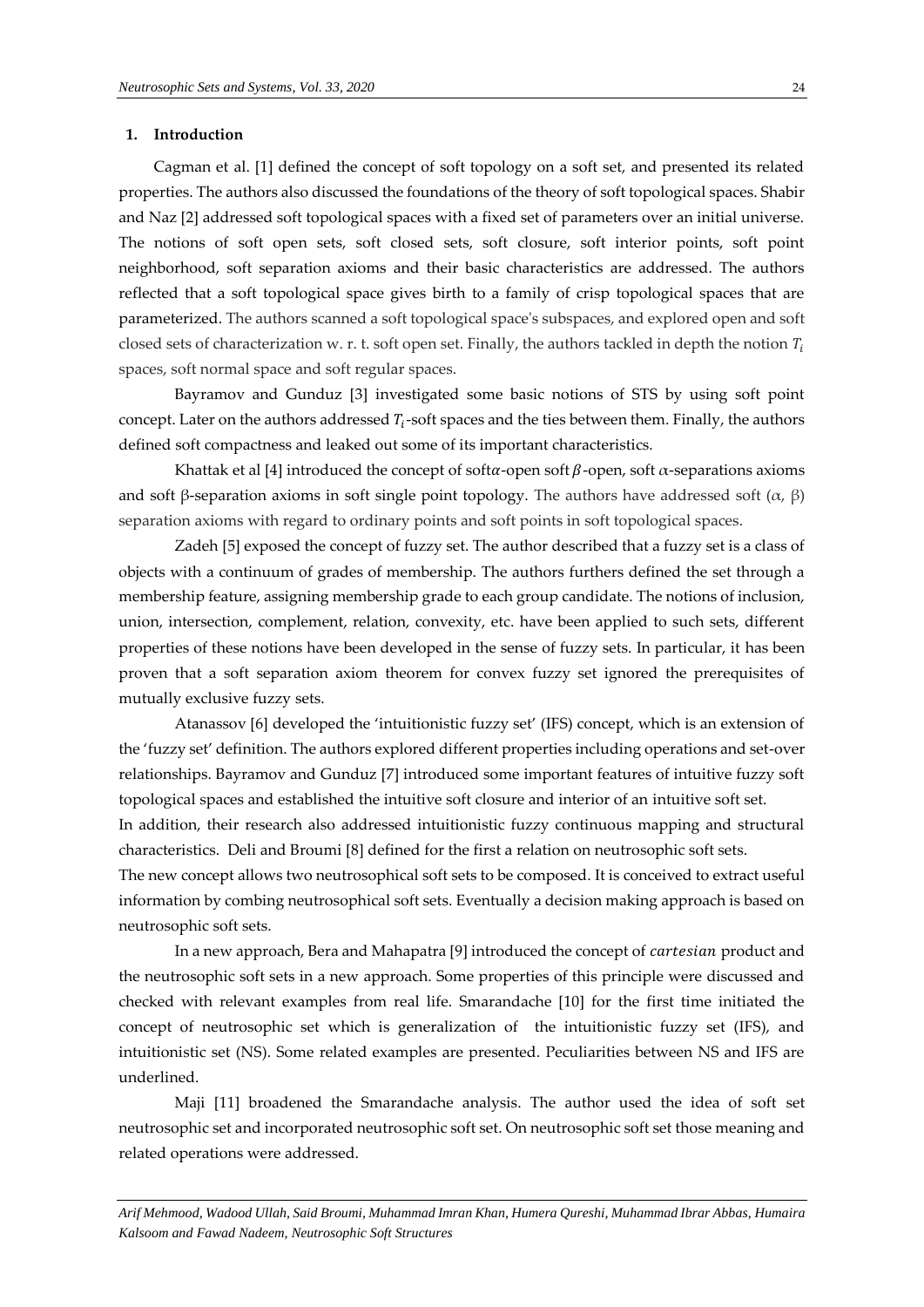Bera and Mahapatra [12] developed topology formulation on a neutrosophic soft set (NSS). This study studies the notion of neutrosophic soft interior, neutrosophic soft closure, neutrosophic soft neighborhood, neutrosophic soft boundary, normal NSS and their basic properties.

Topology and topology for subspaces on the NSS are described with appropriate examples. It also developed some related properties. In addition to this, the concept of separation axioms on neutrosophic soft topological space was introduced along with investigation of several structural features.

Khattak et al. [13] for the first time leaked out the idea of neutrosophic soft b-open set, neutrosophic soft b-closed sets and their properties. Also the idea of neutrosophic soft bneighborhood and neutrosophic soft b-separation axioms in neutrosophic soft topological structures are reflected. Later on the important results are discussed related to these newly defined concepts with respect to soft points. The concept of neutrosophic soft b-separation axioms of neutrosophic soft topological spaces is diffused in different results with respect to soft points. Furthermore, properties of neutrosophic soft b $T_i$  -space (i = 0, 1, 2, 3, 4) and some associations between them are discussed.

C.G. Aras et al. [14] leaked out some basic notions of neutrosophic soft sets and redefined some n $\emph{eutrosophic}$  soft  $\emph{point concept}$ . Later on the authors addressed some neutrosophic soft  $T_i$ space and the relationships among them.

T. Y. Ozturk et al. [15] re-defined some operations on neutrosophic soft sets differently as defined by others authors. The authors supported and defended their approach through interesting examples. The authors further beautifully addressed different results with this new approach. M Al-Tahan, B Davvaz [16] discussed a relationship between SVNS and neutrosophic N-structures and study it. Moreover, the authors apply results to algebraic structures (hyper structures) and prove that the results on neutrosophic *N*-substructure (sub hyper structure) of a given algebraic structure (hyper structure) can be deduced from single valued neutrosophic algebraic structure (hyper structure) and vice versa.

Adeleke et al. [17] studied refined neutrosophic rings, Substructures of refined neutrosophic rings and their elementary properties and it is shown that every refined neutrosophic ring is a ring. Adeleke et al. [18] studied refined neutrosophic ideals and refined neutrosophic homomorphism along their elementary properties. Madeleine et al. [19] provided a connection between neutrosophic ℵ−structures and subtraction algebras. In this regard, the authors introduced the concept of neutrosophic ℵ−ideals in subtraction algebra. Moreover, the authors studied its properties and find out a necessary and sufficient condition for a neutrosophic N−structure to be a neutrosophic N−ideal. M. Parimala et al. [20] introduced the notion of neutrosophic  $\alpha\omega$ -closed sets and study some of the properties of neutrosophic  $\alpha\omega$ -closed sets. Further, the authors investigated neutrosophic  $\alpha\omega$ continuity, neutrosophic  $\alpha\omega$ -irresoluteness, neutrosophic  $\alpha\omega$  connectedness and neutrosophic contra αω continuity along with examples. Abdel-Basset et al. [21] proposed a powerful framework based on neutrosophic sets to aid with patients with cancer. Abdel-Basset et al. [22] developed a novel intelligent medical decision support model based on soft computing and IOT as the use of neutrosophical sets decision-making. Abdel-Basset et al. [23] concentrated on the evaluation of supply chain sustainability based on the two critical dimensions. The authors further added that the first is the importance of evolution metrics based on economic, environmental and social aspect, and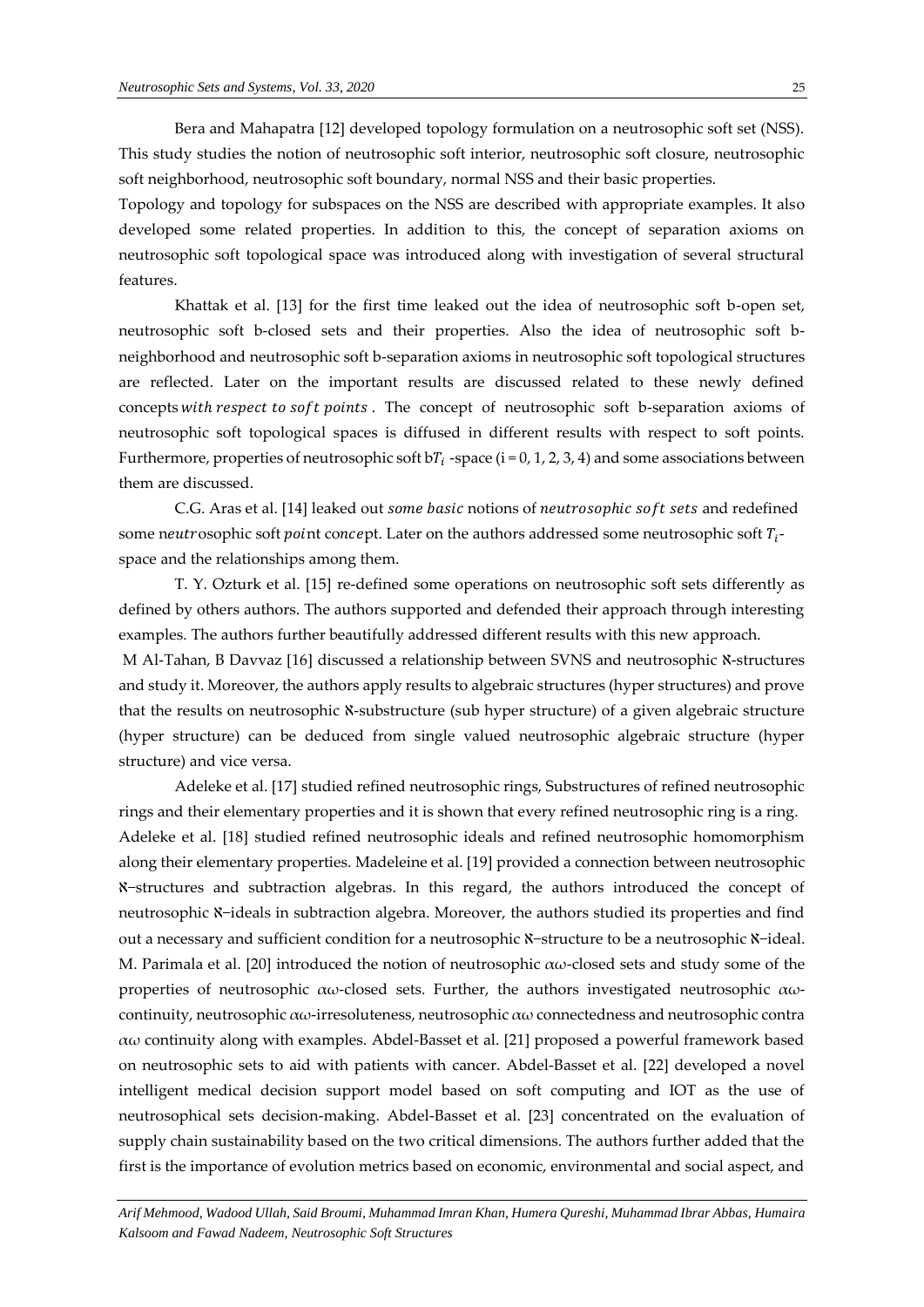the second is the degree of difficulty of information gathering. The authors guaranteed that the aim of this paper increase the accuracy of the evacuation. Abdel-Basset et al. [24] suggested that this article proposed a hybrid combination between analytical hierarchical process (AHP) as an MCDM method and neutrosophic theory to successfully detect and handle the uncertainty and inconsistency challenges.

A. Mehmood et al. [26] introduced generalized neutrosophic separation axioms in neutrosophic soft topological spaces. A. Mehmood et al. [27] discussed soft α-connectedness, soft α-dis-connectedness and soft  $\alpha$ -compact spaces in bi-polar soft topological spaces with respect to ordinary points. For better understanding the authors provided suitable examples.

## **2. Preliminaries**

In this section we now state certain useful definitions, theorems, and several existing results for neutrosophic soft sets that we require in the next sections.

**Definition2.1** [13] NSS on a father set  $(X)$  is characterized as:

$$
\mathcal{A}^{\text{neutrosophic}} = \begin{cases} \n\left(x, \mathbb{T}_{\mathcal{A}^{\text{ntophic}}}(x), \mathbb{I}_{\mathcal{A}^{\text{ntophic}}}(x), \mathbb{F}_{\mathcal{A}^{\text{ntophic}}}(x): x \in \langle \mathcal{X} \rangle\right) \\ \n\begin{array}{c} \n\mathbb{T}: \langle \mathcal{X} \rangle \rightarrow ]0^-, 1^+[ \\ \n\mathbb{F}: \langle \mathcal{X} \rangle \rightarrow ]0^-, 1^+[ \\ \n\mathbb{F}: \langle \mathcal{X} \rangle \rightarrow ]0^-, 1^+[ \\ \n\end{array} \\ \n\text{so that's it} \\ \n0^- \leq \{ \mathbb{T} + \mathbb{I} + \mathbb{F} \} \leq 3^+ .\n\end{cases}
$$

**Definition 2.2**[10] let  $\langle X \rangle$  be a father set,  $d^{parameter}$  be a set of all conditions, and  $\mathcal{L}(\langle X \rangle)$  denote the efficiency set of(X). A pair (f, d<sup>parameter</sup>)is referred to as a soft set over(X), wherefis a map given byf: d<sup>parameter</sup>  $\to$  L((X)). For  $n \in \mathcal{J}^{parameter}$  ,  $\mathfrak{f}(n)$  may be viewed as the set of softset elements (f,  $\mathcal{J}^{parameter}$  ), or as a set of  $n$  -estimated the soft set components, i.e.  $(f, d^{parameter}) = \{(n, f(n) : n \in d^{parameter}, f : d^{parameter} \rightarrow \mathcal{L}(\langle \mathcal{X} \rangle)\}.$ 

 $\bf{Definition 2.3}$  [7] Let  $\langle X\rangle$  be a father set,  $4^{parameter}$  be a s*et* of all conditions, and  $\cal{L}(\langle X\rangle)$  denote the efficiency

Set of(X). A pair (f, d<sup>parameter</sup>)is referred to as a soft set over(X), where fis a map given by: d<sup>parameter</sup>  $\to$  L((X)). Then a (NS)set( $\tilde{f}$ , d<sup>parameter</sup>)over  $\langle X \rangle$ is a set defined by a set of valued functions signifying a mapping Ⅎ →

 $\mathcal{L}(\mathcal{X})$ ), is referred to as the approximate (NS) function( $\tilde{f}$ ,  $d^{parameter}$ ). In other words, the (NS) is a group of con ditions of certain elements of the set  $\mathcal{L}(\langle \mathcal{X} \rangle)$ so it can be written as a set of ordered pairs:

 $\left(\tilde{\mathfrak{f}},\mathbf{d}^{parameter}\right)=\{\left(\left(n,\left[\!\left[x,\mathbb{T}_{\tilde{\mathfrak{f}}(x)}^{(x)},\mathbb{I}_{\tilde{\mathfrak{f}}(x)}^{(x)},\mathbb{F}_{\tilde{\mathfrak{f}}(x)}^{(x)}:x\in\langle\mathcal{X}\rangle\right]\!\right)\right):n\in\mathbf{d}^{parameter}\right\}$ , Obviously,  $\mathbb{T}_{\tilde{\mathfrak{f}}(x)}^{(x)}$ ,  $\mathbb{F}_{\tilde{\mathfrak{f}}(x)}^{(x)}$ ,  $\mathbb{F}_{\tilde{\mathfrak$ [0,1] are membership of truth, membership of indeterminacy and membership of falsehood $\tilde{f}(n)$ . Since the supremum of each  $\mathbb{T}, \mathbb{I}, \mathbb{F}$  is 1, the inequality that  $0^- \leq \mathbb{T}_{\tilde{f}(x)}(x) + \mathbb{I}_{\tilde{f}(x)}(x) + \mathbb{F}_{\tilde{f}(x)}(x) \leq 3^+$  is obvious.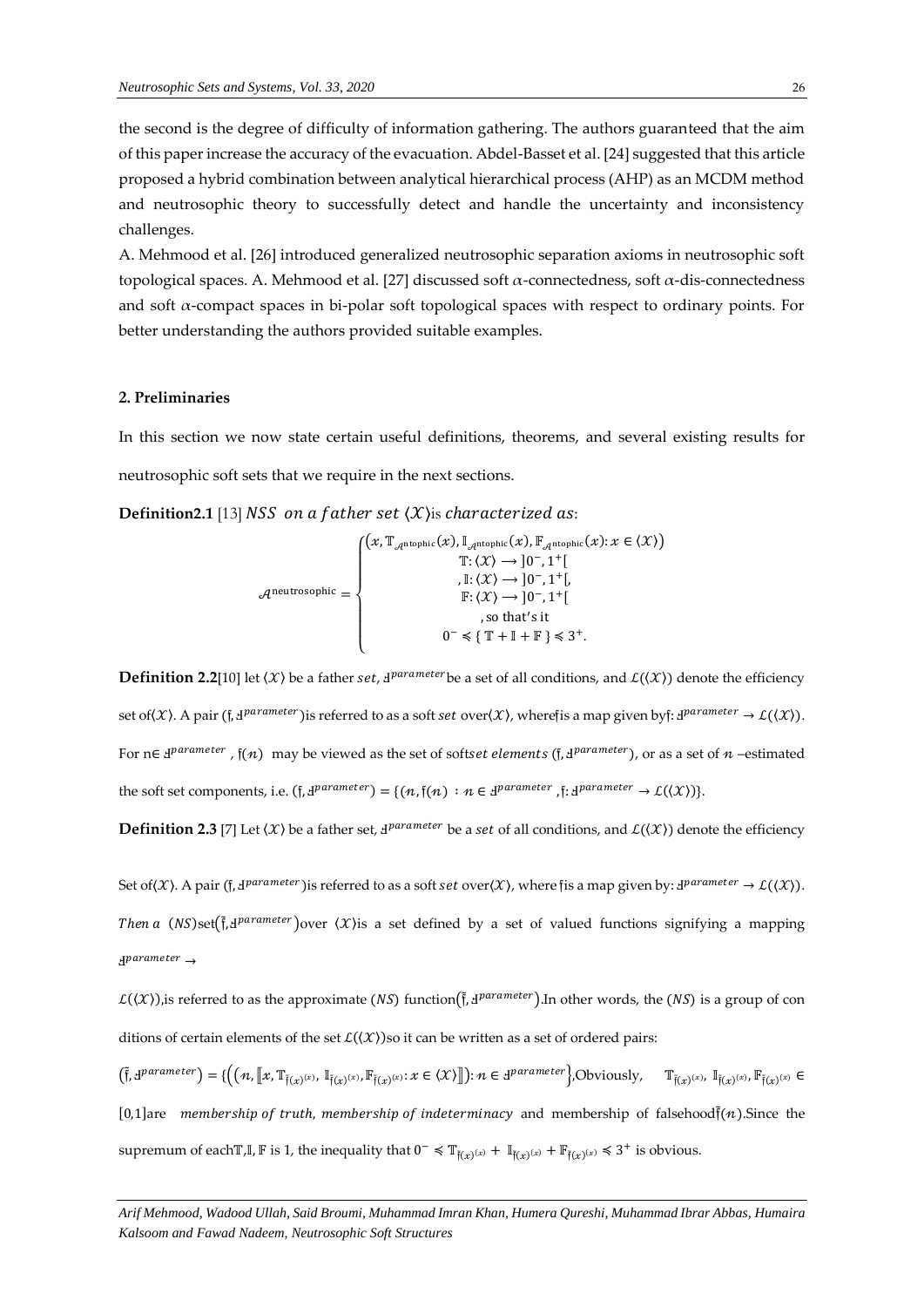**Definition 2.4** [5] let( $\tilde{f}$ ,  $d^{parameter}$ ) be a(NSS) over the father set( $X$ ). The complement of ( $\tilde{f}$ ,  $d^{parameter}$ ) is signified $(\tilde{f}, J^{parameter})^c$  and is defined as follows:

$$
\left(\tilde{\mathfrak{f}},\exists^{parameter}\right)^c=\{\left((n,\llbracket x,\mathbb{T}_{\tilde{\mathfrak{f}}(x)^{(x)}},1-\mathbb{I}_{\tilde{\mathfrak{f}}(x)^{(x)}},\mathbb{F}_{\tilde{\mathfrak{f}}(x)^{(x)}}:x\in\langle\mathcal{X}\rangle\rrbracket\right):\ n\in\mathcal{B}^{parameter}\}
$$

It's clear that

$$
((\tilde{\mathfrak{f}}, \mathfrak{d}^{parameter})^c)^c = (\tilde{\mathfrak{f}}, \mathfrak{d}^{parameter}).
$$

**Definition 2.5** [9] Let  $(\tilde{f}, n)$  and  $(\tilde{\rho}, n)$  two (NSS) over a father $(\chi)$ .  $(\tilde{f}, n)$  is supposed to be NSSS of  $(\tilde{\rho}, n)$  if  $\mathbb{T}_{\tilde{f}(x)}^{(x)}(\mathbf{x}) \leq \mathbb{T}_{\tilde{\rho}(x)}^{(x),\mathbb{I}_{\tilde{f}(x)}^{(x)}} \leq \mathbb{I}_{\tilde{\rho}(x)}^{(x),\mathbb{F}_{\tilde{f}(x)}^{(x),\mathbb{V}}(\mathbf{x})} \geq \mathbb{F}_{\tilde{\rho}(x)}^{(x),\mathbb{V}} \mathbb{\mathcal{H}} \in \mathcal{A}^{parameter} \mathcal{R} \mathcal{V} \mathcal{X} \in \langle \mathcal{X} \rangle$ . It is signifies as  $(\tilde{f}, n) \$  $(\tilde{\rho}, n)$  . ( $\tilde{\mathfrak{f}}, n$ ) is said to be (NS) equal to  $(\tilde{\rho}, n)$  if  $(\tilde{\mathfrak{f}}, n)$  is (NSSS) of  $(\tilde{\rho}, n)$  and  $(\tilde{\rho}, n)$  is NSSS of if  $(\tilde{\mathfrak{f}}, n)$ . It is symbolizedas $(\tilde{\mathfrak{f}}, n) = (\tilde{\rho}, n)$ .

#### **3. Neutrosophic Soft Points and Their Characteristics**

**Definition 3.1** Let( $\tilde{f}_1, n$ ) &( $\tilde{f}_2, n$ ) be two (*NSSS*) over a fatherset(*X*)s.t.( $\tilde{f}_1, n$ )  $\neq$  ( $\tilde{f}_2, n$ ). Then their union is signifies as  $(\tilde{\mathfrak{f}}_1, n) \tilde{\sqcup} (\tilde{\mathfrak{f}}_2, n) = (\tilde{\mathfrak{f}}_3, n)$ &is defined as $(\tilde{\mathfrak{f}}_3, n) = \left\{ \left( n, x, \mathbb{T}_{\tilde{\mathfrak{f}}_3(x)^{(x)}}, \mathbb{T}_{\tilde{\mathfrak{f}}_3(x)^{(x)}}, \mathbb{F}_{\tilde{\mathfrak{f}}_3(x)^{(x)}} : x \right) \right\}$  $:n \in \mathcal{A}^{parameter}$ 

$$
Where, \begin{cases} \mathbb{T}_{\tilde{\mathfrak{f}}_3(x)^{(x)}} = max \Big[ \mathbb{T}_{\tilde{\mathfrak{f}}_1(x)^{(x)}}, \mathbb{T}_{\tilde{\mathfrak{f}}_2(x)^{(x)}}, \\ \mathbb{I}_{\tilde{\mathfrak{f}}_3(x)^{(x)}} = max \Big[ \mathbb{I}_{\tilde{\mathfrak{f}}_1(x)^{(x)}}, \mathbb{I}_{\tilde{\mathfrak{f}}_2(x)^{(x)}}, \\ \mathbb{F}_{\tilde{\mathfrak{f}}_3(x)^{(x)}} = min \Big[ \mathbb{F}_{\tilde{\mathfrak{f}}_1(x)^{(x)}}, \mathbb{F}_{\tilde{\mathfrak{f}}_2(x)^{(x)}} \Big] \end{cases}
$$

**Definition 3.2** Let( $\tilde{f}_1, n$ ) &( $\tilde{f}_2, n$ ) be two (NSSS) over the father set(X)s.t.( $\tilde{f}_1, n$ )  $\neq$  ( $\tilde{f}_2, n$ ). Then their intersection is signifies as  $(\tilde{\mathfrak{f}}_1, n)$   $\widetilde{\sqcap}\, (\tilde{\mathfrak{f}}_2, n) = (\tilde{\mathfrak{f}}$  $(\tilde{\mathbf{f}}_3, n)$ &is defined as follows $(\tilde{\mathbf{f}}_3, n)$  =  $\{\left(\{n,\left\|x,\mathbb{T}_{\tilde{\mathfrak f}_3(x)^{(x)}},\mathbb{I}_{\tilde{\mathfrak f}_3(x)^{(x)}},\mathbb{F}_{\tilde{\mathfrak f}_3(x)^{(x)}};\langle\mathcal{X}\rangle\right\|\right):\text{$n$-}1^{parameter}\Big\} \text{ where } \mathbb{T}_{\tilde{\mathfrak f}_3(x)^{(x)}}=\text{$min$}\Big\{ \mathbb{T}_{\tilde{\mathfrak f}_1(x)^{(x)}},\mathbb{T}_{\tilde{\mathfrak f}_2(x)^{(x)}},\mathbb{I}_{\tilde{\mathfrak f}_3(x)^{(x)}}=\text{$min$}\Big\}$  $min[\mathbb{I}_{\tilde{\mathfrak{f}}_1(x)^{(x)}},\mathbb{I}_{\tilde{\mathfrak{f}}_2(x)^{(x)}},\mathbb{F}_{\tilde{\mathfrak{f}}_3(x)^{(x)}}=max[\mathbb{F}_{\tilde{\mathfrak{f}}_1(x)^{(x)}},\mathbb{F}_{\tilde{\mathfrak{f}}_2(x)^{(x)}}]$ 

**Definition 3.3**  $NSSet(\tilde{f}, n)$  be a (NSS) over the father  $set\{X\}$  is said to be a null neutrosophic soft set If  $\mathbb{T}_{\mathfrak{f}(x)}(x) = 0$ ,  $\mathbb{I}_{\mathfrak{f}(x)}(x) = 0$ ,  $\mathbb{F}_{\mathfrak{f}(x)}(x) = 1$ ; ,  $\forall e \in \mathbb{n}$  &  $\forall x \in \langle \mathcal{X} \rangle$ . it is signifies as  $0_{(\langle \mathcal{X} \rangle, \mathbb{n})}$ .

 $\bf{Definition 3.4}$   $NSS$   $(\tilde{\mathfrak{f}},n)$  over the  $f$ ather  $set(X)$ It is said to be an absolute  $neutronsophical$  softness i  $f{\mathbb T}_{\mathfrak f(x)}(x) = 1$ ,  ${\mathbb I}_{\mathfrak f(x)}(x) = 1$ ,  ${\mathbb F}_{\mathfrak f(x)}(x) = 0$ ;  $\gamma \cdot e \in n \& \gamma \cdot x \in \langle \chi \rangle$ .

It is signifies as  $1_{((\mathcal{X}), n)}$ .clearly,  $0_{((\mathcal{X}), n)}{}^c = 1_{((\mathcal{X}), n)}$ & $1_{((\mathcal{X}), n)}{}^c = 0_{((\mathcal{X}), n)}$ .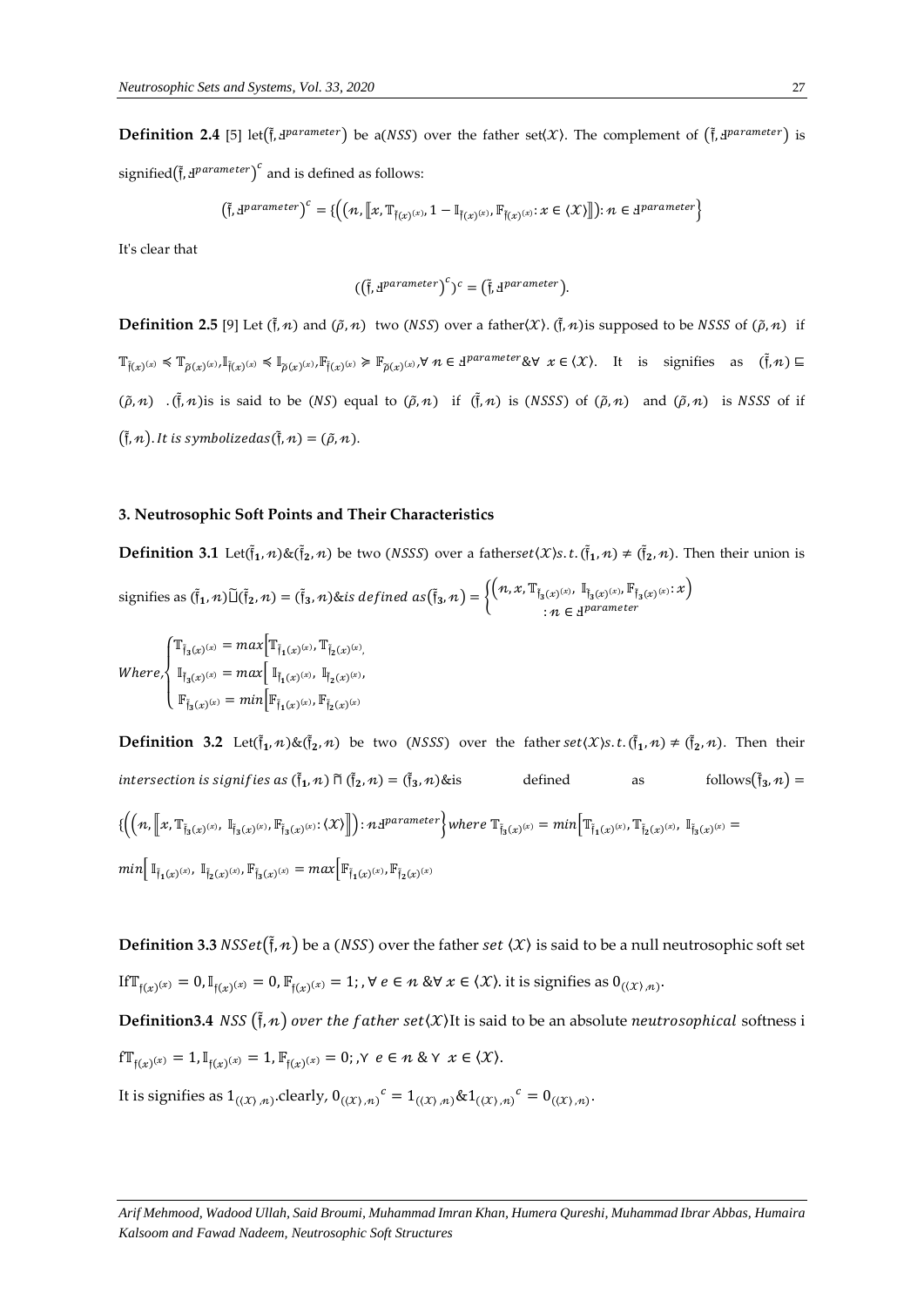**Definition 3.5** Let NSS( $(\widetilde{X})$ ,  $\mathbf{d}^{parameter}$ ) be the family of all NS soft sets over the father set  $(\widetilde{X})$  and  $\tau\subset \mathit{NSS}\bigl((\widetilde{X}),\mathrm{d}^{parameter}\bigr).$ then $\tau$  is said to be a $NS$  so $ft$  topology on  $(\widetilde{X})$ if:

 $(1).0_{(\langle \mathcal{X} \rangle,n)}, 1_{(\langle \mathcal{X} \rangle,n)} \in \tau,$ 

(2). The union of any number of NS soft sets in rbelongs to  $\tau$ .

(3). The intersection of a finite number of (NS) soft sets in in rbelongs to  $\tau$ . Then  $(\widetilde{X})$ ,  $\tau$ , H<sup>parameter</sup>) is said to be a (*NSTS*) over  $\langle \widetilde{X} \rangle$ . Each member of  $\tau$  is said to be a *NS soft* open set.

**Definition 3.6** Let  $(\widetilde{X})$ ,  $\tau$ , H<sup>parameter</sup>) be a NSTS over  $(\widetilde{X})$ &( $\tilde{f}$ , H $^{parameter}$ ) be a NSset over  $(\widetilde{X})$ . Then  $(\tilde{f}, d^{parameter})$  is supposed to be a NS closed set iff its complement is a NS open set.

**Definition** 3.7 LetNSbe the family of all NS over father set( $\widetilde{X}$ ) and  $x \in \widetilde{X}$ ) the NS  $x_{(a,b,c)}$ is supposed to be a N point, for  $0 \le a,b$ ,  $c \le 1$  and is defined as follows: $x_{(a,b,c)}(y) =$  $\{(\mathfrak{a}, \mathfrak{b}, \mathfrak{c}) \text{ provided } y = x\}$ (a, *b*, *b*) *b b t* and  $y = x$ , it is obvious that every (*NS*) is actually the union of its *N* points (0,0,1) *provided*  $y \neq x$ }

**Example 3.8** Suppose that  $(\widetilde{X}) = \{x_1, x_2\}$  then N set  $A = \{\langle x_1, 0.1, 0.3, 0.5 \rangle, \langle x_2, 0.5, 0.4, 0.7 \rangle\}$ is the union of  $N$  points $x_{1_{(0.1,0.3,0.5)}}$ & $x_{2_{(0.5,0.4,0.7)}}$ . Now we define the concept of  $NS$ points for  $NS$ sets.

**Definition 3.9** Let  $NSS(\widetilde{X)}$  )be the family of all  $N$  soft sets over the father set  $(\widetilde{X})$ . Then  $NSS(x_{(a,b,c)})^e$  is called a *NS* point, for every  $x \in (\widetilde{X})$ ,  $0 < \{a, b, c\} \le 1$ , e  $\propto$   $\Delta^{parameter}$ , and is defined as follows: $x^e$  $\mathcal{L}(\mathfrak{a},\mathfrak{b},c)^{e^{\lambda(\mathcal{Y})}} = \begin{cases} (\mathfrak{a},\mathfrak{b},c) \text{provided } e^{\lambda} = e \wedge \mathcal{Y} = x \\ (\mathfrak{a},\mathfrak{b},c) \text{provided } e^{\lambda} \neq e \wedge \mathcal{Y} \neq x \end{cases}$  $(a, b, c)$ provided  $e^{\cdot} \neq e \wedge y \neq x$ 

**Definition 3.10** Suppose that the father set  $\widetilde{\mathcal{X}}$  is assumed to be

 $\langle \widetilde{X} \rangle = \{x_1, x_2\}$ & the set of conditions by  $d^{parameter} = \{e_1, e_2\}$ . Let us consider  $NSS(\tilde{f}, d^{parameter})$  over the father set  $\langle \widetilde{X} \rangle$  as follows: $(\tilde{f}, d^{parameter}) = \begin{cases} e_1 = \{ (x_1, 0.3, 0.7, 0.6), (x_2, 0.4, 0.3, 0.8) \} \\ 0 = \{ (x_1, 0.4, 0.6, 0.8), (x_2, 0.4, 0.3, 0.7, 0.3) \} \end{cases}$  $e_2 = {\chi_{x_1}, 0.4, 0.6, 0.8}, \langle x_2, 0.3, 0.7, 0.2 \rangle}$ . It is clear that

 $(\tilde{f}, d^{parameter})$  is the union of its NS points  $\sqrt{\frac{1}{2}}$  $\int_{x^{e_2}}^{x^{e_1}} x^{(0.3,0.7,0.6)}$  $x^{e_2}$ <sub>1</sub>(0.4,0.6,0.8),  $x^{e_1}$ <sub>2</sub>(0.4,0.3,0.8)  $x^{e_2}$ <sub>2</sub>(0.3,0.7,0.2). Where,  $\overline{\mathcal{L}}$  $\overline{\phantom{a}}$  $\overline{1}$  $\overline{\phantom{a}}$  $\left\{x^{e_1}_{1(0.3,0.7,0.6)} = \begin{cases} \n\begin{cases} e_1 = \{(x_1, 0.3,0.7,0.6), (x_2,0,0,1)\} \\ \n\end{cases} \\
\begin{cases} e_2 = \{(x_1, 0,0,1), (x_2, 0,0,1)\} \n\end{cases}\n\end{cases}\right\}$  $e_2 = {\langle x_1, 0, 0, 1 \rangle, \langle x_2, 0, 0, 1 \rangle}$  $\mathcal{X}^{e_2}{}_{1(0.4,0.6,0.8)} = \left[ \begin{cases} e_1 = \{(\mathcal{X}_1, 0,0,1), (\mathcal{X}_2, 0,0,1)\} \\ e_2 = \{(\mathcal{X}_1, 0,0,6,0,8), (\mathcal{X}_2, 0,0,0)\} \end{cases} \right]$  $e_2 = \{ (x_1, 0.4, 0.6, 0.8), (x_2, 0, 0, 1) \}$  $x^{e_1}{}_{2(0.3,0.7,0.6)} = \begin{cases} {e_1} = \{(x_1, 0,0,1), (x_2, 0.4, 0.3, 0.8)\} \\ {e_2} = \{(x_1, 0,0,1), (x_2, 0, 0, 1)\} \end{cases}$  $e_2 = {\langle x_1, 0, 0, 1 \rangle, \langle x_2, 0, 0, 1 \rangle}$  $\mathcal{X}^{e_2}{}_{(0.3,0.7,0.2)} = \begin{bmatrix} e_1 = \{ (x_1, 0,0,1), (x_2, 0,0,1) \} \\ e_2 = \{ (x_1, 0,0,1), (0,3,0,7,0,2) \} \end{bmatrix}$  $e_2 = {\langle x_1, 0, 0, 1 \rangle, \langle 0.3, 0.7, 0.2 \rangle}$ 

*Arif Mehmood, Wadood Ullah, Said Broumi, Muhammad Imran Khan, Humera Qureshi, Muhammad Ibrar Abbas, Humaira Kalsoom and Fawad Nadeem, Neutrosophic Soft Structures*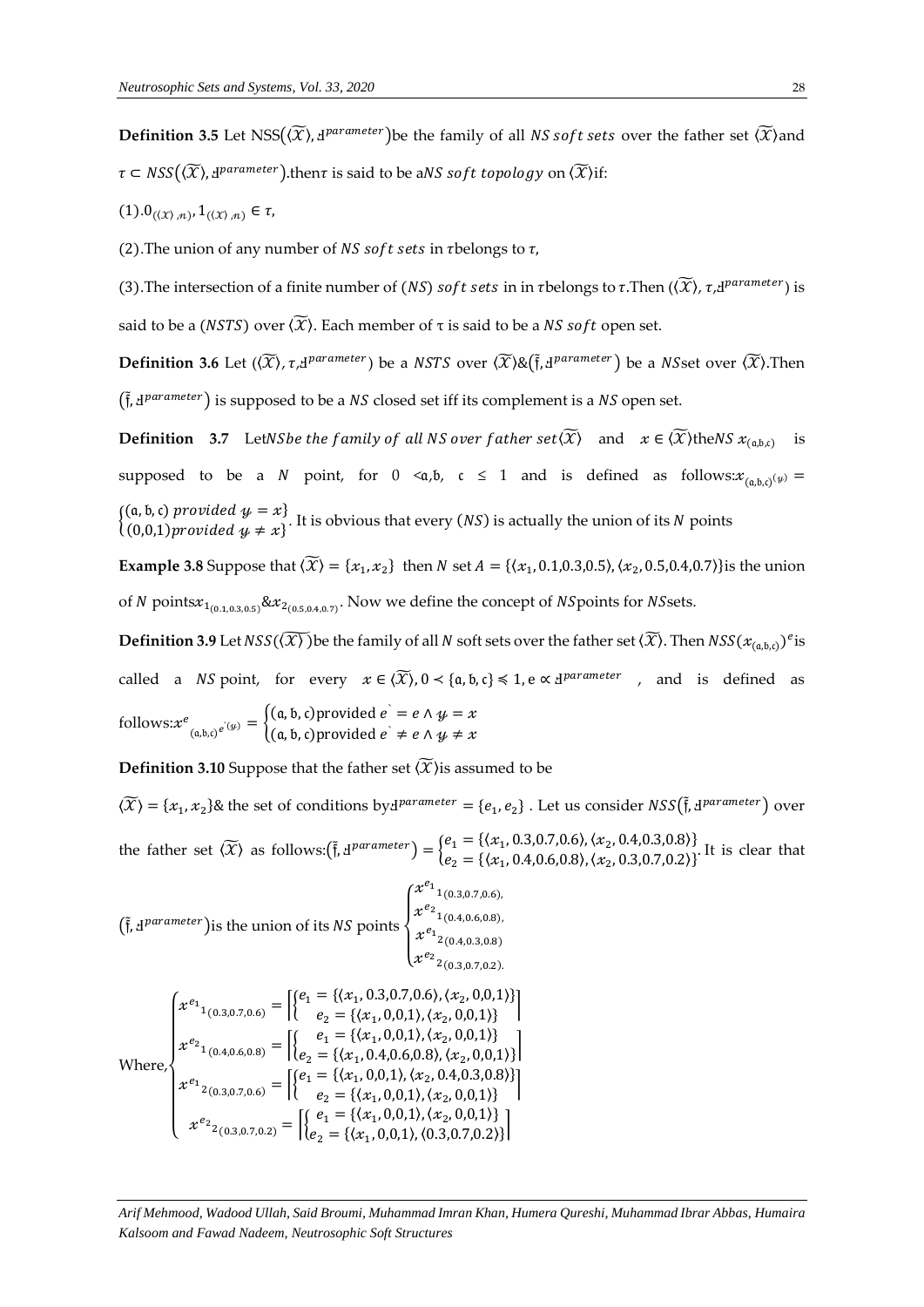$\bf{Definition 3.11}$   $\rm{Let}(\tilde{f},d^{parameter})$ be a  $NSS$  over the father  $set(\widetilde{X})$ .we say that  $\;x^e_{\;(a,b,c)}\in\big(\tilde{f},d^{parameter}\big)$ read as belonging to the *NSS*  $(\tilde{f}, d^{parameter})$  whenever  $\mathfrak{a} \preccurlyeq \mathbb{T}_{\tilde{f}(x)^{(x)}, \mathfrak{b}} \preccurlyeq \mathbb{I}_{\tilde{f}(x)^{(x)}, \mathfrak{c}} \geq \mathbb{F}_{\tilde{f}(x)^{(x)}}$ .

**Definition 3.12** Let  $x^e_{(\mathfrak{a},\mathfrak{b},\mathfrak{c})}$  and  $x^{e'}$  $_{(\alpha',\beta',c')}$  be two *NS* points. For the *NS* points Over father set $(\widetilde{X})$ , we say that the NSpoints are distinct points $x^e_{\, (\mathfrak a, \mathfrak b, \mathfrak c)} \sqcap x^{e'}$  $\mathfrak{g}_{(\mathfrak{a}',\mathfrak{b}',\mathfrak{c}')} = 0_{(\widetilde{X}),\mathfrak{a} \text{parameter})}.$  It is clear that  $x^e_{(\mathfrak{a},\mathfrak{b},\mathfrak{c})}$ and  $x^{e^{\prime}}$  $(\alpha', \beta', c')$  are distinct NS points if and only if  $x > y$  or  $x < y$  or  $e' > e$  or  $e' < e$ .

## **4. Neutrosophic Soft b-Separation Axioms**

In this phase we define generalized neutrosophic soft separation axioms.

**Definition 4.1** Let ( $\langle \widetilde{X} \rangle$  ,  $\tau$ ,  $\Delta$ <sup>parameter</sup>) be a NSTS over  $\langle \widetilde{X} \rangle$  &  $(\tilde{f}, \Delta^{\text{parameter}})$  be a neutrosophic soft set over  $\langle \widetilde{X} \rangle$  .Then  $(\widetilde{\mathfrak{f}}, \mathfrak{t}^{\text{parameter}})$  is supposed to be a NS-bopen if  $(\widetilde{\mathfrak{f}})$  $\widetilde{\mathfrak{f}}$ ,  $\mathfrak{f}^{\text{parameter}}$  )  $\subseteq$ cl  $\big(\text{int}\big(\tilde{\mathfrak{f}},\text{J}^{\text{parameter}}\big)\big)\big)$   $\cup$  int  $\big(\text{cl}\big(\big(\tilde{\mathfrak{f}},\text{J}^{\text{parameter}}\big)\big)\big)$  and NS b-close if  $\hspace{1.5cm}\big(\tilde{\mathfrak{f}}\big)$  $\tilde{f}$ ,  $\mathbf{d}^{\text{parameter}}$  )  $\supseteq$  $\text{int}\big(\textit{cl}\left(\textsf{(\tilde{f},\tilde{d}^{parameter}\ )}\right)\big)\cap\textit{cl}\big(\textit{in}\left(\textsf{(\tilde{f},\tilde{d}^{parameter}\ )}\right)\big).$ 

 $\bf{Definition \ 4.2 \ Let \ } (\widetilde{X}), \tau$ , d $^{parameter} )$  be a  $\mathit NSTS$   ${\rm over}(\widetilde{X})$  , and  $x^e_{~(a,b,c)}$   $> y^{e'}$  $(a^j, b^j, c^j)$  Or

 $x^e{}_{(a,b,c)} \prec y^{e'}$  $_{(\alpha',\beta',c')}$  are NSP oints. If there exist NSb open sets  $(\tilde{f}, d^{parameter}) \& (\tilde{g}, d^{parameter})$  such that  $x^e_{(a,b,c)} \in (\tilde{f}, \exists^{parameter})$ ,  $x^e_{(a,b,c)} \sqcap (\widetilde{g}, \exists^{parameter}) = 0_{((\widetilde{X}), \exists^{parameter})}$  or  $y^{e'}$  $\mathcal{L}_{(\mathfrak{a}',\mathfrak{b}',\mathfrak{c}')} \in (\widetilde{\mathcal{G}},\mathfrak{1}^{parameter})$  ,

$$
{\mathcal Y^{e'}}_{(\mathfrak a',\mathfrak b',\mathfrak c')} \sqcap \left(\tilde{\mathfrak f},\exists^{parameter}\right) = 0_{(\widetilde{\mathfrak X}),\exists^{parameter}\mathfrak f}.\text{ Then } (\widetilde{\mathfrak X}),\tau,\exists^{parameter}\text{ is called a } NSb_0
$$

**Definition 4.3** Let  $(\widetilde{X})$ ,  $\tau$ ,  $\exists^{parameter}$  be a NSTS over  $\widetilde{X}$  , and  $x^e_{(a,b,c)} > y^{e'}$  $_{(\mathfrak{a}',\mathfrak{b}',\mathfrak{c}')}\text{or} x^e_{(\mathfrak{a},\mathfrak{b},\mathfrak{c})} \prec$  $y^{e/}$  $_{(\alpha',\beta',c')}$  are  $NS$  points. If there exist  $NSb$  open sets $(\tilde{\mathfrak{f}},A^{parameter})$ & $(\widetilde{g},A^{parameter})$  :

$$
x^{e} (a,b,c) \in (\tilde{f}, d^{parameter}), x^{e} (a,b,c) \cap (\tilde{g}, d^{parameter}) = 0_{(\tilde{X}), d^{parameter}}) \text{ or } y^{e'} (a',b',c') \in
$$
  

$$
(\tilde{g}, d^{parameter}),
$$
  

$$
y^{e'} (a',b',c') \cap (\tilde{f}, d^{parameter}) = 0_{(\tilde{X}), d^{parameter}}, \text{Then } (\tilde{X}), \tau, d^{parameter}) \text{ is called a } NSb_1.
$$

 $\mathbf D$ **efinition 4.4** Let ( $(\widetilde{\mathcal{X}})$ ,  $\tau$ , d<sup>parameter</sup>) be a  $NSTS$ over( $\widetilde{\mathcal{X}}$ ) , and  $x^e_{(\mathfrak{a},\mathfrak{b},\mathfrak{c})} > y^{e^f}$  $(a^{\prime}, b^{\prime}, c^{\prime})$ 

*Arif Mehmood, Wadood Ullah, Said Broumi, Muhammad Imran Khan, Humera Qureshi, Muhammad Ibrar Abbas, Humaira Kalsoom and Fawad Nadeem, Neutrosophic Soft Structures*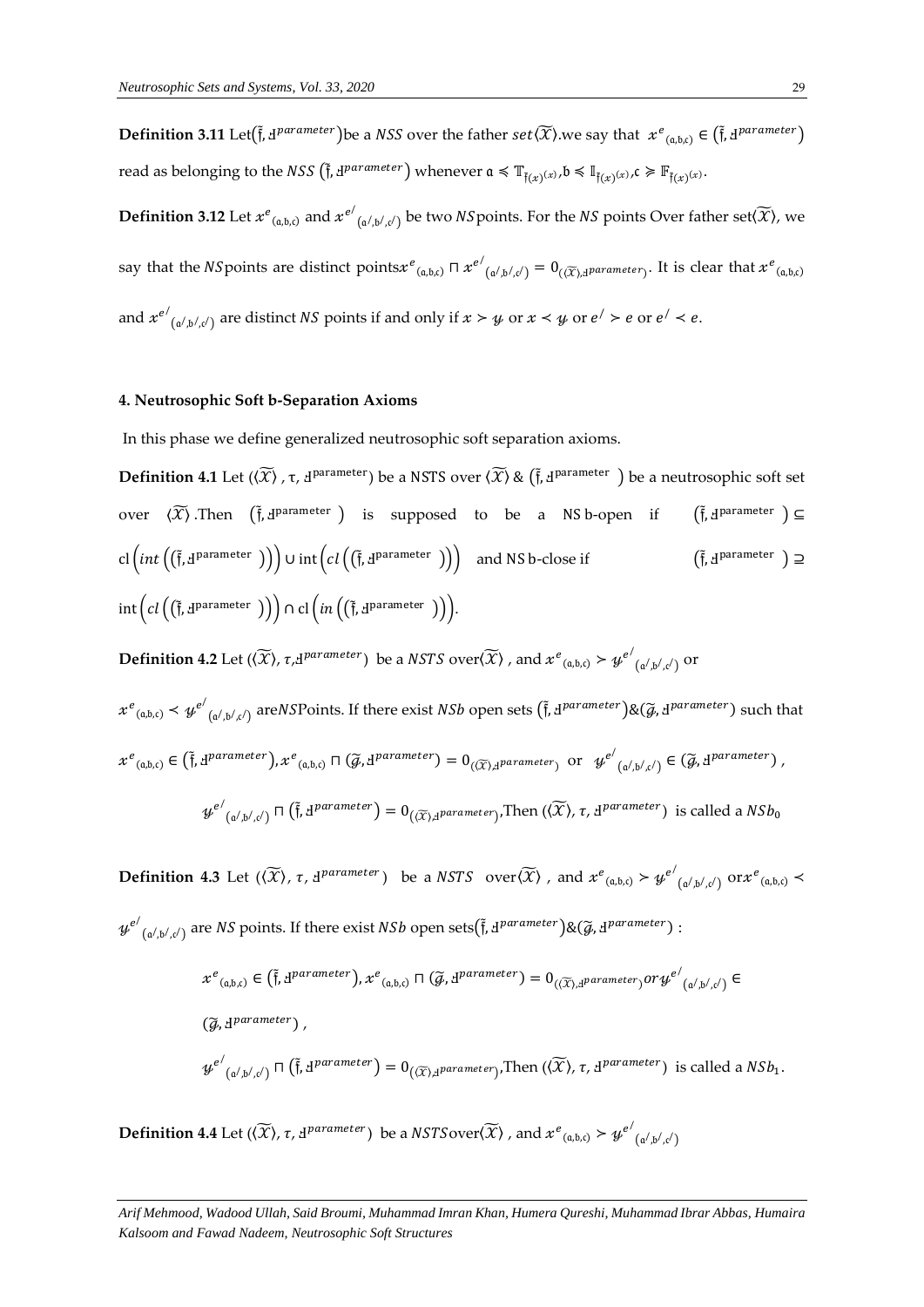$$
x^e_{(a,b,c)} \prec y^{e'}_{(a',b',c')} are NSpoints. \text{ if } \exists N\text{Sb open sets } (\tilde{\mathfrak{f}}, \underline{\mathfrak{f}})^{parameter} \text{)} \& (\tilde{g}, \underline{\mathfrak{f}})^{parameter} \text{ is } t.
$$

$$
x^e_{(a,b,c)} \in (\tilde{f}, \underline{d}^{parameter}) \& \psi^{e'}_{(a',b',c')} \in (\tilde{g}, \underline{d}^{parameter}) \& (\tilde{f}, \underline{d}^{parameter}) \sqcap (\tilde{g}, \underline{d}^{parameter}) = 0_{((\widetilde{X}), \underline{d}^{parameter})}.\text{Then } ((\widetilde{X}), \tau, \underline{d}^{parameter}) \text{ is called a } NSb_2 \text{ space.}
$$

**Example 4.5** Suppose that the father set  $\widetilde{\mathcal{X}}$  is assumed to be

 $\langle \widetilde{X} \rangle = \{x_1, x_2\}$  & the set of conditions by  $\mathbf{d}^{parameter} = \{e_1, e_2\}$ . Let us consider NS set  $(\tilde{f}, d^{parameter})$ over the father set  $\langle \widetilde{X} \rangle$  &  $x^{e_1}{}_{1(0.1,0.4,0.7)}$ ,  $x^{e_2}{}_{1(0.2,0.5,0.6)}$ ,  $x^{e_1}{}_{2(0.3,0.3,0.5)}$  &  $x^{e_1}{}_{2(0.4,0.4,0.4)}$  be *NS* points. Then the family  $\tau = \{0_{(\widetilde{X}), \underline{d}}$  *parameter*<sub>)</sub>,  $1_{(\widetilde{X}), \underline{d}}$  *parameter*<sub>)</sub>,  $(\widetilde{f_1}, \underline{d}^{parameter})$ ,  $(\widetilde{f_2}, \underline{d}^{parameter})$ , ,  $(\tilde{\mathfrak{f}_3}, \mathfrak{1}^{parameter})$ , ,  $(\tilde{\mathfrak{f}_4}, \mathfrak{1}^{parameter})$ ,  $(\tilde{\mathfrak{f}_5}, \mathfrak{1}^{parameter})$ ,  $(\tilde{\mathfrak{f}_6}, \mathfrak{1}^{parameter})$ , ,  $(\tilde{\mathfrak{f}_7}, \mathfrak{1}^{parameter})$ , ,  $(\tilde{\mathfrak{f}_8}, \mathfrak{1}^{parameter})$ , , where  $\widetilde{f_1}$ ,  $d^{parameter}$ ) =  $x^{e_1}$ <sub>1(0.1,0.4,0.7)</sub>,  $(\widetilde{f_2}, d^{parameter}) = x^{e_2}$ <sub>1(0.2,0.5,0.6)</sub>,  $(\widetilde{f_3}, d^{parameter}) =$  $x^{e_1}{}_{2(0.3,0.3,0.5)}$ ,  $(\tilde{f_4}, \mathbf{J}^{parameter}) = (\tilde{f_1}, \mathbf{J}^{parameter}) \cup (\tilde{f_2}, \mathbf{J}^{parameter})$ ,  $(\tilde{f_5}, \mathbf{J}^{parameter}) = (\tilde{f_1}, \mathbf{J}^{parameter}) \cup$  $(\tilde{\mathfrak{f}}_3, \mathbf{d}^{parameter})$ ,  $(\tilde{\mathfrak{f}}_6, \mathbf{d}^{parameter}) = (\tilde{\mathfrak{f}}_2, \mathbf{d}^{parameter}) \cup (\tilde{\mathfrak{f}}_3, \mathbf{d}^{parameter})$ ,  $(\tilde{\mathfrak{f}}_7, \mathbf{d}^{parameter}) = (\tilde{\mathfrak{f}}_1, \mathbf{d}^{parameter}) \cup$  $\left(\widetilde{\mathfrak{f}_{2}},\mathbf{d}^{parameter}\right) \cup \left(\widetilde{\mathfrak{f}_{3}},\mathbf{d}^{parameter}\right),$ 

 $(\tilde{f}_8, d^{\text{parameter}}) = \{x^{e_1}_{1_{(0.1, 0.4, 0.7)}}, x^{e_2}_{1_{(0.2, 0.5, 0.6)}}, x^{e_1}_{2_{(0.3, 0.3, 0.5)}, x^{e_2}_{2_{(0.4, 0.4, 0.4)}}}$  is a NSTS over the father set  $\langle \widetilde{X} \rangle$ . Thus  $(\langle \widetilde{X} \rangle, \tau, d^{parameter})$  be aNSTS over the father set  $\langle \widetilde{X} \rangle$ . Also  $(\langle \widetilde{X} \rangle, \tau, d^{parameter})$  is  $NSb_0$ structure but it is not  $NSh_1$ because for  $NS$ points  $x^{e_1}$ <sub>1(0.1,0.4,0.7)</sub>,  $x^{e_2}$ <sub>2(0.4,0.4,0.4)</sub>, ( $(\widetilde{X})$ ,  $\tau$ ,  $d^{parameter}$ ) not  $NSb_1$ .

### **Example 4.6** Suppose that the father set  $(\widetilde{X})$  is assumed to be

 $\widetilde{(X)} = \{x_1, x_2\}$ & the set of *conditions* by  $A^{parameter} = \{e_1, e_2\}$ . Let us consider *NSset* ( $\tilde{f}$ ,  $A^{parameter}$ ) over the father  $\exp\left\{\widetilde{X}\right\} \& x^{e_1}{}_{1(0.1,0.4,0.7)} x^{e_2}{}_{1(0.2,0.5,0.6)} x^{e_1}{}_{2(0.3,0.3,0.5)} \& x^{e_1}{}_{2(0.4,0.4,0.4)}$  be *NS* points. Then the family  $\tau =$  $\{0_{(\widetilde{X}), \mathbf{d}^{parameter}\}} , 1_{(\widetilde{X}), \mathbf{d}^{parameter}} , (\widetilde{\mathfrak{f}}_1, \mathbf{d}^{parameter}), (\widetilde{\mathfrak{f}}_2, \mathbf{d}^{parameter})$  ( $\widetilde{\mathfrak{f}}_3, \mathbf{d}^{parameter}$ ), ( $\widetilde{\mathfrak{f}}_4, \mathbf{d}^{parameter}$ ), ( $\widetilde{\mathfrak{f}}_5, \mathbf{d}^{parameter}$ ), ( $\widetilde{\mathfrak{f}}_6, \mathbf{d}^{parameter}$  $\mathcal{L}(\tilde{f_7}, \mathrm{d}^{parameter})$ ,  $(\tilde{f_8}, \mathrm{d}^{parameter})$ , ... ... ... ...  $(\tilde{f_{15}}, \mathrm{d}^{parameter})$ }, , where  $(\tilde{f_1}, \mathrm{d}^{parameter})$  $x^{e_1}$ <sub>1(0.1,0.4,0.7)</sub>,  $(\tilde{f_2}, \mathrm{d}^{parameter}) =$  $x^{e_2}1_{(0.2,0.5,0.6)'}(\tilde{f}_3, d^{\text{parameter}}) = x^{e_1}2_{(0.3,0.3,0.5)'}(\tilde{f}_4, d^{\text{parameter}}) = x^{e_2}2_{(0.4,0.4,0.4)}(\tilde{f}_5, d^{\text{parameter}}) = (\tilde{f}_1, d^{\text{parameter}}) \cup (1, 0.4, 0.4)$  $(\tilde{f_2}, \mathbf{d}^{parameter}), (\tilde{f_6}, \mathbf{d}^{parameter}) = (\tilde{f_1}, \mathbf{d}^{parameter}) \cup (\tilde{f_3}, \mathbf{d}^{parameter}), (\tilde{f_7}, \mathbf{d}^{parameter}) = (\tilde{f_2}, \mathbf{d}^{parameter}) \cup (\tilde{f_8}, \mathbf{d}^{parameter})$  $(\widetilde{\mathfrak{f}}_4, \mathbf{d}^{parameter}), (\widetilde{\mathfrak{f}}_8, \mathbf{d}^{parameter}) = (\widetilde{\mathfrak{f}}_2, \mathbf{d}^{parameter}) \cup (\widetilde{\mathfrak{f}}_3, \mathbf{d}^{parameter}), (\widetilde{\mathfrak{f}}_9, \mathbf{d}^{parameter}) = (\widetilde{\mathfrak{f}}_2, \mathbf{d}^{parameter}) \cup \mathfrak{d}^{target}$  $(\widetilde{\mathfrak{f}_4}, \mathfrak{q}$ parameter),  $(\widetilde{\mathfrak{f}_{10}}, \mathfrak{q}$ parameter) =  $(\widetilde{\mathfrak{f}_3}, \mathfrak{q}$ parameter)  $\cup$   $(\widetilde{\mathfrak{f}_4}, \mathfrak{q}$ parameter),  $(\widetilde{\mathfrak{f}_{11}}, \mathfrak{q}$ parameter) =  $(\widetilde{\mathfrak{f}_1}, \mathfrak{q}$ parameter)  $\cup$  $(\widetilde{\mathfrak{f}_2},\mathfrak{g}$ parameter)  $\cup$   $(\widetilde{\mathfrak{f}_3},\mathfrak{g}$ parameter), $(\widetilde{\mathfrak{f}_{12}},\mathfrak{g}$ parameter) =  $(\widetilde{\mathfrak{f}_1},\mathfrak{g}$ parameter)  $\cup$   $(\widetilde{\mathfrak{f}_2},\mathfrak{g}$ parameter)  $\cup$ 

*Arif Mehmood, Wadood Ullah, Said Broumi, Muhammad Imran Khan, Humera Qureshi, Muhammad Ibrar Abbas, Humaira Kalsoom and Fawad Nadeem, Neutrosophic Soft Structures*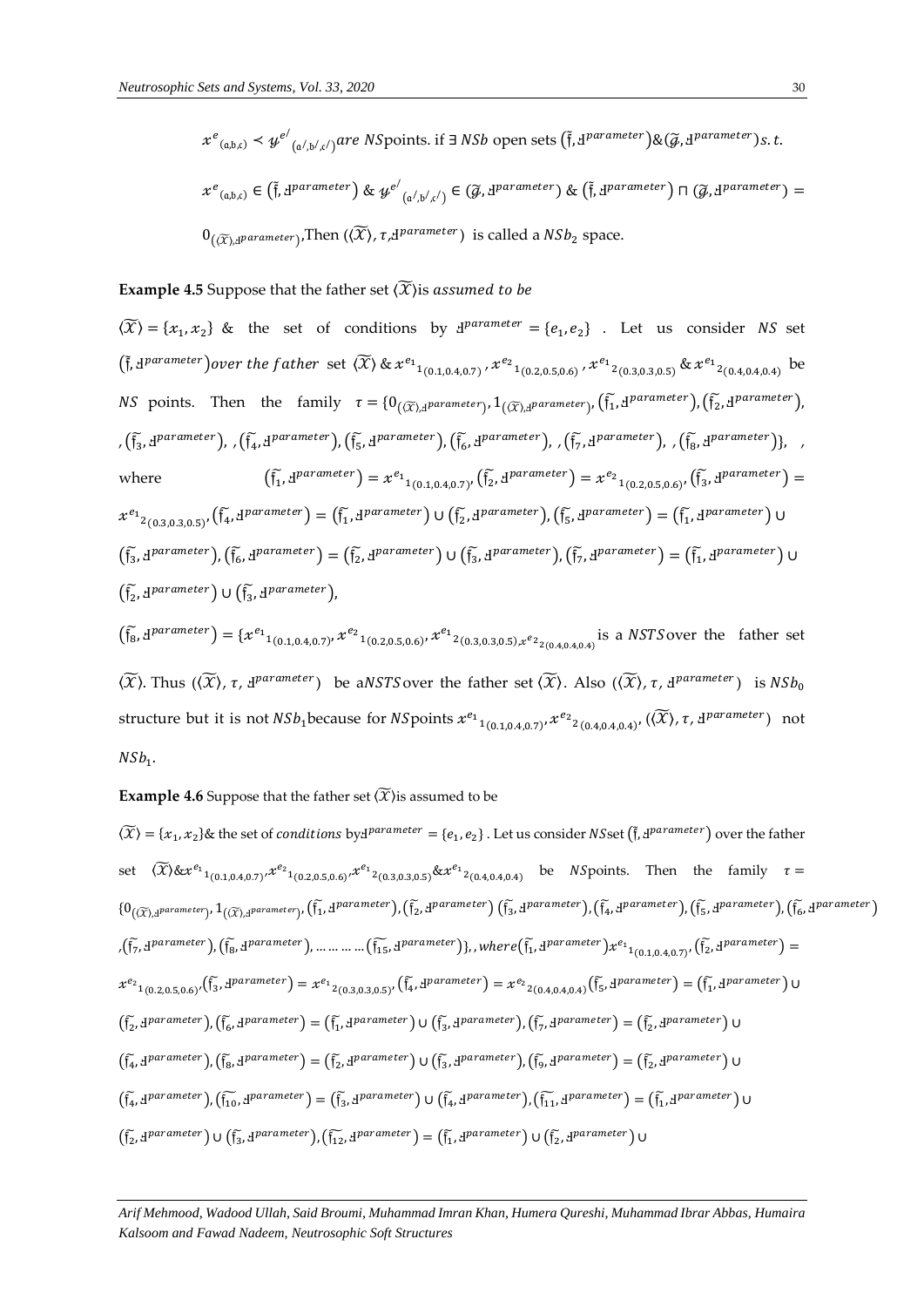$$
(\tilde{f}_4, d^{\text{parameter}}), (\tilde{f}_{13}, d^{\text{parameter}}) = (\tilde{f}_2, d^{\text{parameter}}) \cup (\tilde{f}_3, d^{\text{parameter}}) \cup (\tilde{f}_4, d^{\text{parameter}}), (\tilde{f}_{14}, d^{\text{parameter}}) =
$$

$$
(\tilde{f}_1, d^{\text{parameter}}) \cup (\tilde{f}_3, d^{\text{parameter}}) \cup (\tilde{f}_4, d^{\text{parameter}}) \cup (\tilde{f}_5, d^{\text{parameter}}) \cup (\tilde{f}_{15}, d^{\text{parameter}}) =
$$

 $\{x^{e_{1}}{}_{1(0.1,0.4,0.7)}, x^{e_{2}}{}_{1(0.2,0.5,0.6)}, x^{e_{1}}{}_{2(0.3,0.3,0.5),x^{e_{2}}{}_{2(0.4,0.4,0.4)}}\}$  is a NST Sover the father set  $\langle \widetilde{X}\rangle$ . Thus  $(\langle \widetilde{X}\rangle, \tau, d^{parameter})$ be a(NSTS) over the father set  $(\widetilde{X})$ . Also ( $(\widetilde{X})$ ,  $\tau$ , d<sup>parameter</sup>) is  $NSh_1$  structure. $x^{e_1}$ <sub>1(0.1,0.4,0.7)</sub>,  $x^{e_2}$ <sub>2(0.4,0.4,0.4)</sub>, ( $(\widetilde{X})$ ,  $\tau$ , d<sup>parameter</sup>) not  $\mathit{NSb}_2$ .

**Theorem 4.7** Let  $(\widetilde{X})$ ,  $\tau$ ,  $A^{parameter}$ ) be a(NSTS) over the father  $set \widetilde{X}$ . Then  $(\widetilde{X})$ ,  $\tau$ ,  $A^{parameter}$ ) be a  $NSh_1$ structure if feach NS pointis a NS b-closed set.

**Proof.** Let  $(\widetilde{X})$ ,  $\tau$ , d<sup>parameter</sup>) be a NSTSover the father set  $\widetilde{(\mathcal{X})}$  .  $(x^e{}_{(a,b,c)},$  d<sup>parameter</sup>)be an arbitrary NSpoint.We establish  $(xe_{(a,b,c)},d^{parameter})$  is a N soft b-open set. Let $\left(y^{e'}_{(a',b',c')},d^{parameter}\right) \in \left(x^{e_{(a,b,c)}},d^{parameter}\right)$ . Then  $\mathrm{either}\left(y^{e'}_{\phantom{e'}_{\phantom{e'}(\mathfrak{a}',\mathfrak{b}',c')},\mathbf{d}^{parameter}\right)\succ\left(x^{e}_{\phantom{e'}(\mathfrak{a},\mathfrak{b},c)},\mathbf{d}^{parameter}\right) or \left(y^{e'}_{\phantom{e'}(\mathfrak{a}',\mathfrak{b}',c')},\mathbf{d}^{parameter}\right)\prec\left(y^{e'}_{\phantom{e'}(\mathfrak{a}',\mathfrak{b}',c')},\mathbf{d}^{parameter}\right) or$  $\left(y^{e'}{}_{(\mathfrak{a}',\mathfrak{b}',\mathfrak{c}')},\mathfrak{d}^{parameter}\right)\rightarrowtail \left(x^{e}{}_{(\mathfrak{a},\mathfrak{b},\mathfrak{c})},\mathfrak{d}^{parameter}\right) or \left(y^{e'}{}_{(\mathfrak{a}',\mathfrak{b}',\mathfrak{c}')},\mathfrak{d}^{parameter}\right)\prectail \left(y^{e'}{}_{(\mathfrak{a}',\mathfrak{b}',\mathfrak{c}')},\mathfrak{d}^{parameter}\right).$ 

This means that  $\left(y^{e'}_{\phantom{e'}(\mathfrak{a}',\mathfrak{b}',\mathfrak{c}')},\mathrm{d}^{parameter}\right)\&\left(x^{e}_{\phantom{e}(\mathfrak{a},\mathfrak{b},\mathfrak{c})},\mathrm{d}^{parameter}\right)$  are mutually exclusive NSpoints.

Thus  $x > y$  or  $x < y$  or  $e' > e$  or  $e' < e$  or  $x >> y$  or  $x << y$  or  $e' >> e$  or  $e' << e$ . Since( $(\widetilde{X})$ ,  $\tau$ ,  $d^{parameter}$ ) be a  $NSh_1$  structure, ∃a  $NSb$ -open set ( $\widetilde{g}$ , Ⅎ $parameter$ ) so that  $\left(y^{e'}_{\left(\mathfrak{a}',\mathfrak{b}',c'\right)},4^{parameter}\right)\in$  $(\widetilde{g},\mathbf{J}^{parameter})\&\left(x^e{}_{(a,b,c)},\mathbf{J}^{parameter}\right)\sqcap(\widetilde{g},\mathbf{J}^{parameter})=0_{((\widetilde{X}),\mathbf{J}^{parameter})}$  Since, $\left(x^e{}_{(a,b,c)},\mathbf{J}^{parameter}\right)\sqcap$  $(\widetilde{g}, \mathbf{d}^{parameter}) = \mathbf{0}_{((\widetilde{X}), \mathbf{d}^{parameter})}$  So  $(\mathcal{Y}^{e'}_{(\mathfrak{a}', \mathfrak{b}', \mathfrak{c}')}, \mathbf{d}^{parameter}) \in (\widetilde{g}, \mathbf{d}^{parameter}) \subset (\mathcal{X}^{e}_{(\mathfrak{a}, \mathfrak{b}, \mathfrak{c})}, \mathbf{d}^{parameter})$ . Thus  $(x^e_{(a,b,c)},d^{parameter})$ is a NSb-open set, i.e., $(x^e_{(a,b,c)},d^{parameter})$ is a NSb-closed set. Suppose that each NSpoint  $(x^e_{(a,b,c)},d^{\text{parameter}})$ is a NSb-closed set.Then  $(x^e_{(a,b,c)},d^{\text{parameter}})^c$ is a NSb-open set. Let  $(x^e_{(a,b,c)},d^{\text{parameter}})$   $\sqcap$  $\left(y^{e'}_{\phantom{e'(\alpha',\beta',c')}},\mathrm{d}^{parameter}\right)=0_{(\widetilde{X}),\mathrm{d}^{parameter})}$  . Thus  $\left(y^{e'}_{\phantom{e(\alpha',\beta',c')}},\mathrm{d}^{parameter}\right)\in$ 

 $(x^e_{(a,b,c)},d^{parameter})^c$ & $(x^e_{(a,b,c)},d^{parameter}) \sqcap (x^e_{(a,b,c)},d^{parameter})^c = 0_{(\widetilde{X}),d^{parameter}}$ . So  $(\widetilde{X}), \tau, d^{parameter}$  be a  $N\delta b-b_1$  space.

**Theorem 4.8** Let  $(\widetilde{X})$ ,  $\tau$ ,  $d^{parameter}$ ) be a (NSTS) over the father  $set \widetilde{(\mathcal{X})}$ . Then  $(\widetilde{X})$ ,  $\tau$ ,  $d^{parameter}$ ) is NSb<sub>2</sub>space iff for distinct NS points  $(xe_{(a,b,c)}, d^{parameter})$ & $(ye'_{(a',b',c')}, d^{parameter})$ , there exists a NSb-open set  $\left(\tilde{\bm{\mathfrak{f}}}, \bm{\mathfrak{1}}^{parameter}\right)$  containing  $\exists$  but not  $\left(y^{e'}_{\left(\mathfrak{a}', \mathfrak{b}', \mathfrak{c}'\right)}, \bm{\mathfrak{1}}^{parameter}\right)$ s. t. $\left(y^{e'}_{\left(\mathfrak{a}', \mathfrak{b}', \mathfrak{c}'\right)}, \bm{\mathfrak{1}}^{parameter}\right)$   $\notin \left(\tilde{\bm{\mathfrak{f}}}, \bm{\mathfrak{1}}^{parameter}\right)$ .

*Arif Mehmood, Wadood Ullah, Said Broumi, Muhammad Imran Khan, Humera Qureshi, Muhammad Ibrar Abbas, Humaira Kalsoom and Fawad Nadeem, Neutrosophic Soft Structures*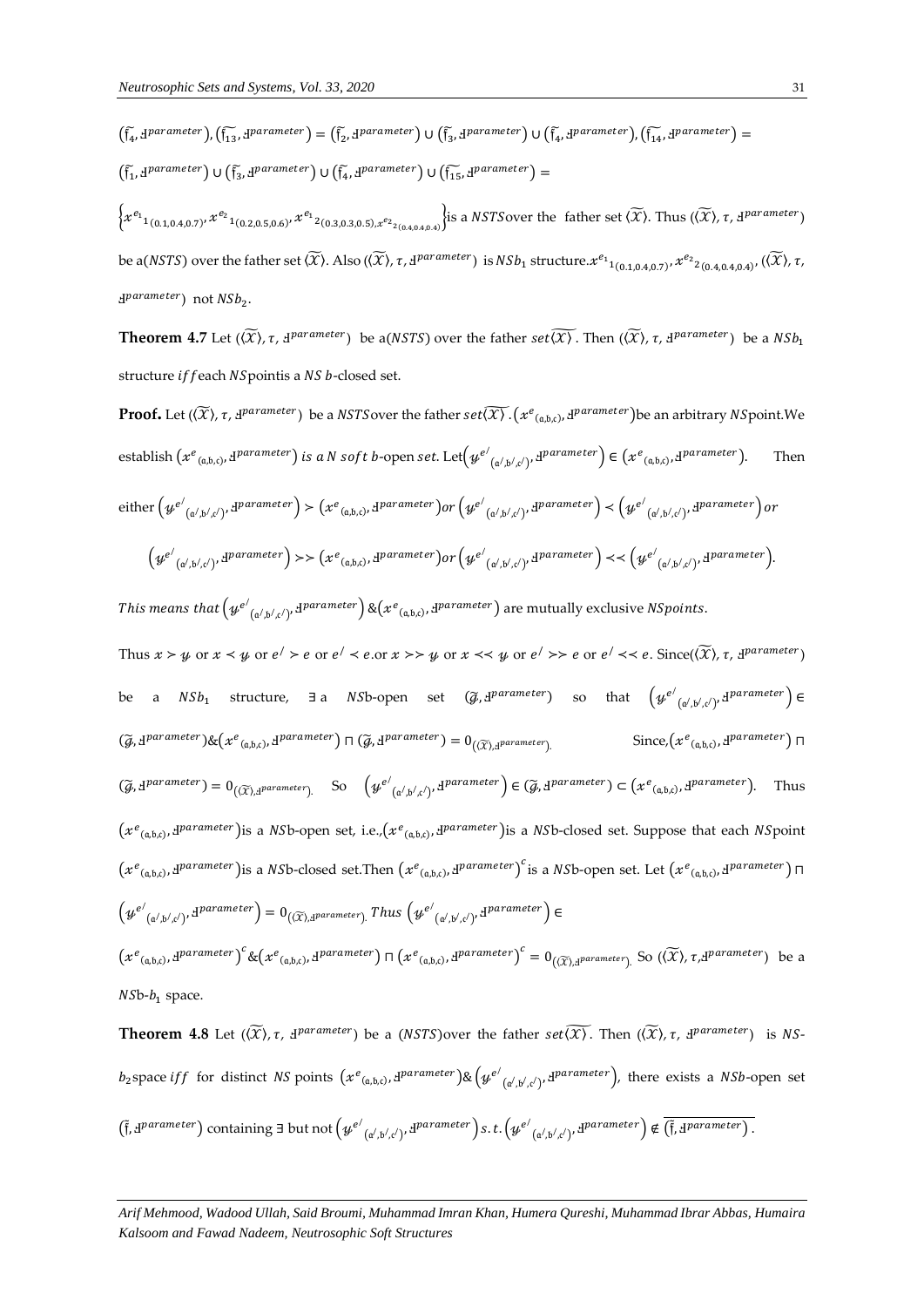**Proof** Let( $x^e_{(a,b,c)}$ ,  $d^{parameter}$ ) >  $(y^{e'}_{(a',b',c')}, d^{parameter})$  be two *NS*points in *NSbT*<sub>2</sub> space. Then ∃ disjoint  $NS$ open sets  $(\tilde{\mathfrak{f}},\mathrm{d}^{parameter})\&(\widetilde{g},\mathrm{d}^{parameter})$ s.t. $(x^e{}_{(a,b,c)},\mathrm{d}^{parameter})\in (\tilde{\mathfrak{f}},\mathrm{d}^{parameter})\&\left(y^{e'}{}_{(a',b',c')},\mathrm{d}^{parameter}\right)\in$  $(\widetilde{g},\mathtt{d}^{parameter})$ . Since  $\big(x^e_{(\mathfrak{a},\mathfrak{b},\mathfrak{c})},\mathtt{d}^{parameter}\big)$   $\sqcap\Big(y^{e'}_{(\mathfrak{a}',\mathfrak{b}',\mathfrak{c}')},\mathtt{d}^{parameter}\Big)=0_{(\widetilde{X}),\mathtt{d}^{parameter}}\big)\&$  $\left(\tilde{\bm{\mathsf{f}}}, \bm{\mathsf{d}} \text{parameter}\right) \sqcap \left(\widetilde{g}, \bm{\mathsf{d}} \text{parameter}\right) = 0_{\left((\widetilde{\mathcal{X}}), \bm{\mathsf{d}} \text{parameter}\right)} . \left( \bm{\mathsf{\mathcal{Y}}}^{e'}_{\left(\alpha', b', c'\right)}, \bm{\mathsf{d}} \text{parameter}\right) \not\in \left(\tilde{\bm{\mathsf{f}}}, \bm{\mathsf{d}} \text{parameter}\right) \Rightarrow$  $\left(y^{e'}_{(a',b',c')},\textit{dparameter}\right) \notin \overline{\left(\tilde{\mathfrak{f}},\textit{dparameter}\right)}.$  Next suppose that, $\left(x^{e}_{(a,b,c)},\textit{dparameter}\right) \succ \left(y^{e'}_{(a',b',c')},\textit{dparameter}\right)$ ,  $\exists a$ NSb open set  $(\tilde{\text{\sf f}},\text{\sf d}^{parameter})$ containing  $(x^e{}_{(\mathfrak{a},\mathfrak{b},\mathfrak{c})},\text{\sf d}^{parameter})$  but not  $\big(\psi^{e'}{}_{(\mathfrak{a}',\mathfrak{b}',\mathfrak{c}')},\text{\sf d}^{parameter}\big)$  s. t.  $\big(\psi^{e'}{}_{(\mathfrak{a}',\mathfrak{b}',\mathfrak{c}')},\text{\sf d}^{parameter}\big)$  $(\tilde{\mathfrak{f}}, \mathfrak{g}^{parameter})^c$  that is  $(\tilde{\mathfrak{f}}, \mathfrak{g}^{parameter})$ & $(\tilde{\mathfrak{f}}, \mathfrak{g}^{parameter})^c$  are mutually exclusiveNSbopen sets supposing  $(x^e{}_{(a,b,c)},4^{parameter})$ & $\big(\psi^{e'}{}_{(a',b',c')},4^{parameter}\big)$ in turn.

**Theorem 4.9** Let  $(\widetilde{X})$ ,  $\tau$ ,  $d^{parameter}$ ) be a *NSTS* over the father  $set(\widetilde{X})$ . Then  $(\widetilde{X})$ ,  $\tau$ ,  $d^{parameter}$ ) is NS b- $T_1$ space if every NS point  $(x^e_{(a,b,c)}, d^{parameter}) \in (\tilde{f}, d^{parameter}) \in ((\widetilde{X}), \tau, d^{parameter})$ . If there exists a NSb open set  $(\widetilde{g}, d^{parameter})s.t. (x^e_{(a,b,c)}, d^{parameter}) \in (\widetilde{g}, d^{parameter}) \subset (\widetilde{g}, d^{parameter}) \subset (\widetilde{f}, d^{parameter})$ , Then  $((\widetilde{X}), \tau, d^{parameter})$ d<sup>parameter</sup>) a *NSb*<sub>2</sub> space.

**Proof.** Suppose  $(x^e_{(a,b,c)}, d^{parameter}) \sqcap (y^{e'}_{(a',b',c')}, d^{parameter}) = 0_{(\widetilde{X}), d^{parameter}})$ . Since  $(\widetilde{X}), \tau$ ,  $d^{parameter}$ ) is  $NSh_1$  space.  $(xe_{(\mathfrak{a},\mathfrak{b},\mathfrak{c})},\mathrm{d}^{parameter})\&\left(ye_{(\mathfrak{a}',\mathfrak{b}',\mathfrak{c}')},\mathrm{d}^{parameter}\right)$  areNS b close sets in  $(\widetilde{X})$  ,  $\tau$  ,  $\mathrm{d}^{parameter}$  ) .Then  $\big(x^e{}_{(a,b,c)},$  I $\emph{parameter}\big) \in (\big(\psi^{e'}{}_{(a',b',c')},\emph{dparameter}\big))^c \in (\widetilde{X}),\tau,\emph{d}^{parameter})$  . Thus ∃a  $NS$  b open set  $(\widetilde{g},\emph{d}^{parameter}) \in$  $((\widetilde{X}), \tau, A^{parameter})$ s.t. $(x^e_{(a,b,c)}, A^{parameter}) \in (\widetilde{A}, A^{parameter}) \subset \overline{(\widetilde{A}, A^{parameter})}$  $(\left( y^{e'}_{\left( a',b',c' \right)},\left. \texttt{I}^{parameter} \right)\right)$ c. So we have  $\left( y^{e'}_{\left( a',b',c' \right)},\left. \texttt{I}^{parameter} \right)\in \left( \widetilde{\mathcal{G}},\texttt{I}^{parameter} \right)\&$  $(\widetilde{g},\mathcal{F}^\text{parameter}) \sqcap \big((\widetilde{g},\mathcal{F}^\text{parameter})\big)^c = 0_{((\widetilde{X}),\mathcal{F}^\text{parameter})},$  i. e.  $((\widetilde{X}),\tau,\mathcal{F}^\text{parameter})$  is a NS soft NSb<sub>2</sub> space.

## **5. Characterization of other NS b-Separation Axioms**

**Definition 5.1**. Let ( $(\widetilde{X})$ ,  $\tau$ ,  $d^{parameter}$ ) be a NSTS over the father set  $(\widetilde{X})$ . ( $\tilde{f}$ ,  $d^{parameter}$ ) be a NSbclosed set and  $(xe_{(a,b,c)},b^{parameter}) \sqcap (\tilde{f},b^{parameter}) = 0_{((\widetilde{X}),b^{parameter})}.$  If  $\exists NS$  b-open sets  $(\widetilde{g_1}, \mathbf{J}^{parameter}) \& (\widetilde{g_2}, \mathbf{J}^{parameter}) s.t. \left(x^e_{(a,b,c)}, \mathbf{J}^{parameter}\right) \in (\widetilde{g_1}, \mathbf{J}^{parameter}) , \left(\widetilde{\mathbf{J}}, \mathbf{J}^{parameter}\right) \subset$  $(\widetilde{g_2}, \mathbf{d}^{parameter}) \& \left(x^e_{(a,b,c)}, \mathbf{d}^{parameter}\right) \sqcap (\widetilde{g_1}, \mathbf{d}^{parameter}) = \mathbf{0}_{(\widetilde{X}), \mathbf{d}^{parameter}}$ , then  $(\widetilde{X}), \tau$ ,  $\mathbf{d}^{parameter}$  is called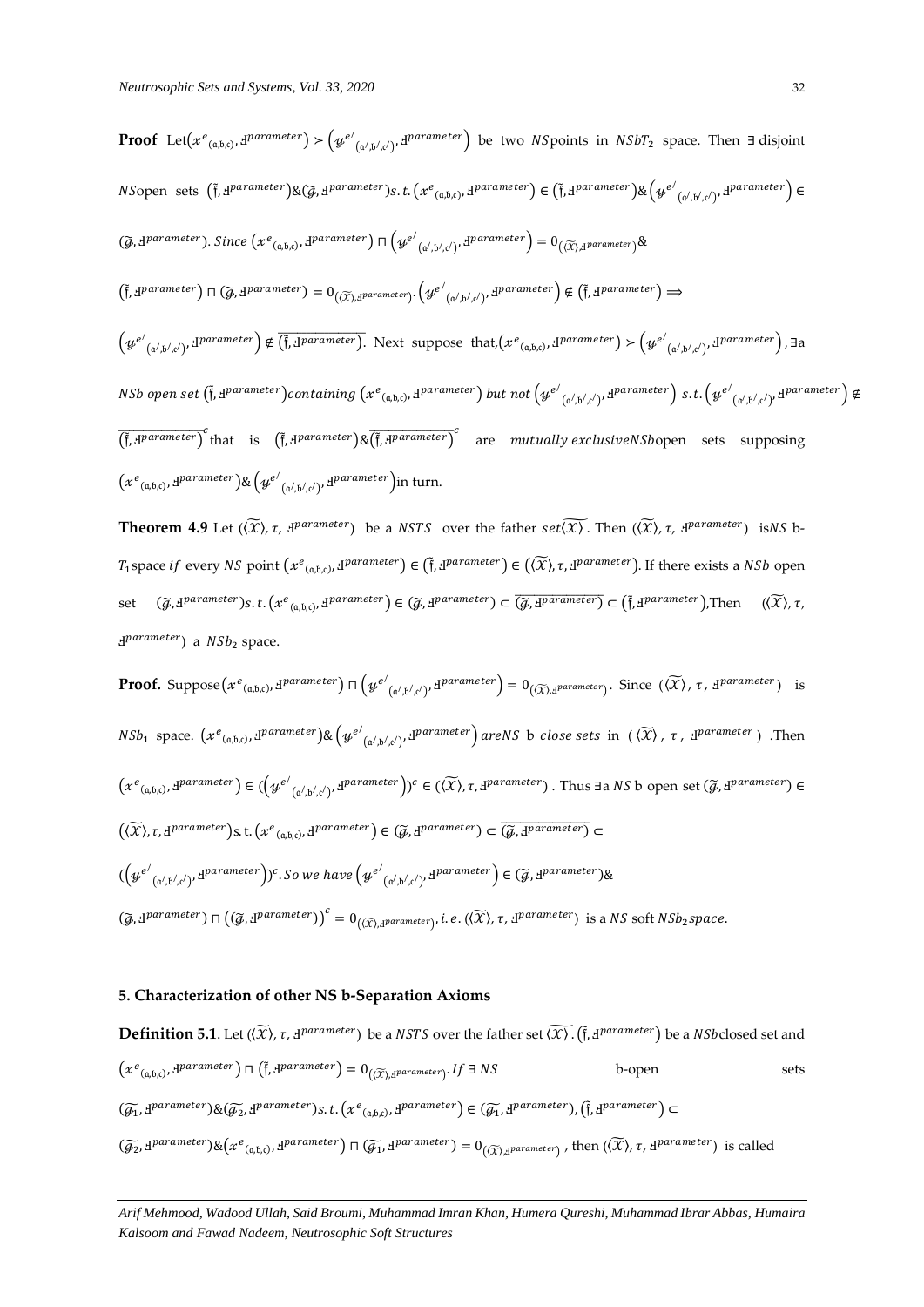a NS b-regular space. ( $(\widetilde{X})$ ,  $\tau$ , d<sup>parameter</sup>) is said to be  $\; NSb_3space$ , if is both a NSregular and NS $b_1$ space.

 $\bf Theorem~5.2$ . Let ( $(\widetilde{X})$ ,  $\tau$ ,  $A^{parameter}$ ) be a  $NSTSover$  the father set  $\widetilde{(\mathcal{X})}$ . ( $(\widetilde{X})$ ,  $\tau$ ,  $A^{parameter}$ ) is soft b- $T_3$   $spaceiff$ for every  $(xe_{(a,b,c)},d^{\text{parameter}}) \in (\tilde{f},d^{\text{parameter}}), t.e, (\tilde{g},d^{\text{parameter}}) \in (\widetilde{X})$ ,  $\tau$ ,  $d^{\text{parameter}}$ )  $s.t. \left(x^e_{(a,b,c)}, \underline{d}^{parameter}\right) \in (\widetilde{g}, \underline{d}^{parameter}) \subset \overline{(\widetilde{g}, \underline{d}^{parameter})} \subset \overline{(\widetilde{f}, \underline{d}^{parameter})}.$ 

 $\textbf{Proof.}$  Let  $(\widetilde{\mathcal{X}})$ ,  $\tau$ ,  $\text{d}^{parameter}$ ) is  $NSh_3 space$ 

 $\&(x^e_{(a,b,c)},d^{parameter}) \in (\tilde{f},d^{parameter}) \in (\langle \tilde{X} \rangle,\tau,d^{parameter})$ . Since  $(\langle \tilde{X} \rangle,\tau,d^{parameter})$  is  $NSNST_3$  space for the NS point $(x^e_{~(\mathfrak a, \mathfrak b, \mathfrak c)}, \mathfrak d$  $\mathit{parameter}$  )& b-closed set  $(\tilde{\mathfrak{f}}, \mathit{d}^{parameter})^c$ ,  $\exists (\widetilde{\mathcal{G}_1}, \mathit{d}^{parameter}) \& (\widetilde{\mathcal{G}_2}, \mathit{d}^{parameter})$  s.t.  $(x^e_{(a,b,c)},d^{parameter}) \in (\widetilde{g_1},d^{parameter}), (\tilde{f},d^{parameter})^c \subset (\widetilde{g_2},d^{parameter}) \& (\widetilde{g_1},d^{parameter}) \cap (\widetilde{g_2},d^{parameter}) =$  $0_{((\widetilde{X}),A^{parameter})}$  . Then we have $(x^e_{(a,b,c)},d^{parameter}) \in (\widetilde{g_1},d^{parameter}) \subset (\widetilde{g_2},d^{parameter})^c \subset (\widetilde{f},d^{parameter})$ . Since  $(\widetilde{\mathcal{G}_2},\mathbf{d}^{parameter})^c NSb$ closed set. $(\widetilde{\mathcal{G}_1},\mathbf{d}^{parameter}) \subset (\widetilde{\mathcal{G}_2},\mathbf{d}^{parameter})^c$ .

Conversely, let  $(x^e_{(a,b,c)},d^{parameter}) \cap (\tilde{H},d^{parameter}) = 0_{((\widetilde{X}),d^{parameter})} \& (\tilde{H},d^{parameter})$  be a NSb closed set.  $(x^e_{(a,b,c)},d^{parameter}) \propto (\widetilde{\mathcal{H}},d^{parameter})^c$  & from the condition of the theorem, wehave  $(x^e_{(a,b,c)},d^{parameter}) \in$  $(\widetilde{g},\mathbf{d}^{parameter}) \subset \overline{(\widetilde{g},\mathbf{d}^{parameter})} \subset (\widetilde{\mathcal{H}},\mathbf{d}^{parameter})^c$ . Thus  $(x^e_{(a,b,c)},\mathbf{d}^{parameter}) \in$ 

 $(\widetilde{g},\mathbf{1}^{parameter}),(\widetilde{H},\mathbf{1}^{parameter})\subset\overline{(\widetilde{g},\mathbf{1}^{parameter})}$ c & $(\widetilde{g},\mathbf{1}^{parameter})\cap\overline{(\widetilde{g},\mathbf{1}^{parameter})}$ c =  $0_{((\widetilde{X}),\mathbf{1}^{parameter})}$ . So  $((\widetilde{X}),\tau,$ d<sup>parameter</sup>) is NSb<sub>3</sub>space.

**Definition 5.3**. Let ( $(\widetilde{X})$ ,  $\tau$ ,  $d^{parameter}$ ) be a *NSTSover* the father set  $(\widetilde{X})$ . This space is a *NSnormal space*, if for every pair of disjoint *NSb* closed sets ( $\tilde{f}_1$ , I<sup>parameter</sup>)&( $\tilde{f}_2$ , I<sup>parameter</sup>),∃ disjoint *NSb* open sets  $(\widetilde{g}_1, \underbar{d}^{parameter}) \& (\widetilde{g}_2, \underbar{d}^{parameter})s.t. (\widetilde{f}_1, \underbar{d}^{parameter}) \subset (\widetilde{g}_1, \underbar{d}^{parameter}) \& (\widetilde{f}_2, \underbar{d}^{parameter}) \subset (\widetilde{g}_2, \underbar{d}^{parameter}).$ 

 $((\widetilde{X}), \tau, \mathrm{d}^{parameter})$  is said to be a  $NSb_4space$  if it is both a  $NS$ normal and  $NSb_1space$ 

**Theorem 5.4**. Let ( $(\widetilde{X})$ ,  $\tau$ , d<sup>parameter</sup>) be a NSTSover the father set  $(\widetilde{X})$ . This space is a NS bT<sub>4</sub> space  $\Leftrightarrow$ , for each NS b closed set (†̄, Ⅎ<sup>parameter</sup>)and NSbopen set (@, Ⅎ<sup>parameter</sup>) with (†̄, Ⅎ<sup>parameter</sup>) ⊂ (@, Ⅎ<sup>parameter</sup>), ∃a NSbopen  $\text{set}\left(\widetilde{\mathcal{D}}, \mathcal{I}^{parameter}\right)$ s. t.  $(\tilde{\mathfrak{f}}, \mathcal{I}^{parameter}) \subset (\widetilde{\mathcal{D}}, \mathcal{I}^{parameter}) \subset (\widetilde{\mathcal{D}}, \mathcal{I}^{parameter}) \subset (\widetilde{\mathcal{G}}, \mathcal{I}^{parameter}).$ 

**Proof.** Let (  $\widetilde{\langle X \rangle}$  ,  $\tau$  ,  $A^{parameter}$  ) be a  $NS$   $b_4$  over the father set  $\widetilde{\langle X \rangle}$  & let  $(\tilde{\mathfrak{f}}, A^{parameter}) \subset$  $(\widetilde{\mathcal{G}},\mathbf{J}^{parameter})$ .Then $(\widetilde{\mathcal{G}},\mathbf{J}^{parameter})^c$  is is a *NSb* closed set and  $(\widetilde{\mathfrak{f}},\mathbf{J}^{parameter}) \cap (\widetilde{\mathcal{G}},\mathbf{J}^{parameter}) = 0_{((\widetilde{\mathcal{X}}),\mathbf{J}^{parameter})}$ . Since( $\widetilde{X}$ ),  $\tau$ , d $^{parameter}$ ) be a  $NS$   $b_4$  space,  $\exists NS$  b-open sets  $(\widetilde{\mathcal{D}}_1$ , d $^{parameter})$ & $(\widetilde{\mathcal{D}}_2$ , d $^{parameter})$ s. t.  $(\widetilde{\mathfrak{f}},$  d $^{parameter})$   $\subset$  $(\widetilde{\mathcal{D}}_1, \mathbf{d}^{parameter})$ ,  $(\widetilde{\mathcal{G}}, \mathbf{d}^{parameter})^c \subset (\widetilde{\mathcal{D}}_2, \mathbf{d}^{parameter}) \& (\widetilde{\mathcal{D}}_1, \mathbf{d}^{parameter}) \cap (\widetilde{\mathcal{D}}_2, \mathbf{d}^{parameter}) = \mathbf{0}_{((\widetilde{\mathcal{X}}), \mathbf{d}^{parameter})}$ . Thus  $(\tilde{f}, d^{parameter}) \subset (\tilde{D}_1, d^{parameter}) \subset (\tilde{D}_2, d^{parameter})^c \subset (\tilde{g}, d^{parameter}), (\tilde{D}_2, d^{parameter})^c$  is a NS b closed set and  $\overline{\left(\widetilde{\mathcal{D}}_{1}, \Phi^{parameter}\right)} \subset \left(\widetilde{\mathcal{D}}_{2}, \Phi^{parameter}\right)^{c}$ . So  $\left(\tilde{\mathfrak{f}}, \Phi^{parameter}\right) \subset \left(\widetilde{\mathcal{D}}_{1}, \Phi^{parameter}\right) \subset \overline{\left(\widetilde{\mathcal{D}}_{1}, \Phi^{parameter}\right)} \subset \left(\widetilde{\mathcal{G}}, \Phi^{parameter}\right)$ .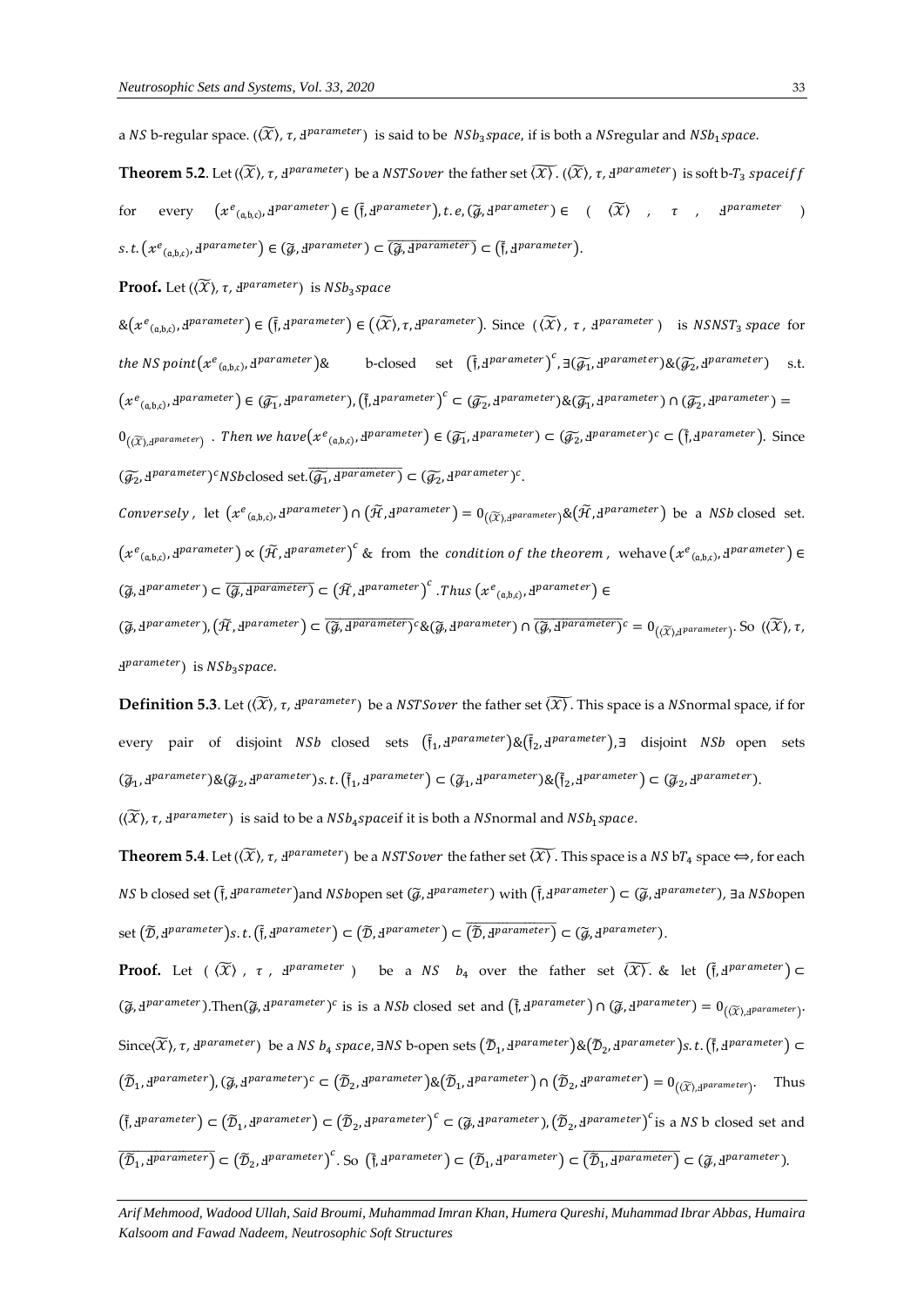Conversely, let  $(\tilde{f_1}, d^{parameter}) \& (\tilde{f_2}, d^{parameter})$  be two disjoint *NSb* closed sets. Then  $(\tilde{f_1}, d^{parameter})$   $\subset$  $(\tilde{f_2}, \mu^{\textit{parameter}})^c$ . From the condition of theorem, there exists a NS b open set $(\tilde{D}, \mu^{\textit{parameter}})$  s.t.  $(\tilde{f_1}, \mu^{\textit{parameter}})$   $\subset$  $(\tilde{\mathcal{D}}, \mathbf{d}^{parameter}) \subset (\tilde{b}_1, \mathbf{d}^{parameter}) \subset (\tilde{b}_2, \mathbf{d}^{parameter})^c$ . Thus  $(\tilde{\mathcal{D}}, \mathbf{d}^{parameter}) \& (\tilde{\mathcal{D}}, \mathbf{d}^{parameter})^c$  are NSb open sets and  $(\tilde{f_1}, \textit{d}^{parameter}) \subset (\tilde{f_2}, \textit{d}^{parameter})^c$ ,  $(\tilde{f_2}, \textit{d}^{parameter}) \subset (\overline{\tilde{D}}, \textit{d}^{parameter})^c$  & $(\overline{\tilde{D}}, \textit{d}^{parameter})$  & $(\overline{\tilde{D}}, \textit{d}^{parameter})^c$  $0_{(\langle \widetilde{\chi} \rangle, \exists^{parameter})}.$ 

 $(\langle \widetilde{X} \rangle$ ,  $\tau$ ,  $\exists^{parameter}$ ) be a NS  $b_4$  space

## **6. Monotonous behavior of NS b-Separation Axioms**

**Theorem 6.1**. Let  $\langle \mathcal{X}^{critp}, \mathcal{X}, \partial \rangle$  be NSST such that it is NSb Hausdorff space and  $\langle Y^{critp}, \mathcal{Y}, \partial \rangle$  be any NSST. Let  $(\hat{\beta}, \partial): (X^{cri\rho}, \mathfrak{X}, \partial) \to (Y^{cri\rho}, \mathfrak{X}, \partial)$  be a soft fuction such that it is soft monotone and continuous. Then  $\langle Y^{crip}, \mathfrak{F}, \partial \rangle$  is also of characteristics of *NSb* Hausdorfness.

Proof: Suppose 
$$
(x^e{}_{(a,b,c)},y^{parameter})_1(x^e{}_{(a,b,c)},y^{parameter})_2 \in X^{crfp}
$$
 such that either  $(x^e{}_{(a,b,c)},y^{parameter})_1 \times (x^e{}_{(a,b,c)},y^{parameter})_2 \in X^{crfp}$  such that either  $(x^e{}_{(a,b,c)},y^{parameter})_1 \times (x^e{}_{(a,b,c)},y^{parameter})_2$ . Since  $\langle f, \partial \rangle$  is soft monotone. Let us suppose the monotonically increasing case. So,  $(x^e{}_{(a,b,c)},y^{parameter})_1 \times (x^e{}_{(a,b,c)},y^{parameter})_1 \times (x^e{}_{(a,b,c)},y^{parameter})_1 \times (x^e{}_{(a,b,c)},y^{parameter})_1 \times (x^e{}_{(a,b,c)},y^{parameter})_1 \times (x^e{}_{(a,b,c)},y^{parameter})_1 \times (x^e{}_{(a,b,c)},y^{parameter})_1 \times (x^e{}_{(a,b,c)},y^{parameter})_1 \times (x^e{}_{(a,b,c)},y^{parameter})_1 \times (x^e{}_{(a,b,c)},y^{parameter})_1 \times (x^e{}_{(a',b',c')},y^{parameter})_2 \in Y^{crfp}$  such that  $(y^{e'}{}_{(a',b',c')},y^{parameter})_1 \times (y^{e'}{}_{(a',b',c')},y^{parameter})_2$  or  $(y^{e'}{}_{(a',b',c')},y^{parameter})_1 \times (y^{e'}{}_{(a',b',c')},y^{parameter})_2$  so,  $(y^{e'}{}_{(a',b',c')},y^{parameter})_1 \times (y^{e'}{}_{(a',b',c')},y^{parameter})_2$  respectively such that  $(y^{e'}{}_{(a',b',c')},y^{parameter})_1 \times (y^{e'}{}_{(a',b',c')},y^{parameter})_2$  respectively such that  $(y^{e'}{}_{(a',b',c')},y^{parameter})_2 \in Y^{crfp}$  (where  $(x^{e'}{}_{(a',b',c')},y^{parameter})_2 \in Y^{crfp}$  (where  $(x^{e'}{}_{(a',b',c')},y^{parameter})_2 \times (y^{e'}{}_{(a',b',c')},y^{parameter})_1 \times (y^{e'}{}_{(a',b',c')},y^{parameter})_1 \times (y^{e'}{}_{(a',b',c')},y^{parameter})_1$ 

*Arif Mehmood, Wadood Ullah, Said Broumi, Muhammad Imran Khan, Humera Qureshi, Muhammad Ibrar Abbas, Humaira Kalsoom and Fawad Nadeem, Neutrosophic Soft Structures*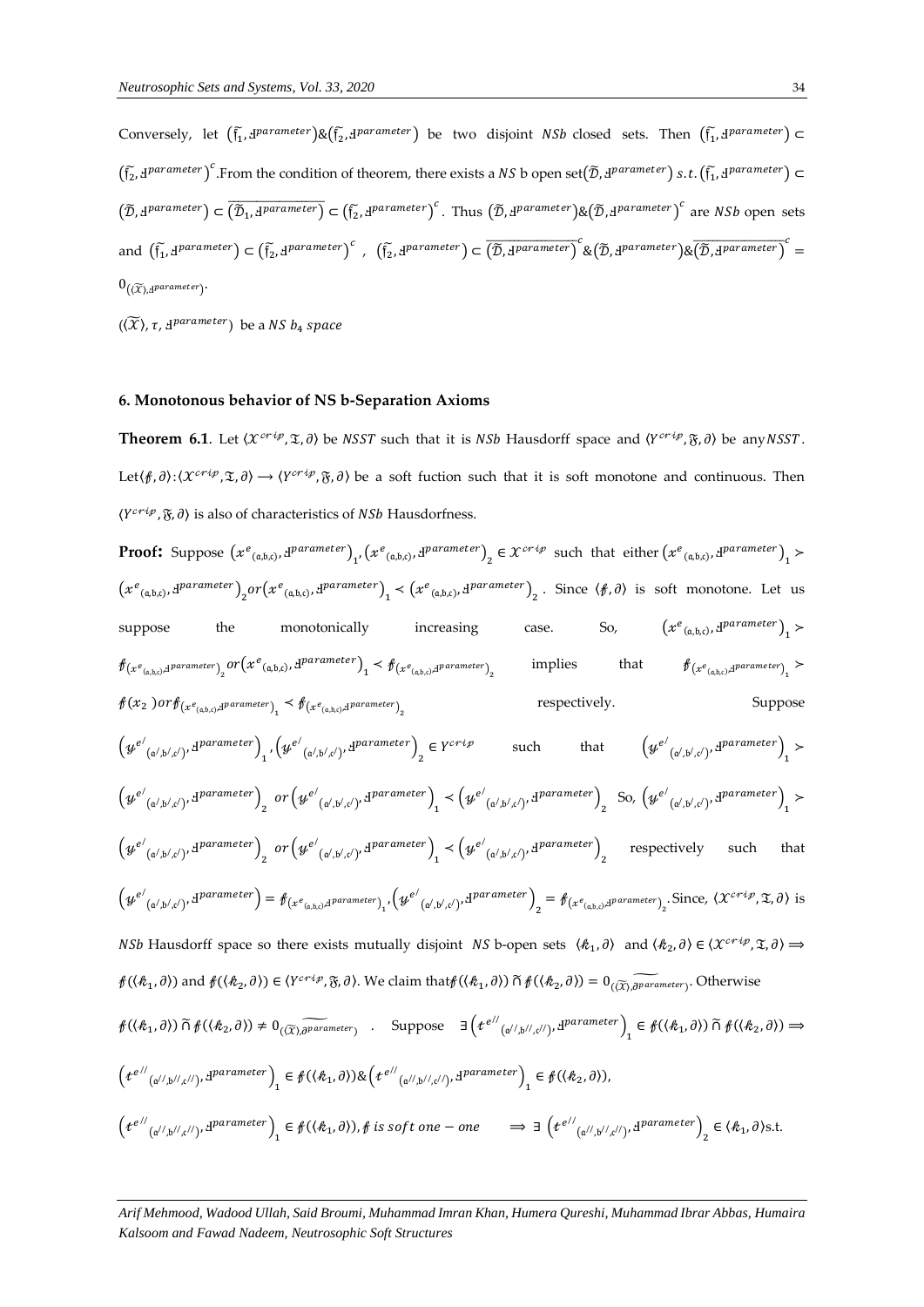$$
\left(t^{e^{//}}(a^{//},b^{//},c^{//})\cdot d^{parameter}\right)_1 = \oint \left(\left(t^{e^{//}}(a^{//},b^{//},c^{//})\cdot d^{parameter}\right)_2\right), \left(t^{e^{//}}(a^{//},b^{//},c^{//})\cdot d^{parameter}\right)_1 \in \mathcal{f}(\langle k_2,\partial)\right) \Rightarrow
$$
\n
$$
\exists \left(t^{e^{//}}(a^{//},b^{//},c^{//})\cdot d^{parameter}\right)_3 \in \langle k_2,\partial\rangle \text{ s.t.} \left(t^{e^{//}}(a^{//},b^{//},c^{//})\cdot d^{parameter}\right)_1 = \oint \left(\left(t^{e^{//}}(a^{//},b^{//},c^{//})\cdot d^{parameter}\right)_3\right) \Rightarrow
$$
\n
$$
\oint \left(\left(t^{e^{//}}(a^{//},b^{//},c^{//})\cdot d^{parameter}\right)_2\right) = \oint \left(\left(t^{e^{//}}(a^{//},b^{//},c^{//})\cdot d^{parameter}\right)_3\right) \text{ Since, } \oint \text{ is soft one } - \text{ one } \Rightarrow
$$
\n
$$
\left(t^{e^{//}}(a^{//},b^{//},c^{//})\cdot d^{parameter}\right)_2 = \left(t^{e^{//}}(a^{//},b^{//},c^{//})\cdot d^{parameter}\right)_3 \Rightarrow \left(t^{e^{//}}(a^{//},b^{//},c^{//})\cdot d^{parameter}\right)_2 \in
$$
\n
$$
\oint (\langle k_1,\partial\rangle), \left(t^{e^{//}}(a^{//},b^{//},c^{//})\cdot d^{parameter}\right)_2 \in \mathcal{f}(\langle k_2,\partial\rangle) \Rightarrow \left(t^{e^{//}}(a^{//},b^{//},c^{//})\cdot d^{parameter}\right)_2 \in \mathcal{f}(\langle k_1,\partial\rangle) \cap \mathcal{f}(\langle k_2,\partial\rangle). \text{ This}
$$
\n
$$
\text{is contradiction because } \langle k_1,\partial\rangle \cap \langle k_2,\partial\rangle = 0_{(\langle\overline{\chi}\rangle, d^{parameter})} \text{ so, } \oint (\langle k_1,\partial\rangle) \cap \mathcal{f}(\langle k_2,\partial\rangle) =
$$

$$
0_{(\widetilde{X}), \underline{d} \textrm{parameter})}. \quad \textrm{Finally,} \quad \left\{ \begin{array}{l} \left(x^e_{(a,b,c)}, x^{parameter}\right)_1 > \left(x^e_{(a,b,c)}, x^{parameter}\right)_2 \textit{ or} \\ \left(x^e_{(a,b,c)}, x^{parameter}\right)_1 < \left(x^e_{(a,b,c)}, x^{parameter}\right)_2 \Rightarrow \\ \left(x^e_{(a,b,c)}, x^{parameter}\right)_1 > \#\left(\left(x^e_{(a,b,c)}, x^{parameter}\right)_2\right) \\ \textit{or} \quad \ \ \left(x^e_{(a,b,c)}, x^{parameter}\right)_1\right) < \#\left(\left(x^e_{(a,b,c)}, x^{parameter}\right)_2\right) \\ \Rightarrow \quad \ \ \ \, \ \ \textrm{arg} \left(x^e_{(a,b,c)}, x^{parameter}\right)_1\right) \neq \#\left(\left(x^e_{(a,b,c)}, x^{parameter}\right)_2\right) \end{array} \right\} \notag \\ \left. \left(\left(x^e_{(a,b,c)}, x^{parameter}\right)_1\right) < \#\left(\left(x^e_{(a,b,c)}, x^{parameter}\right)_2\right) \Rightarrow \left(x^e_{(a,b,c)}, x^{parameter}\right)_2\right) \Rightarrow \quad \ \ \ \textrm{arg} \left(x^e_{(a,b,c)}, x^{parameter}\right)_2\right) \Rightarrow \left(x^e_{(a,b,c)}, x^{parameter}\right)_2 \Rightarrow \quad \ \ \textrm{arg} \left(x^e_{(a,b,c)}, x^{parameter}\right)_2\right) \Rightarrow \left(x^e_{(a,b,c)}, x^{parameter}\right)_2 \Rightarrow \quad \ \ \ \textrm{arg} \left(x^e_{(a,b,c)}, x^{parameter}\right)_2 \Rightarrow \quad \ \ \textrm{arg} \left(x^e_{(a,b,c)}, x^{parameter}\right)_2 \Rightarrow \quad \ \ \textrm{arg} \left(x^e_{(a,b,c)}, x^{parameter}\right)_2 \Rightarrow \quad \ \ \textrm{arg} \left(x^e_{(a,b,c)}, x^{parameter}\right)_2 \Rightarrow \quad \ \ \textrm{arg} \left(x^e_{(a,b,c)}, x^{parameter}\right)_2 \Rightarrow \quad \ \ \ \textrm{arg} \left(x^e_{(a,b,c)}, x^{parameter}\right)_2 \Rightarrow \quad \ \ \ \textrm{arg} \left(x^e_{(a,b,c)}, x^{parameter}\right)_2 \Rightarrow \quad \ \ \
$$

Given a pair of points

$$
\left(\boldsymbol{\mathcal{Y}}^{e^j}{}_{(\mathfrak{a}^j,\mathfrak{b}^j,\mathfrak{c}^j)},\mathfrak{d}^{parameter}\right)_1,\left(\boldsymbol{\mathcal{Y}}^{e^j}{}_{(\mathfrak{a}^j,\mathfrak{b}^j,\mathfrak{c}^j)},\mathfrak{d}^{parameter}\right)_2\in Y^{crip}\ni\left(\boldsymbol{\mathcal{Y}}^{e^j}{}_{(\mathfrak{a}^j,\mathfrak{b}^j,\mathfrak{c}^j)},\mathfrak{d}^{parameter}\right)_1\neq 0
$$

 $\left(\psi^{e'}_{(\alpha',b',c')},d^{parameter}\right)_{2}$  We are able to find out mutually exclusive *NSb* open sets  $f((\mathcal{R}_{1},\partial)),f((\mathcal{R}_{2},\partial))\in$  $\langle Y^{crip}, \mathfrak{F}, \partial \rangle$  s.t.  $\left( y^{e'}_{(a',b',c')}, d^{parameter} \right)_{1} \in f(\langle \mathcal{R}_{1}, \partial \rangle), \left( y^{e'}_{(a',b',c')}, d^{parameter} \right)_{2} \in f(\langle \mathcal{R}_{2}, \partial \rangle)$ . this proves that  $\langle Y^{crip}, \mathfrak{F}, \partial \rangle$  is NSb Husdorff space.

**Theorem 6.2.** Let $\langle X^{crip}, \mathfrak{T}, \partial \rangle$  be NSST and  $\langle Y^{crip}, \mathfrak{F}, \partial \rangle$  be an-other NSST which satisfies one more condition of *NSb* Hausdorffness.Let  $\langle f, \partial \rangle$ :  $\langle \mathcal{X}^{crip}, \mathfrak{X}, \partial \rangle \to \langle Y^{crip}, \mathfrak{F}, \partial \rangle$  be a soft fuction *s.t.* it is soft monotone and continuous. Then  $\langle \mathcal{X}^{crip}, \mathfrak{X}, \partial \rangle$  is also of characteristics of *NSb* Hausdorfness.

Proof: Suppose 
$$
(x^e_{(a,b,c)}, dparameter)_{1}
$$
,  $(x^e_{(a,b,c)}, dparameter)_{2} \in X^{crip}$  such that either  $(x^e_{(a,b,c)}, dparameter)_{1}$   
\n $(x^e_{(a,b,c)}, dparameter)_{2}$  or  $(x^e_{(a,b,c)}, dparameter)_{1}(x^e_{(a,b,c)}, dparameter)_{2}$  Let us suppose the NS monotonically increasing case. So,  $(x^e_{(a,b,c)}, dparameter)_{1} \times (x^e_{(a,b,c)}, dparameter)_{2}$  or  $(x^e_{(a,b,c)}, dparameter)_{1}$   
\n $(x^e_{(a,b,c)}, dparameter)_{2}$  implies that  $f((x^e_{(a,b,c)}, dparameter)_{1}) \times$   
\n $f((x^e_{(a,b,c)}, dparameter)_{2})$  or  $f((x^e_{(a,b,c)}, dparameter)_{1}) \times$   
\n $f((x^e_{(a,b,c)}, dparameter)_{2})$  or  $f((x^e_{(a,b,c)}, dparameter)_{1}) \times$   
\n $f((x^e_{(a,b,c)}, dparameter)_{2})$  respectively. Suppose  $(y^{e'}_{(a',b',c')}, dparameter)_{1}$ ,  $(y^{e'}_{(a',b',c')}, dparameter)_{2} \in Y^{crip}$   
\nsuch that  $(y^{e'}_{(a',b',c')}, dparameter)_{1} \times (y^{e'}_{(a',b',c')}, dparameter)_{2}$  or  $(y^{e'}_{(a',b',c')}, dparameter)_{1}$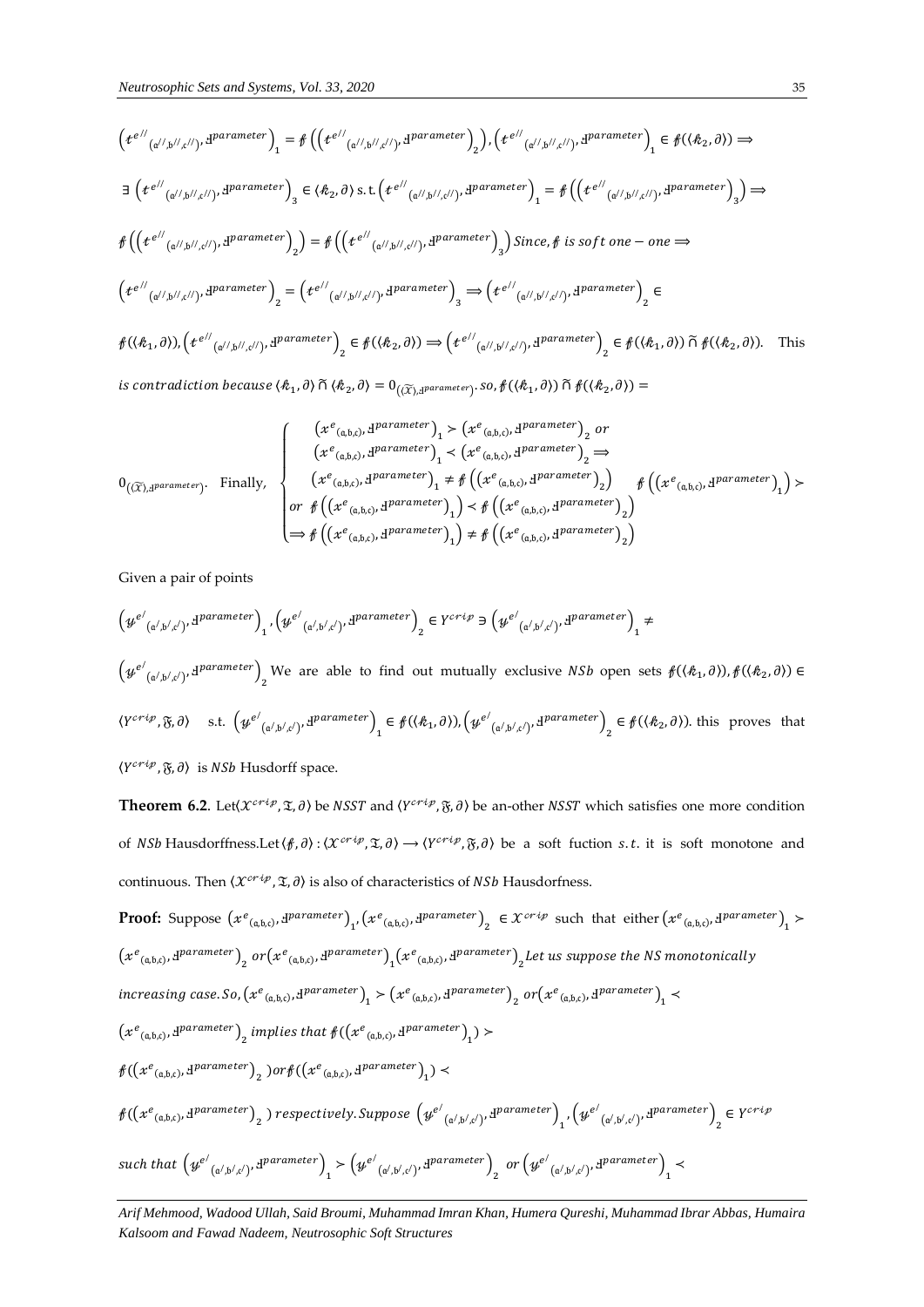$$
(g^{e'}_{(\phi',b',c')},g^{parameter})_{2} S_{0} (g^{e'}_{(\phi',b',c')},g^{parameter})_{1} \times (g^{e'}_{(\phi',b',c')},g^{parameter})_{2} \text{ or } (g^{e'}_{(\phi',b',c')},g^{parameter})_{1} \times (g^{e'}_{(\phi',b',c')},g^{parameter})_{2} \times (g^{e'}_{(\phi',b',c')},g^{parameter})_{2} \times (g^{e'}_{(\phi',b',c')},g^{parameter})_{2} \times (g^{e'}_{(\phi',b',c')},g^{parameter})_{2} \times (g^{e'}_{(\phi',b',c')},g^{parameter})_{2} \times (g^{e'}_{(\phi',b',c')},g^{parameter})_{2} \times (g^{e'}_{(\phi',b',c')},g^{parameter})_{2} \times (g^{e'}_{(\phi',b',c')},g^{parameter})_{2} \times (g^{e'}_{(\phi',b',c')},g^{parameter})_{2} \times (g^{e'}_{(\phi',b',c')},g^{parameter})_{2} \times (g^{e'}_{(\phi',b',c')},g^{parameter})_{2} \times (g^{e'}_{(\phi',b',c')},g^{parameter})_{2} \times (g^{e'}_{(\phi',b',c')},g^{parameter})_{2} \times (g^{e'}_{(\phi',b',c')},g^{parameter})_{2} \times (g^{e'}_{(\phi',b',c')},g^{parameter})_{2} \times (g^{e'}_{(\phi',b',c')},g^{parameter})_{2} \times (g^{e'}_{(\phi',b',c')},g^{parameter})_{2} \times (g^{e'}_{(\phi',b',c')},g^{parameter})_{2} \times (g^{e'}_{(\phi',b',c')},g^{parameter})_{2} \times (g^{e'}_{(\phi',b',c')},g^{parameter})_{2} \times (g^{e'}_{(\phi',b',c')},g^{parameter})_{2} \times (g^{e'}_{(\phi',b',c')},g^{parameter})_{2} \times (g^{e'}_{(\phi',b',c')},g^{parameter})_{2} \times (g^{e'}_{(\phi',b',c')},g^{parameter})_{2} \times (g^{e'}_{(\phi',b',c')},g^{parameter})_{2} \times (g^{e'}_{(\phi',b',c')},g^{parameter})_{2} \times (g^{e'}_{(\phi',b',c')},g^{parameter})_{2} \times (g^{e'}_{(\phi',b',c')},g^{parameter})_{2} \times (g^{e'}_{(\phi',b',c')},g^{parameter})_{
$$

 ${\bf Theorem~6.3}$ . Let( $\mathcal X^{crip},\mathfrak X,\partial$ ) be  $NSST$  and  $\langle Y^{crip},\mathfrak F,\partial\rangle$  be an-other  $NSST.$ Let( $f,\partial\rangle{:}\langle \mathcal X^{crip},\mathfrak X,\partial\rangle\to \langle Y^{crip},\mathfrak F,\partial\rangle$ be a soft mapping such that it is continuous mapping. Let  $\langle Y^{cri\varphi}, \mathfrak{T}, \partial \rangle$  is *NSb* Hausdorff space Then it is guaranteed that  $\left( e_{(a,b,c)}, \mathbf{d} \textit{parameter} \right)$ ,  $\left( \mathcal{Y}^{e'}_{(a',b',c')}, \mathbf{d} \textit{parameter} \right) \right)$  :  $\mathcal{f} \left( \left( x^e_{(a,b,c)}, \mathbf{d} \textit{parameter} \right) \right) =$ 

$$
\textit{f}\left(\left(\textit{y}^{e'}_{\left(\mathfrak{a'},\mathfrak{b'},c'\right)},\textit{d}^{parameter}\right)\right)\}
$$
 is a *NSb* closed sub-set of  $\langle \mathcal{X}^{crip},\mathfrak{X},\partial \rangle \times \langle \mathcal{X}^{crip},\mathfrak{X},\partial \rangle$ .

 $\bf{Proof:}$  Given that $(\chi^{crip}, \mathfrak{T}, \partial)$  be  $NSST$  and  $\langle Y^{crip}, \mathfrak{F}, \partial \rangle$  be an-other  $NSST$  .Let $(\#,\partial)$ : $\langle \chi^{crip}, \mathfrak{T}, \partial \rangle \to \langle Y^{crip}, \mathfrak{F}, \partial \rangle$ be a soft mapping such that it is continuous mapping.  $\langle Y^{crip}, \mathfrak{X}, \partial \rangle$  is NSb Hausdorff space Then we will prove that  $\left\{\left(\left(xe_{_{(\mathfrak{a},\mathfrak{b},\mathfrak{c})}},\det^{parameter}\right),\left(ye_{_{(\mathfrak{a}',\mathfrak{b}',\mathfrak{c}')},\det^{parameter}\right)}\right): \mathcal{f}\left(\left(xe_{_{(\mathfrak{a},\mathfrak{b},\mathfrak{c})}},\det^{parameter}\right)\right)=0\right\}$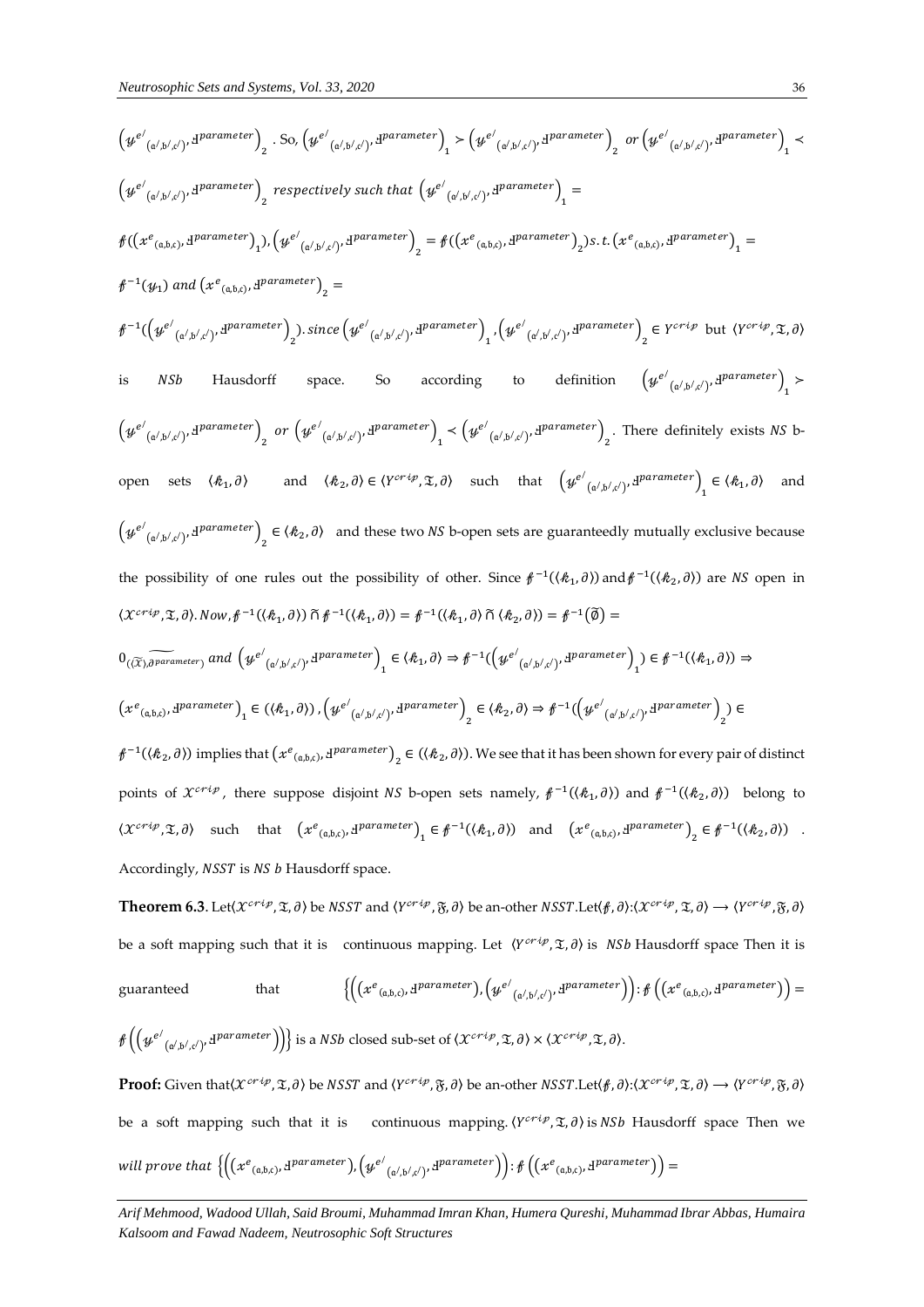$$
f\left(\left\{g^{e'}(x^{i}s_{i}x^{j})+\delta^{parameter}\right)\right\};s \text{ a } NSb \text{ closed sub-set of } (X^{crt}\mathcal{P},\mathfrak{F},\partial) \times (Y^{cr'\mathcal{P}},\mathfrak{T},\partial). \text{ Equativity, we will prove}
$$
\n
$$
f\left(\left\{g^{e'}(x^{i}s_{i}x^{j})+\delta^{parameter}\right)\right\};\mathcal{G}\left(\left\{g^{e'}(x^{j}s_{i}x^{j})+\delta^{parameter}\right\}\right)\right)=\left\{g^{e'}\left(g^{i}s_{i}x^{j}\right)+\delta^{parameter}\right\};s \text{ for } \mathcal{G}\left(\mathfrak{F},\mathfrak{F},\mathfrak{F},\mathfrak{F})\right)=\left(g^{e'}\left(g^{i}s_{i}x^{j}\right)+\delta^{parameter}\right)\right\};s \text{ for } \mathcal{G}\left(\mathfrak{F},\mathfrak{F},\mathfrak{F},\mathfrak{F})\right)=\left\{g^{e'}\left(g^{i}s_{i}x^{j}\right)+\delta^{parameter}\right\};s \text{ for } \mathcal{G}\left(\mathfrak{F},\mathfrak{F},\mathfrak{F},\mathfrak{F})\right)=\left(g^{e'}\left(g^{i}s_{i}x^{j}\right)+\delta^{parameter}\right)\right)\left(g^{e'}\left(g^{i}s_{i}x^{j}\right)+\delta^{parameter}\right)\right)\left(g^{e'}\left(g^{i}s_{i}x^{j}\right)+\delta^{parameter}\right)\right)=\left\{g^{e'}\left(g^{i}s_{i}x^{j}\right)+\delta^{parameter}\right)\right\};s \text{ for } \mathcal{G}\left(\mathfrak{F}^{\mathcal{P},\mathcal{P},\mathcal{P}})\right)=\left(g^{e'}\left(g^{i}s_{i}x^{j}\right)+\delta^{parameter}\right)\right)\left(g^{e'}\left(g^{i}s_{i}x^{j}\right)+\delta^{parameter}\right)\right)=\left(g^{e'}\left(g^{i}s_{i}x^{j}\right)+\delta^{parameter}\right)\right)\left(g^{e'}\left(g^{i}s_{i}x^{j}\right)+\delta^{parameter}\right)=\left(g^{e'}\left(g^{i}s_{i}x^{j}\right)+\delta^{parameter}\right)\right)\left(g^{e'}\left(g^{i}s_{i}x^{j}\right)+\delta^{parameter}\right)=\left(g^{e'}\left(g^{i}s_{i}x
$$

*Arif Mehmood, Wadood Ullah, Said Broumi, Muhammad Imran Khan, Humera Qureshi, Muhammad Ibrar Abbas, Humaira Kalsoom and Fawad Nadeem, Neutrosophic Soft Structures*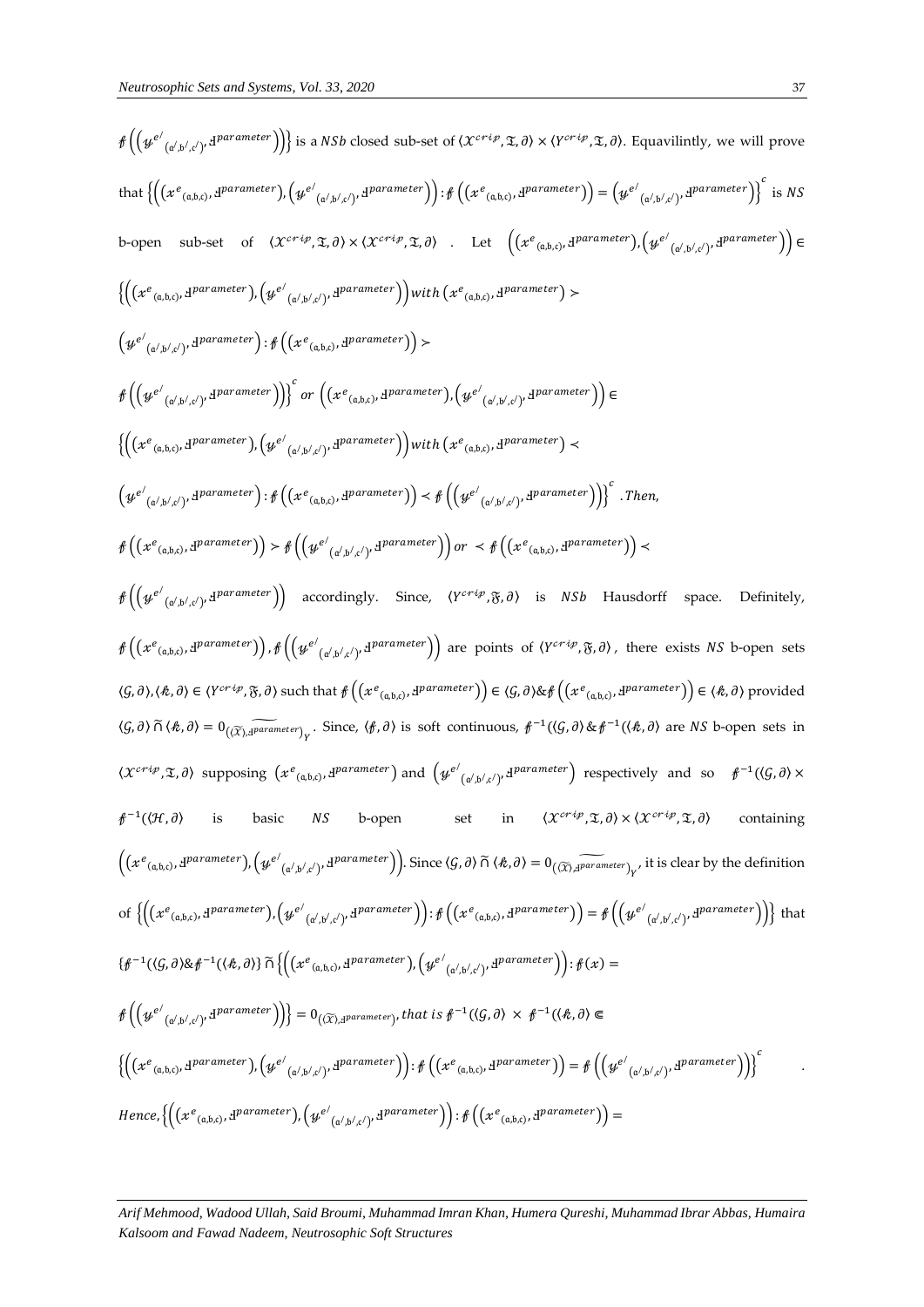$$
\mathscr{E}\left(\left(\mathscr{L}^{e'}_{\left(\mathfrak{a'},\mathfrak{b'},\mathfrak{c'}\right)},\mathfrak{d}^{parameter}\right)\right)\right)^{c} implies that \left\{\left(\left(x^e_{\left(\mathfrak{a},\mathfrak{b},\mathfrak{c}\right)},\mathfrak{d}^{parameter}\right),\left(\mathscr{L}^{e'}_{\left(\mathfrak{a'},\mathfrak{b'},\mathfrak{c'}\right)},\mathfrak{d}^{parameter}\right)\right): \mathscr{E}\left(\left(x^e_{\left(\mathfrak{a},\mathfrak{b},\mathfrak{c}\right)},\mathfrak{d}^{parameter}\right)\right)=\mathscr{E}\left(\left(\mathscr{L}^{e'}_{\left(\mathfrak{a'},\mathfrak{b'},\mathfrak{c'}\right)},\mathfrak{d}^{parameter}\right)\right)\right\}
$$

## **7. Mixed NS b-Separation Axioms**

**Theorem 7.1.** Let  $\langle X^{crip}, \mathfrak{T}, \partial \rangle$  be  $(NSSTS)$  and  $\langle Y^{crip}, \mathfrak{F}, \partial \rangle$  be an-other  $(NSSTS)$ . Let  $\langle f, \partial \rangle$ :  $\langle X^{crip}, \mathfrak{T}, \partial \rangle$   $\rightarrow$  $\langle Y^{crip}, \mathfrak{F}, \partial \rangle$  be *NSb* open mapping such that it is onto. If the soft set  $\left\{\left(\left(xe_{_{(\mathfrak{a},\mathfrak{b},\mathfrak{c})}},\mathfrak{d} \text{parameter}\right),\left(ye_{_{(\mathfrak{a}',\mathfrak{b}',\mathfrak{c}')},\mathfrak{d}}\text{parameter}\right)\right)\colon\mathfrak{f}\left(\left(xe_{_{(\mathfrak{a},\mathfrak{b},\mathfrak{c})}},\mathfrak{d} \text{parameter}\right)\right)\right\}=\mathfrak{f}\left(\left(ye_{_{(\mathfrak{a}',\mathfrak{b}',\mathfrak{c}')},\mathfrak{d}}\text{parameter}\right)\right\}\text{ is }\text{NS}$ b-closed in  $\langle\mathcal{X}^{crip},\mathfrak{X},\partial\rangle\times \langle Y^{crip},\mathfrak{F},\partial\rangle$ , then  $\langle\mathcal{X}^{crip},\mathfrak{X},\partial\rangle$  will behave as NSb Hausdorff space.

**Proof:** Suppose  $\mathscr{f}\left(\left(x^{e}_{(a,b,c)},p^{parameter}\right)\right),\mathscr{f}(y)$  be two points of Y such that either  $\mathscr{E}\left(\left(x^e_{(a,b,c)},\mathbf{d}^{parameter}\right)\right) \geq \mathscr{E}\left(\left(y^{e'}_{(a',b',c')},\mathbf{d}^{parameter}\right)\right)$  or  $\mathscr{E}\left(\left(x^e_{(a,b,c)},\mathbf{d}^{parameter}\right)\right)$ 

$$
\begin{split} &\oint \left(\left(\mathcal{Y}^{e'}_{(\alpha',b',c')},\mathbf{d}^{parameter}\right)\right). Then \left(\left(x^{e}{}_{(a,b,c)},\mathbf{d}^{parameter}\right),\left(\mathcal{Y}^{e'}_{(\alpha',b',c')},\mathbf{d}^{parameter}\right)\right) \notin \\ &\left\{\left(\left(x^{e}{}_{(a,b,c)},\mathbf{d}^{parameter}\right),\left(\mathcal{Y}^{e'}_{(\alpha',b',c')},\mathbf{d}^{parameter}\right)\right) \right.\\ &\left. \left(\mathcal{Y}^{e'}_{(\alpha',b',c')},\mathbf{d}^{parameter}\right):\oint \left(\left(x^{e}{}_{(a,b,c)},\mathbf{d}^{parameter}\right)\right) \right.\\ &\left. \left(\mathcal{Y}^{e'}_{(\alpha',b',c')},\mathbf{d}^{parameter}\right):\oint \left(\left(x^{e}{}_{(a,b,c)},\mathbf{d}^{parameter}\right)\right) \right) \right\}\\ &\left\{\left(\left(x^{e}{}_{(\alpha',b,c)},\mathbf{d}^{parameter}\right),\left(\mathcal{Y}^{e'}_{(\alpha',b',c')},\mathbf{d}^{parameter}\right)\right)\right)\notin \left(\left(x^{e}{}_{(\alpha',b,c)},\mathbf{d}^{parameter}\right),\left(\mathcal{Y}^{e'}_{(\alpha',b',c')},\mathbf{d}^{parameter}\right)\right) \right\}\\ &\left(\left(x^{e}{}_{(\alpha',b,c)},\mathbf{d}^{parameter}\right):\oint \left(\left(x^{e}{}_{(\alpha',b,c)},\mathbf{d}^{parameter}\right)\right) \right) \right.\\ &\left. \left. \left(\mathcal{Y}^{e'}_{(\alpha',b,c)},\mathbf{d}^{parameter}\right):\oint \left(\left(x^{e}{}_{(\alpha',b,c)},\mathbf{d}^{parameter}\right)\right) \right) \in \left\{\left(\left(x^{e}{}_{(\alpha,b,c)},\mathbf{d}^{parameter}\right),\left(\mathcal{Y}^{e'}_{(\alpha',b',c')},\mathbf{d}^{parameter}\right)\right)\right) \right\}\\ &\left. \left(\left(x^{e}{}_{(\alpha,b,c)},\mathbf{d}^{parameter}\right),\left(\mathcal{Y}^{e'}_{(\alpha',b',c')},\mathbf{d}^{parameter}\right)\right) \right) \right\}\\ &\left. \left\{\left(\left(x^{e}{}_{(\alpha,b,c)},\mathbf{d}^{parameter}\right),\left(\mathcal{Y}^{e
$$

*Arif Mehmood, Wadood Ullah, Said Broumi, Muhammad Imran Khan, Humera Qureshi, Muhammad Ibrar Abbas, Humaira Kalsoom and Fawad Nadeem, Neutrosophic Soft Structures*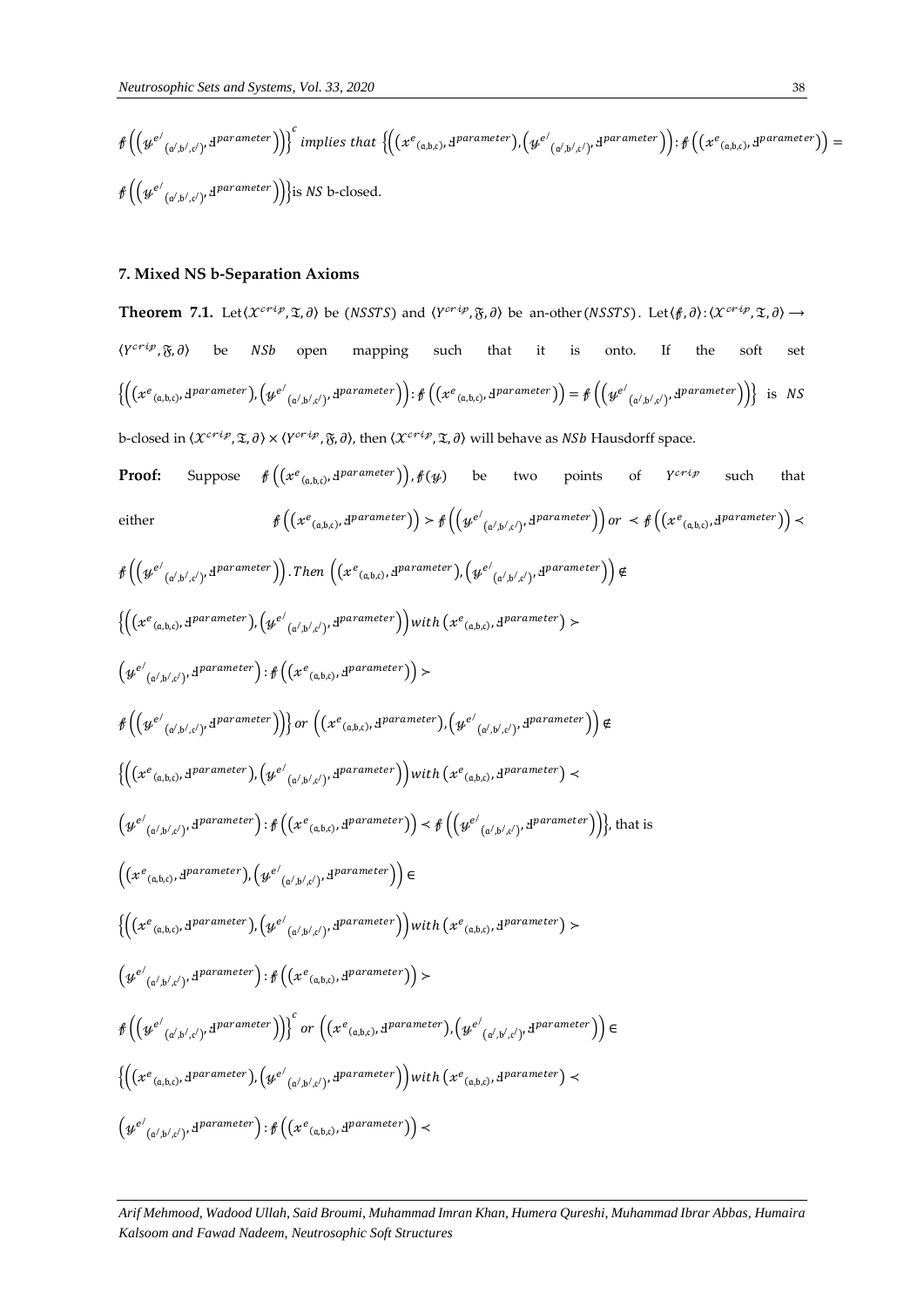$$
f\left(\left\{g^{c'}(\psi_{\langle b',b'\rangle}\cdot d^{parameter})\right\} \right)^{c} . Since \left(\left(x^{c}{}_{(\lambda,b),1}d^{parameter}\right), \left(g^{c'}(\psi_{\langle b',b'\rangle}\cdot d^{parameter}\right)\right) \in
$$
\n
$$
\left\{\left(x^{c}{}_{(\lambda,b),b'}d^{parameter}, g^{c'}(\psi_{\langle b',b'\rangle}\cdot d^{parameter})\right) \text{ if } \left(x^{c}{}_{(\lambda,b),1}d^{parameter}\right) \right) \in
$$
\n
$$
\left(g^{c'}(\psi_{\langle b',b'\rangle}\cdot d^{parameter}) \cdot g^{c'}(\psi_{\langle b',b'\rangle}\cdot d^{parameter})\right) \left\{g^{c'}(\psi_{\langle b',b'\rangle}\cdot d^{parameter})\right\} \in
$$
\n
$$
f\left(\left\{g^{c'}(\psi_{\langle b',b'\rangle}\cdot d^{parameter})\right\} \right)^{c} \text{ or } \left(\left(x^{c}{}_{(\lambda,b),1}d^{parameter}\right)\right) \in \left\{\left(g^{c'}(\psi_{\langle b',b'\rangle}\cdot d^{parameter})\right\} \in
$$
\n
$$
\left(g^{c'}(\psi_{\langle b',b'\rangle}\cdot d^{parameter}) \cdot \left(g^{c'}(\psi_{\langle b',b'\rangle}\cdot d^{parameter})\right) \right) \in f\left(\left(y^{c'}(\psi_{\langle b',b'\rangle}\cdot d^{parameter})\right) \in
$$
\n
$$
\left(g^{c'}(\psi_{\langle b',b'\rangle}\cdot d^{parameter}) \cdot \left(g^{c'}(\psi_{\langle b',b'\rangle}\cdot d^{parameter})\right) \right) \text{ if } \left(x^{c}{}_{(\lambda,b),b'}d^{parameter}\right) \in
$$
\n
$$
\left(g^{c'}(\psi_{\langle b',b'\rangle}\cdot d^{parameter}) \cdot \left(g^{c'}(\psi_{\langle b',b'\rangle}\cdot d^{parameter})\right) \left(g^{c'}(\psi_{\langle b',b'\rangle}\cdot d^{parameter})\right) \right) \left(g^{c'}(\psi_{\langle b',b'\rangle}\cdot d^{parameter}) \right) \in
$$
\n
$$
f\left(\left(x^{c'}(\psi_{\langle b',b'\rangle}\cdot d^{parameter}) \cdot \left(g^{c'}(\psi_{\langle b,b\rangle}\cdot d^{parameter})\right) \right) \left(g^{c'}(\psi_{\langle b',b'\rangle}\cdot d^{parameter})\right) \right) \left(g^{c'}
$$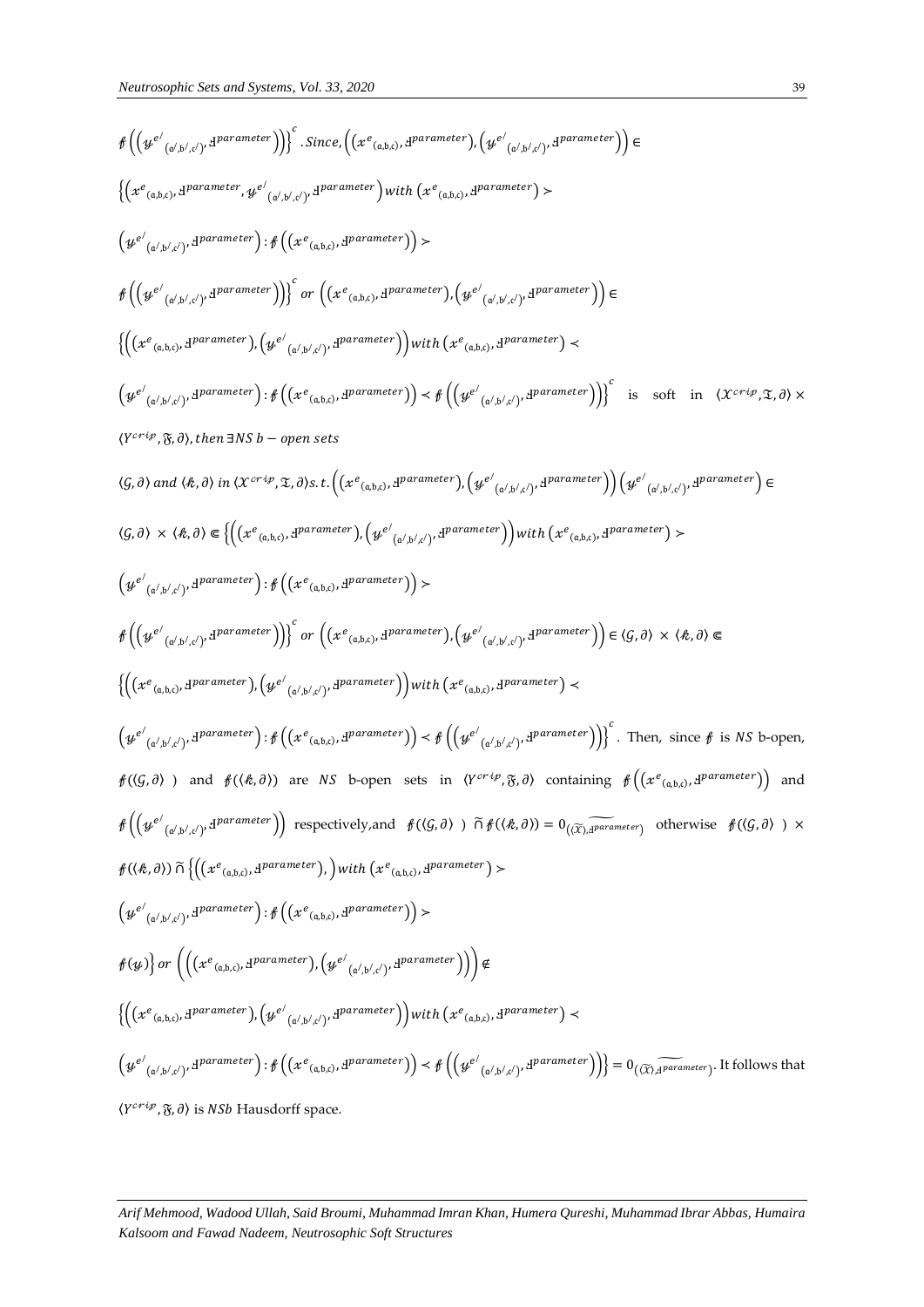**Theorem 7.2.** Let $\langle \mathcal{X}^{crip}, \mathfrak{X}, \partial \rangle$  be a NS second countable space then it is guaranteed that every family of non-empty dis-joint NS b-open subsets of a NS second countable space  $\langle \mathcal{X}^{crip}, \mathfrak{T}, \partial \rangle$  is NSb countable.

**Proof:** Given that  $\langle \mathcal{X}^{crip}, \mathcal{I}, \partial \rangle$  be a NS second countable space.

Then,  $\exists$  a NS countable base  $\mathfrak{W} = \langle \mathcal{B}^1, \mathcal{B}^2, \mathcal{B}^3, \mathcal{B}^4, \dots, \mathcal{B}^n : n \in \mathbb{N} \rangle$  for  $\langle \mathcal{X}^{crip}, \mathfrak{X}, \partial \rangle$ . Let  $\langle \mathcal{C}, \partial \rangle$  be a family of non-vacuous mutually exclusive NS b-open sub-sets of  $(\mathcal{X}^{crip}, \mathfrak{X}, \partial)$ . Then, for each  $\langle \beta, \partial \rangle$  of in  $\langle C, \partial \rangle$  a soft  $\mathcal{B}^n$  ∈  $\mathfrak{W}$  in such a way that $\mathcal{B}^n$  ∈  $\langle \varphi, \partial \rangle$ . Let us attach with $\langle \varphi, \partial \rangle$ , the smallest positive interger *n* such that $B^n \n\t\in \langle f, \partial \rangle$ . Since the candidates of  $\langle \mathcal{C}, \partial \rangle$  are mutully exclusive because of this behavior distinct candidates will be associated with distinct positive integers. Now, if we put the elements of  $\langle C, \partial \rangle$  in order so that the order is increasing relative to the positive integers associated with them, we obtain a sequence of of candidates of  $\langle C, \partial \rangle$ . This verifies that  $\langle C, \partial \rangle$  is NS countable.

**Theorem 7.3.** Let  $\langle \mathcal{X}^{crip}, \mathcal{I}, \partial \rangle$  be a NS second countable space and let  $\langle f, \partial \rangle$  be NS uncountable suset of $\langle \mathcal{X}^{crip}, \mathfrak{X}, \partial \rangle$ . Then, at least one point of  $\langle f, \partial \rangle$  is a soft limit point of $\langle f, \partial \rangle$ .

**Proof:** Let  $\mathfrak{W} = \langle \mathcal{B}_1, \mathcal{B}_2, \mathcal{B}_3, \mathcal{B}_4, \dots, \mathcal{B}_n : n \in \mathbb{N} \rangle$  for  $\langle \mathcal{X}^{crip}, \mathfrak{X}, \partial \rangle$ . Let, if possible, no point of  $\langle f, \partial \rangle$  be a soft limitpoint of  $\langle \ell, \partial \rangle.$  Then, for each  $\left(x^e_{\;(\mathfrak{a},\mathfrak{b},\mathfrak{c})}, \Psi^{parameter}\right) \in \langle \ell, \partial \rangle$ ∃NSb — open set

$$
\langle \rho, \partial \rangle_{(x^e_{(a,b,c)},d^{parameter})} such\ that \big(x^e_{(a,b,c)},d^{parameter}\big) \in \langle \rho, \partial \rangle_{(x^e_{(a,b,c)},d^{parameter})} \ and
$$

 $\langle \rho, \partial \rangle_{(x^e_{(a,b,c)},d^{parameter})}$   $\widetilde{\cap}$   $\langle \phi, \partial \rangle = \{ (x^e_{(a,b,c)},d^{parameter}) \}$ . Since  $\mathfrak{W}$  is soft base  $\exists \mathcal{B}_{n(x^e_{(a,b,c)},d^{parameter})} \in \mathfrak{W}$  such that  $(x^e_{(a,b,c)},d^{parameter})\in \mathcal{B}_{n_{(x^e_{(a,b,c)},d^{parameter})}}\Subset \langle \rho,\partial\rangle_{(x^e_{(a,b,c)},d^{parameter})}. Therefore, \mathcal{B}_{n_{(x^e_{(a,b,c)},d^{parameter})}}\cap (\mathcal{F},\partial)\Subset$  $\langle \rho, \partial \rangle_{(x^e_{(a,b,c),d}p \text{arameter})}$   $\widetilde{\cap}$   $\langle \ell, \partial \rangle = \{ (x^e_{(a,b,c)}, d^{parameter}) \}.$  More  $-$ 

over, if  $(x^e_{(a,b,c)},d^{parameter})$ <sub>1</sub> and  $(x^e_{(a,b,c)},d^{parameter})$ <sub>2</sub> be any two NS points such that  $(x^e_{(a,b,c)},d^{parameter})$ <sub>1</sub>  $\neq$  $(x^e_{(a,b,c)}, d^{parameter})$ <sub>2</sub> which means either  $(x^e)$  $e_{(a,b,c)}$ ,  $d^{parameter}$ <sub>1</sub>  $>$   $\left(x^e_{(a,b,c)}, d^{parameter}\right)_2$ or  $(x^e_{(a,b,c)}, 1^{parameter})$ <sub>1</sub>  $\lt (x^e_{(a,b,c)}, 1^{parameter})$ <sub>2</sub> then  $\exists B_{n(x^e_{(a,b,c)}, 1^{parameter})}$ <sub>1</sub> and  $B_{n(x^e_{(a,b,c)}, 1^{parameter})}$ <sub>2</sub> in  $\mathfrak{W}$  such that  $\mathcal{B}_{n_{\left(\mathcal{X}^{e}_{(a,b,c)},d^{parameter}\right)}_{1}} \cap \left\langle f,\partial\right\rangle = \left\{\left(\mathcal{X}^{e}_{(a,b,c)},\mathcal{Y}^{parameter}\right)_{1}\right\} \text{ and } \mathcal{B}_{n_{\left(\mathcal{X}^{e}_{(a,b,c)},d^{parameter}\right)}_{2}} \cap \left\langle f,\partial\right\rangle = \left\{\left(\mathcal{X}^{e}_{(a,b,c)},\mathcal{Y}^{parameter}\right)_{2}\right\}.$ Now,  $(x^e_{(a,b,c)}, d^{parameter})$ <sub>1</sub>  $\neq (x^e_{(a,b,c)}, d^{parameter})$ <sub>2</sub> which guarantees that  $\{(x^e_{(a,b,c)}, d^{parameter})$ <sub>1</sub> $\}$   $\neq$  $\{(x^e_{(a,b,c)}, A^{parameter})_2\}$  which  $\Rightarrow$  $\mathcal{B}_{n_{\left( x^e_{(a,b,c)},A^{parameter}\right)_{1}}}\cap\left\langle f,\partial\right\rangle \neq \mathcal{B}_{n_{\left( x^e_{(a,b,c)},A^{parameter}\right)_{2}}}\cap\left\langle f,\partial\right\rangle which\ implies\ \mathcal{B}_{n_{\left( x^e_{(a,b,c)},A^{parameter}\right)_{1}}}\neq\mathcal{B}_{n_{\left( x^e_{(a,b,c)},A^{parent}_{1}\right)_{2}}}.$  $\mathcal{B}_{{\bf n}_{\left(\mathcal{X}^{{\bf e}}(a,b,c),d^{{\bf p} \text{arameter}}\right)_2}}$  . Thus,  $\exists$  a one to one soft correspondence of  $\left<\{,\theta}\right>$  on to  $\big\{\mathcal{B}_{n\left(x^{e}_{(a,b,c),d}p\text{arameter}\right)}:\left(x^{e}_{(a,b,c)},d^{parameter}\right)\in\left\langle f,\partial\right\rangle\big\}$ . Now,  $\langle f,\partial\rangle$  being NS uncountable,it follows that  $\big\{\mathcal{B}_{n(x_{(a,b,c),d}^{\text{parameter}}):}(x_{(a,b,c)},d^{\text{parameter}}) \in \langle f,d \rangle\big\}$  is NS uncountable.But,this is purely a contradiction, since  $\left\{\mathcal{B}_{n_{\left(x^{e_{(a,b,c)},d^{parameter}\right)}}:\left(x^{e_{(a,b,c)},d^{parameter}\right)} \in \left\langle f,\partial\right\rangle\right\}$  benig a NS sub-family of the NS countable collection  $\mathfrak{W}.$  This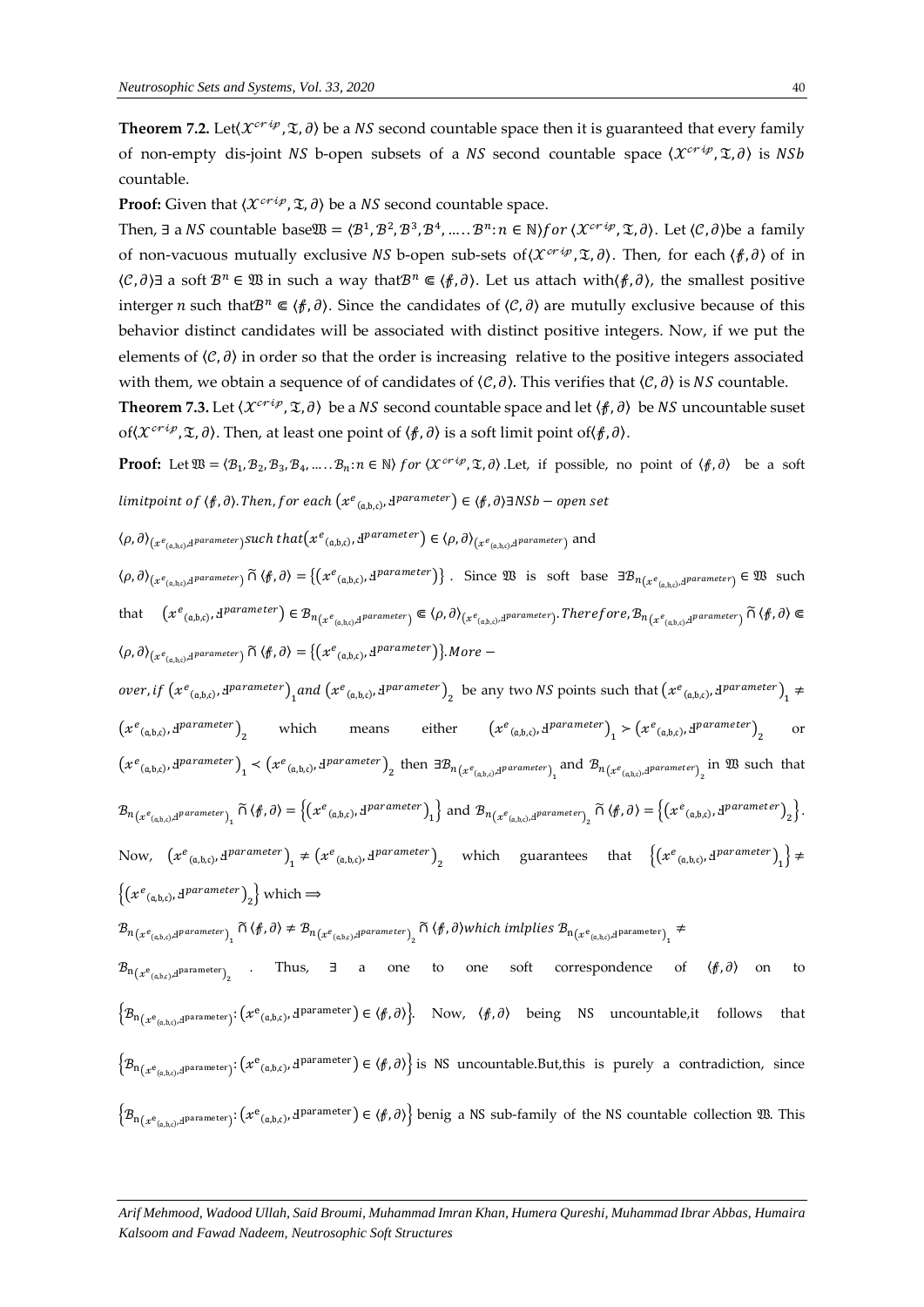contradiction is taking birth that on point of  $\langle f, \partial \rangle$  is a soft limit point of  $\langle f, \partial \rangle$ ,so at least one point of  $\langle f, \partial \rangle$  is a soft limit point of  $\langle f, \partial \rangle$ .

**Theorem 7.4.** Let  $\langle \mathcal{X}^{crip}, \mathcal{X}, \partial \rangle$ NSSTS such that is is NS countably compact then this space has the characteristics of Bolzano Weirstrass Property( $BWP$ ).

**Proof:** Let  $\langle \mathcal{X}^{<sup>{crig}}, \mathcal{I}, \partial \rangle</sup>$  be a NS countably compact space and suppose, if possible, that it negate the Bolzano</sup> Weierstrass Property( $BWP$ ). Then there must exists an infinite  $NS$  set  $\langle f, \partial \rangle$ supposing no soft limit point. Further suppose  $\langle \rho, \partial \rangle$  be soft countably infinite soft sub-set  $\langle \beta, \partial \rangle$  that is $\langle \rho, \partial \rangle \in \langle \beta, \partial \rangle$ . Then this guarantees  $\langle \rho, \partial \rangle$  has no soft limit poit. It follows that  $\langle \rho, \partial \rangle$  is  $NSh$  closed set. Also for each  $(xe_{(a,b,c)}, \overline{a} \overline{parent} e e)$ <sub>n</sub>  $\langle \rho, \partial \rangle$ ,  $\left(x^e_{(a,b,c)}, \widetilde{d}^{parameter}\right)_n$  is not a soft limit point of  $\langle \rho, \partial \rangle$ . Hence there exists NS b-open set  $\langle \mathcal{G}_n, \partial \rangle$ , such that  $(xe_{(a,b,c)}, \overline{A^{parameter}})_n \in \langle \mathcal{G}_n, \partial \rangle$  and  $\langle \mathcal{G}_n, \partial \rangle \cap \langle \rho, \partial \rangle = \left\{ (xe_{(a,b,c)}, \overline{A^{parameter}})_n \right\}$ . The the collection  $\{\langle \mathcal{G}_n, \partial \rangle : n \in \mathbb{N}\}$ N}  $\tilde{\Omega}$  ( $\rho$ , $\partial$ )<sup>c</sup> is countable NS b-open cover of ( $\mathcal{X}^{crtip}$ , $\mathfrak{X}$ , $\partial$ ).this soft cover has no finite sub-cover. For this we exhaust a single  $\langle G_n, \partial \rangle$ , it would not be a soft cover of  $\langle \mathcal{X}^{<sup>crip}</sup>$ </sup>,  $\mathfrak{X}, \partial \rangle$  since then  $\langle (x^e_{(a,b,c)}, \widetilde{4^{parameter}})_n \rangle$  would be covered. Result in  $\langle \mathcal{X}^{crip}, \mathfrak{X}, \partial \rangle$ is not NS countably compact. But this contradicts the given. Hence, we are compelled to accept  $\langle \mathcal{X}^{crip}, \mathfrak{X}, \partial \rangle$  must have Bolzano Weierstrass Property.

**Theorem 7.5.** Let  $(x^{crisp1}, \mathbf{\tilde{y}}, \mathcal{A})$  and  $(x^{crisp2}, \mathbf{r}, \mathcal{A})$  be two NSSTS and suppose  $\langle \mathfrak{f}, \partial \rangle$  be a NS continuous function such that  $\langle f, \partial \rangle : \left( \mathcal{X}^{crisp^1}, \mathfrak{F}, \mathcal{A} \right) \to \left( \mathcal{X}^{crisp^2}, \mathfrak{r}, \mathcal{A} \right)$  is NS continuous function and let  $\langle \mathcal{L}, \partial \rangle \Subset$  $(x^{crisp1}, \mathfrak{F}, \mathcal{A})$  supposes the B.V.P. then safely  $\mathfrak{f}((\mathcal{L}, \partial))$  has the B.V.P.

**Proof:** Suppose  $(\mathcal{L}, \partial)$  be an infinite *NS* sub-set of  $\langle \mathfrak{f}, \partial \rangle$ , so that  $\langle \mathcal{L}, \partial \rangle$  contains an enumerable *NS* set  $\langle (x^e_{(a,b,c)}, d^{parameter})_n : n \in N \rangle$  then there exists enumerable  $NS$  set  $\langle (y^{e'}_{(a',b',c')}, d^{parameter})_n : n \in N \rangle \subseteq$  $\langle L, \partial \rangle$ s.t.  $\int \left( \left( \mathcal{Y}^{e'}_{(a',b',c')}, \mathbf{d}^{parameter} \right)_n \right) = \left( x^e_{(a,b,c)}, \mathbf{d}^{parameter} \right)_n$ ,  $\langle L, \partial \rangle$  has  $B. V. P. \Rightarrow$  every infinite soft subset of  $\langle L, \partial \rangle$  supposes soft accumulation poit belonging to  $\langle L, \partial \rangle \rightarrow \langle \left( y^{e'}_{\alpha', b', c'} \right) \rangle^{d^parameter} \rangle_n : n \in N$  has soft neutrosophic limit poit,say,  $(\psi^{e'}_{(\alpha',b',c')}, d^{parameter})_0 \in \langle L, \partial \rangle \Rightarrow$  the limit of soft sequence  $\langle \left( \mathcal{Y}^{e'}_{(\alpha',\mathfrak{b}',\mathfrak{c}')},\mathbf{d}^{parameter} \right)_n : n \in \mathbb{N} \rangle$  is  $\left( \mathcal{Y}^{e'}_{(\alpha',\mathfrak{b}',\mathfrak{c}')},\mathbf{d}^{parameter} \right)_0 \in \langle \mathcal{L}, \partial \rangle \Longrightarrow \left( \mathcal{Y}^{e'}_{(\alpha',\mathfrak{b}',\mathfrak{c}')},\mathbf{d}^{parameter} \right)_n \rightarrow$  $\left(\mathcal{Y}^{e'}_{\left(\alpha',b',c'\right)},\mathbf{d}^{parameter}\right)_{0} \in \langle L,\partial\rangle.$  [is soft continuous  $\Rightarrow$  it is soft continuous. Furthermore  $\left(\boldsymbol{\mathcal{Y}}^{e'}_{(\mathfrak{a}', \mathfrak{b}', \mathfrak{c}')}, \boldsymbol{\mathrm{d}}^{parameter}\right)_{n} \rightarrow \left(\boldsymbol{\mathcal{Y}}^{e'}_{(\mathfrak{a}', \mathfrak{b}', \mathfrak{c}')}, \boldsymbol{\mathrm{d}}^{parameter}\right)_{0} \in \langle \mathcal{L}, \partial \rangle \Rightarrow \mathfrak{f}((\left(\boldsymbol{\mathcal{Y}}^{e'}_{(\mathfrak{a}', \mathfrak{b}', \mathfrak{c}')}, \boldsymbol{\mathrm{d}}^{parameter})_{n}\right)) \rightarrow$ 

*Arif Mehmood, Wadood Ullah, Said Broumi, Muhammad Imran Khan, Humera Qureshi, Muhammad Ibrar Abbas, Humaira Kalsoom and Fawad Nadeem, Neutrosophic Soft Structures*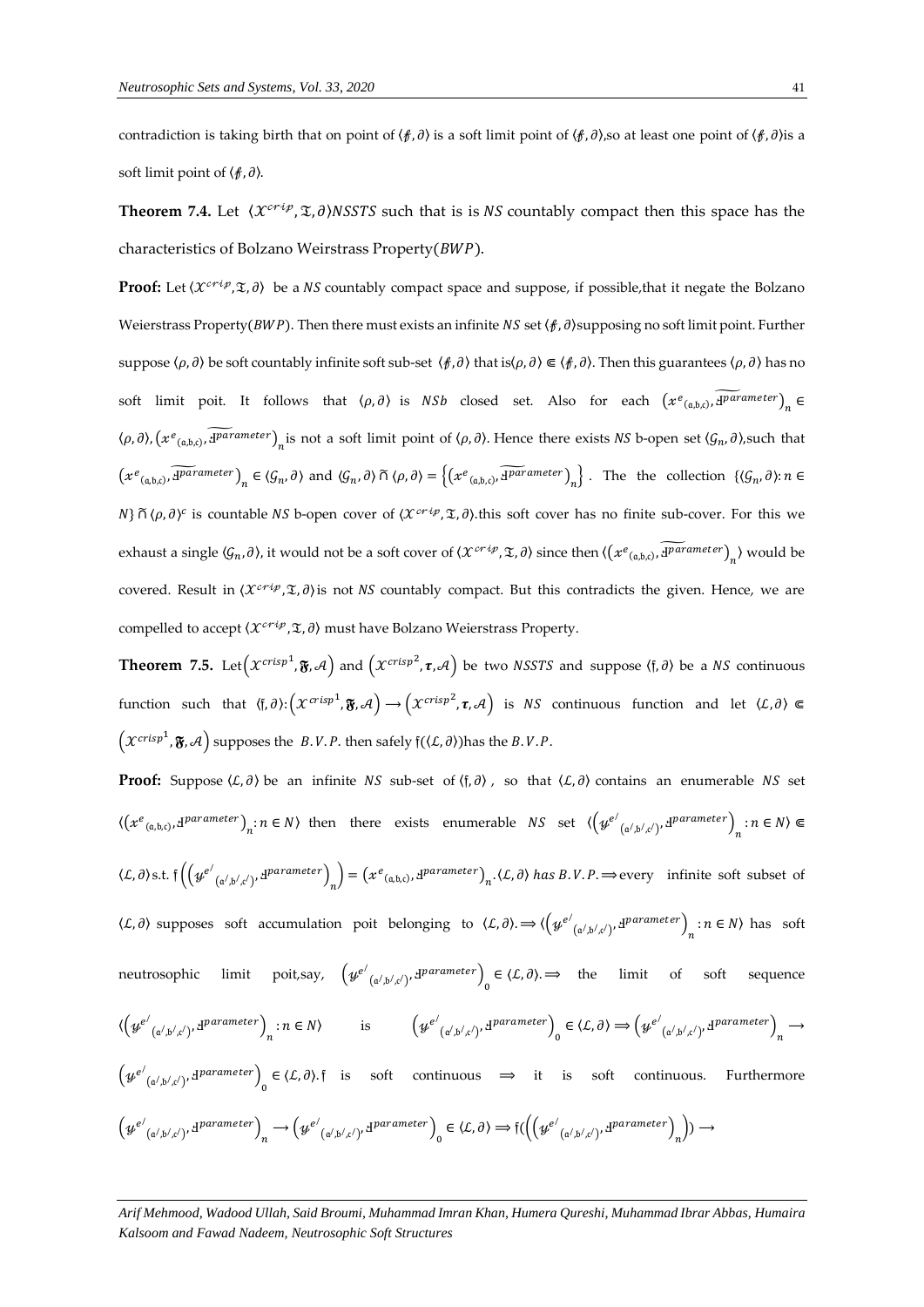$$
f(\left(\psi^{e'}_{(\alpha',b',c')},\Psi^{parameter}\right)_{0}) \in f(\left(\mathcal{L},\partial\right)) \implies \left(x^{e}_{(\alpha,b,c)},\Psi^{parameter}\right)_{n} \to f(\left(\psi^{e'}_{(\alpha',b',c')},\Psi^{parameter}\right)_{0}) \in f(\left(\mathcal{L},\partial\right)) \implies \text{limit of a soft sequence } \left(\left(x^{e}_{(\alpha,b,c)},\Psi^{parameter}\right)_{n}:n \in \mathbb{N}\right) \text{ is } f(\left(\psi^{e'}_{(\alpha',b',c')},\Psi^{parameter}\right)_{0}) \in f(\left(\mathcal{L},\partial\right)) \implies \text{limit of a soft sequence } \left(\left(x^{e}_{(\alpha,b,c)},\Psi^{parameter}\right)_{n}:n \in \mathbb{N}\right) \text{ is } f(\left(\psi^{e'}_{(\alpha',b',c')},\Psi^{parameter}\right)_{0}) \in \left(\mathfrak{f},\partial\right)\left(\left(\mathcal{L},\partial\right)\right)
$$
\n
$$
\text{. Finally we have shown that there exists infinite soft subset}(\left(x^{e}_{(\alpha,b,c)},\Psi^{parameter}\right)_{n}:n \in \mathbb{N}\right) \text{ of } f(\left(\mathcal{L},\partial\right)) \text{ containing a limit point } f\left(\left(\psi^{e'}_{(\alpha',b',c')},\Psi^{parameter}\right)_{0}\right) \in f(\left(\mathcal{L},\partial\right)). \text{ This guarantees that } f(\left(\mathcal{L},\partial\right)) \text{ has } B.V.P.
$$

**Theorem 7.6.** Let( $\chi^{crip}, \mathfrak{X}, \partial$ ) be a NSSTS so that  $(i)(\mathcal{F}, \partial)$  is NSb compact soft sub-set of  $\langle \chi^{crip}, \mathfrak{X}, \partial \rangle$  and  $(x^e_{(a,b,c)},1^{parameter})$  be a crisp point in  $x^{crip}$  such that  $(x^e_{(a,b,c)},1^{parameter})$  can be strongly separated from every point  $(\psi^{e'}_{(\alpha',\beta',c')},d^{parameter})$ in  $\langle \mathcal{F}, \partial \rangle$ , then it is guaranteed that  $(x^e_{(\alpha,\beta,c)},d^{parameter})$  and  $\langle \mathcal{F}, \partial \rangle$  can also be soft strongly separated in  $\langle \mathcal{X}^{crip}, \mathcal{I}, \partial \rangle$ . (ii) if  $\langle \varphi, \partial \rangle$  and  $\langle \mathcal{F}, \partial \rangle$  are two NSb compact soft sub-sets of  $\langle \chi^{cri\rho}, \mathfrak{X}, \partial \rangle$  such that every point  $\left( x^e_{(\mathfrak{a}, \mathfrak{b}, c)}, \Psi^{parameter} \right)$  in  $\langle \varphi, \partial \rangle$  can be strongly separated from every point  $\left(y^{e'}_{(\alpha',\mathfrak{b}',\mathfrak{c}')},d^{parameter}\right)$  in  $\langle \mathcal{F},\partial\rangle$ , then it is guaranteed that  $\langle \wp,\partial\rangle$  and  $\langle \mathcal{F},\partial\rangle$  ca n be strongly separated in  $\langle \mathcal{X}^{crip}, \mathfrak{T}, \partial \rangle.$ 

**Proof** i) Let 
$$
\langle U, \partial \rangle_{(\psi^{e'}(a',b',c')},d^{parameter}) \Big( (x^e_{(a,b,c)},d^{parameter}) \Big)
$$
 and  $\langle L, \partial \rangle_{(x^e_{(a,b,c)},d^{parameter})} \Big( (\psi^{e'}_{(a',b',c')},d^{parameter}) \Big)$   
separate strongly the pointx from a point $(\psi^{e'}_{(a',b',c')},d^{parameter}) \in \langle \mathcal{F}, \partial \rangle$ . As  $(\psi^{e'}_{(a',b',c')},d^{parameter})$  runs  $\rangle$  runs  
over  $\langle \mathcal{F}, \partial \rangle$ , the corresponding *NS* sets  $\langle L, \partial \rangle_{(x^e_{(a,b,c)},d^{parameter})} \Big( (\psi^{e'}_{(a',b',c')},d^{parameter}) \Big)$  form *NS* b-open covering  
of $\langle \mathcal{F}, \partial \rangle$ , for which there exists a finite soft sub-covering,  $\langle L, \partial \rangle_{(x^e_{(a,b,c)},d^{parameter})} \Big( (\psi^{e'}_{(a',b',c')},d^{parameter}) \Big) \Big)$ , ...,  
 $\langle L, \partial \rangle_{(x^e_{(a,b,c)},d^{parameter})} \Big( (\psi^{e'}_{(a',b',c')},d^{parameter}) \Big) \Big)$ , ...,

$$
\langle U, \partial \rangle_{\left(\psi^{e'}(a',b',c')^{d^{parameter}}\right)} \cdot \langle U, \partial \rangle_{\mathcal{H}} \rangle_{1} \cdot \langle U, \partial \rangle_{\left(\psi^{e'}(a',b',c')^{d^{parameter}}\right)} \cdot \langle U, \partial \rangle_{\mathcal{H}} \cdot \langle U, \partial \rangle_{\left(\psi^{e'}(a',b',c')^{d^{parameter}}\right)} \cdot \langle U, \partial \rangle_{\mathcal{H}} \cdot \langle U, \partial \rangle_{\left(\psi^{e'}(a',b',c')^{d^{parameter}}\right)} \cdot \langle U, \partial \rangle_{\left(\psi^{e'}(a',b',c')^{d^{parameter}}\right)} \cdot \langle U, \partial \rangle_{\left(\psi^{e'}(a',b',c')^{d^{parameter}}\right)} \cdot \langle U, \partial \rangle_{\left(\psi^{e'}(a',b',c')^{d^{parameter}}\right)} \cdot \langle U, \partial \rangle_{\left(\psi^{e'}(a',b',c')^{d^{parameter}}\right)} \cdot \langle U, \partial \rangle_{\left(\psi^{e'}(a',b',c')^{d^{parameter}}\right)} \cdot \langle U, \partial \rangle_{\left(\psi^{e'}(a',b',c')^{d^{parameter}}\right)} \cdot \langle U, \partial \rangle_{\left(\psi^{e'}(a',b',c')^{d^{parameter}}\right)} \cdot \langle U, \partial \rangle_{\left(\psi^{e'}(a',b',c')^{d^{parameter}}\right)} \cdot \langle U, \partial \rangle_{\left(\psi^{e'}(a',b',c')^{d^{parameter}}\right)} \cdot \langle U, \partial \rangle_{\left(\psi^{e'}(a',b',c')^{d^{parameter}}\right)} \cdot \langle U, \partial \rangle_{\left(\psi^{e'}(a',b',c')^{d^{parameter}}\right)} \cdot \langle U, \partial \rangle_{\left(\psi^{e'}(a',b',c')^{d^{parameter}}\right)} \cdot \langle U, \partial \rangle_{\left(\psi^{e'}(a',b',c')^{d^{parameter}}\right)} \cdot \langle U, \partial \rangle_{\left(\psi^{e'}(a',b',c')^{d^{parameter}}\right)} \cdot \langle U, \partial \rangle_{\left(\psi^{e'}(a',b',c')^{d^{parameter}}\right)} \cdot \langle U, \partial \rangle_{\left(\psi^{e'}(a',b',c')^{d^{parameter}}\right)} \cdot \langle U, \partial \rangle_{\left(\psi^{e'}(a',b',c')^{d^{parameter}}\right)} \cdot \langle U, \partial \rangle_{\left
$$

be the corresponding NSb open sets supposing the point  $(x^e_{\; (a,b,c)}, 4^{parameter})$ .

$$
Let \langle \mathbf{U}, \partial \rangle_{\langle \mathcal{F}, \partial \rangle} \left( \left( x^e_{(a,b,c)}, x^{parameter} \right) \right) = \langle \mathbf{U}, \partial \rangle_{\left( y^{e'}_{(a',b',c')}, x^{parameter} \right)} \left( \left( x^e_{(a,b,c)}, x^{parameter} \right) \right) \widetilde{\cap}, \dots \dots \dots
$$

*Arif Mehmood, Wadood Ullah, Said Broumi, Muhammad Imran Khan, Humera Qureshi, Muhammad Ibrar Abbas, Humaira Kalsoom and Fawad Nadeem, Neutrosophic Soft Structures*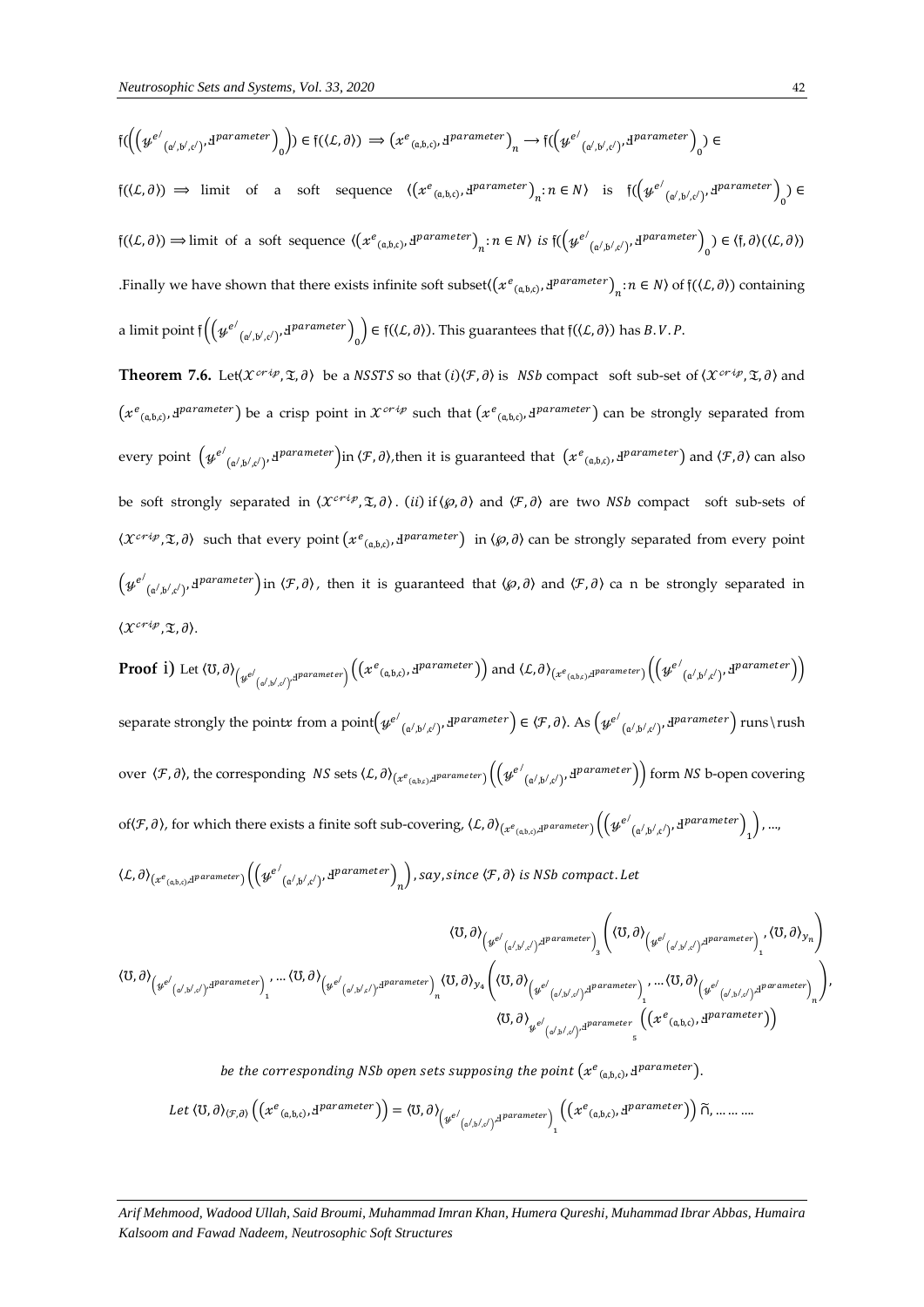$$
\begin{split}\n&\text{.} &\tilde{\Pi} \langle \mathbf{U}, \partial \rangle_{\left(\mathcal{Y}^{e'}(a',b',c')\right)} \mathcal{P}^{parameter}\right)_{1} \left(\mathcal{X}^{e}(a,b,c), \mathcal{B}^{parameter}\right) \text{ and } \langle L, \partial \rangle_{\left(\mathcal{X}^{e}(a,b,c)\right)} \mathcal{P}^{parameter}(\mathcal{F},\partial)) \\
&= \langle L, \partial \rangle_{\left(\mathcal{X}^{e}(a,b,c)\right)} \mathcal{P}^{parameter}\right) \left(\left(\mathcal{Y}^{e'}(a',b',c')\right) \mathcal{P}^{parameter}\right) \text{ and } \langle L, \partial \rangle_{\left(\mathcal{X}^{e}(a',b',c')\right)} \mathcal{P}^{parameter}\right) \\
&\text{.} &\text{.} &\text{.} &\text{.} &\text{.} &\text{.} &\text{.} &\text{.} &\text{.} &\text{.} &\text{.} &\text{.} &\text{.} &\text{.} &\text{.} &\text{.} &\text{.} &\text{.} &\text{.} &\text{.} &\text{.} &\text{.} &\text{.} &\text{.} &\text{.} &\text{.} &\text{.} &\text{.} &\text{.} &\text{.} &\text{.} &\text{.} &\text{.} &\text{.} &\text{.} &\text{.} &\text{.} &\text{.} &\text{.} &\text{.} &\text{.} &\text{.} &\text{.} &\text{.} &\text{.} &\text{.} &\text{.} &\text{.} &\text{.} &\text{.} &\text{.} &\text{.} &\text{.} &\text{.} &\text{.} &\text{.} &\text{.} &\text{.} &\text{.} &\text{.} &\text{.} &\text{.} &\text{.} &\text{.} &\text{.} &\text{.} &\text{.} &\text{.} &\text{.} &\text{.} &\text{.} &\text{.} &\text{.} &\text{.} &\text{.} &\text{.} &\text{.} &\text{.} &\text{.} &\text{.} &\text{.} &\text{.} &\text{.
$$

generate soft covering of  $\langle \wp, \partial \rangle$ , for which there exists a finite soft sub-covering

$$
\begin{Bmatrix} \langle \mathbf{U}, \partial \rangle_{(\mathcal{F}, \partial)} \left( \left( x^e_{(\mathfrak{a}, \mathfrak{b}, \mathfrak{c})}, \mathbf{d}^{parameter} \right)_1 \right), \\ \langle \mathbf{U}, \partial \rangle_{(\mathcal{F}, \partial)} \left( \left( x^e_{(\mathfrak{a}, \mathfrak{b}, \mathfrak{c})}, \mathbf{d}^{parameter} \right)_2 \right), \\ \dots, \langle \mathbf{U}, \partial \rangle_{(\mathcal{F}, \partial)} \left( \left( x^e_{(\mathfrak{a}, \mathfrak{b}, \mathfrak{c})}, \mathbf{d}^{parameter} \right)_m \right) \end{Bmatrix}, say, for \langle \wp, \partial \rangle (since \langle \wp, \partial \rangle is soft NSh compact). Let
$$

$$
\langle \mathcal{L}, \partial \rangle_{\left(\mathcal{X}^e_{(a,b,c)}, \mathcal{A}^{parameter}\right)_1}(\langle \mathcal{F}, \partial \rangle), \langle \mathcal{L}, \partial \rangle_{\left(\mathcal{X}^e_{(a,b,c)}, \mathcal{A}^{parameter}\right)_2}(\langle \mathcal{F}, \partial \rangle), \dots
$$

 $\langle L, \partial \rangle_{(x^e_{(a,b,c)},d^{parameter})_{m}}(\langle F, \partial \rangle)$  be the corresponding  $NSh$  open sets containing  $\langle F, \partial \rangle$ . Then  $\langle U, \partial \rangle(\langle \wp, \partial \rangle)$  =

$$
\begin{cases}\n\langle \mathbf{U}, \partial \rangle_{\langle \mathcal{F}, \partial \rangle} \left( \left( x^e_{(a,b,c)}, \mathbf{d}^{parameter} \right)_1 \right) \widetilde{\mathbf{U}} \\
\langle \mathbf{U}, \partial \rangle_{\langle \mathcal{F}, \partial \rangle} \left( \left( x^e_{(a,b,c)}, \mathbf{d}^{parameter} \right)_2 \right) \widetilde{\mathbf{U}}, \dots \right), \text{and } \langle \mathcal{L}, \partial \rangle \left( \langle \mathcal{F}, \partial \rangle \right) = \langle \mathcal{L}, \partial \rangle_{\langle x^e_{(a,b,c)}, \mathbf{d}^{parameter} \rangle} \left( \langle \mathcal{F}, \partial \rangle \right) \\
\widetilde{\mathbf{U}} \langle \mathbf{U}, \partial \rangle_{\langle \mathcal{F}, \partial \rangle} \left( \left( x^e_{(a,b,c)}, \mathbf{d}^{parameter} \right)_m \right)\n\end{cases}
$$
\n
$$
\widetilde{\mathbf{U}} \langle \mathcal{L}, \partial \rangle_{\langle x^e_{(a,b,c)}, \mathbf{d}^{parameter} \rangle} \left( \langle \mathcal{F}, \partial \rangle \right) \widetilde{\mathbf{U}}, \dots
$$

$$
\tilde{\cap} \langle L, \partial \rangle_{(x^e_{(a,b,c)},d\text{parameter})_m} (\langle \mathcal{F}, \partial \rangle)
$$
 are two disjoint *NS* open sets, (as in(i), which separate  $\langle \varphi, \partial \rangle$  and  $\langle \mathcal{F}, \partial \rangle$  strongly. **Theorem 7.7.** Let $\langle X^{cri\psi}, \mathfrak{X}, \partial \rangle$  be a *NSSTS* and  $\langle f^{cri\psi}, \mathfrak{H}, \partial \rangle$  be *NS* sub-space of  $\langle X^{cri\psi}, \mathfrak{X}, \partial \rangle$ . The necessary and sufficient condition for $\langle f^{cri\psi}, \partial \rangle$  to be *NS* compact relative to  $\langle f^{cri\psi}, \mathfrak{X}, \partial \rangle$  is that  $\langle f^{cri\psi}, \partial \rangle$  is *NS* compact relative to  $\langle X^{cri\psi}, \mathfrak{X}, \partial \rangle$ .

**Proof:** First we prove that  $\langle f^{crip}, \partial \rangle$  relative to  $\langle \mathcal{X}^{crip}, \mathfrak{X}, \partial \rangle$ . Let  $\{ \langle f, \partial \rangle_i : i \in I \}$  that is  $\{\langle f, \partial \rangle_1, \langle f, \partial \rangle_2, \langle f, \partial \rangle_3, \langle f, \partial \rangle_4, ...\}$  be  $\langle \chi^{c r i \rho}, \mathfrak{X}, \partial \rangle - N S b$  open cover of  $\langle f^{c r i \rho}, \partial \rangle$ , then $\langle f^{c r i \rho}, \partial \rangle \in \widetilde{U}_l \langle f, \partial \rangle_i$ .  $\langle f, \partial \rangle_i \in \mathfrak{S}_l$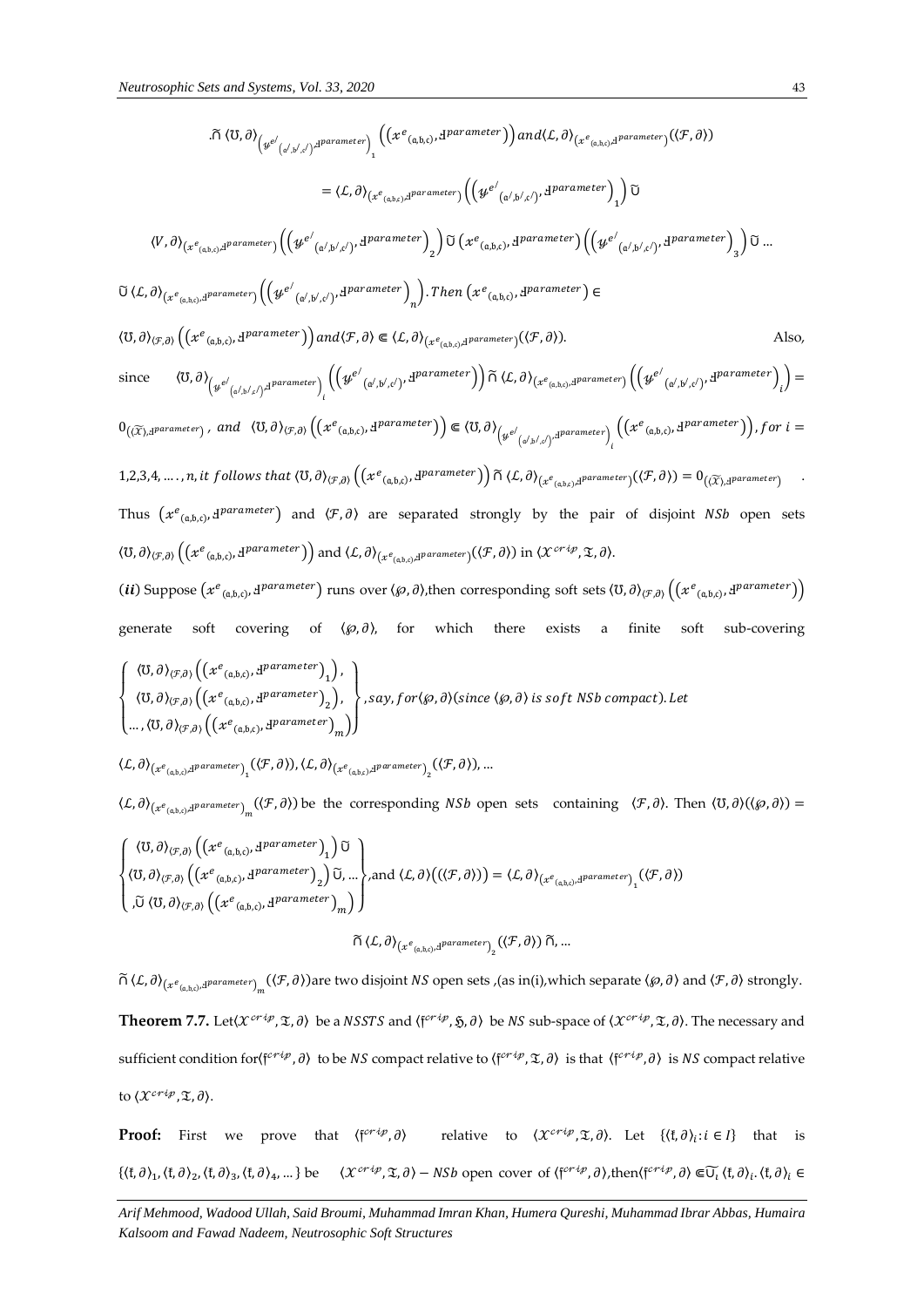$\langle \mathcal{X}^{crip}, \mathfrak{X}, \partial \rangle \Longrightarrow \exists \langle \mathcal{G}, \partial \rangle_i \in \langle \mathcal{X}^{crip}, \mathfrak{X}, \partial \rangle_S. t.\langle \mathfrak{k}, \partial \rangle_i = \langle \mathcal{G}, \partial \rangle_i \ \widetilde{\cap} \ \langle \mathfrak{f}^{crip}, \partial \rangle \Subset \langle \mathcal{G}, \partial \rangle_i \Longrightarrow \exists \langle \mathcal{G}, \partial \rangle_i \in \mathcal{X}^{crip}$ 

 $\langle \mathcal{X}^{crip}, \mathfrak{X}, \partial \rangle_{\mathfrak{s}}.$   $t. \langle \mathfrak{f}, \partial \rangle_{i} \in \langle g, \partial \rangle_{i} \Rightarrow \widetilde{U_{i}} \langle \mathfrak{f}, \partial \rangle_{i} \in \widetilde{U_{i}}$  but  $\langle \mathfrak{f}^{crip}, \partial \rangle \in \langle \mathfrak{f}, \partial \rangle_{i}$ . So that  $\langle \mathfrak{f}^{crip}, \partial \rangle \in \widetilde{U_{i}} \langle \mathfrak{f}, \partial \rangle_{i}$ . This guarantees that  $\{\langle \varphi, \partial \rangle_i : i \in I\}$  is a  $\langle \mathcal{X}^{cri\varphi}, \mathfrak{X}, \partial \rangle$  – NSb open cover of  $\{\mathfrak{f}^{cri\varphi}, \partial \rangle$  which is known to be NSb compact relative  $\chi$ crip, $\frak X$ , $\partial$ ) and hence the soft cover  $\{(\cal G,\partial)_l:i(\chi^e_{({\frak a},{\frak b},\frak c)},{\frak d}^{parameter})l\}$  must be freezable to a finite soft sub cover, say,

 $\{\langle \varrho, \partial \rangle_{ir}: r = 1, 2, 3, 4, \ldots, n\},$ Then  $\langle f^{crip}, \partial \rangle \in \bigcup_{r=1}^n \widetilde{\langle G, \partial \rangle}_{ir} \Rightarrow$ 

$$
\langle \mathfrak{f}^{crip},\partial\rangle\,\widetilde{\cap}\,\langle \mathfrak{f}^{crip},\partial\rangle\Subset \langle \mathfrak{f}^{crip},\partial\rangle\,\widetilde{\cap}\left[\bigcup_{r=1}^n\widetilde{\langle G,\partial\rangle}_{tr}\right]
$$

 $=\widetilde{\bigcup_{r=1}^{n}}(\langle f^{crip},\partial\rangle \widetilde{\cap}\langle \mathcal{G},\partial\rangle_{ir}=\bigcup_{r=1}^{n}\widetilde{\langle f},\partial\rangle_{ir} \text{ or } \langle f^{crip},\partial\rangle\Subset\bigcup_{r=1}^{n}\widetilde{\langle f},\partial\rangle_{ir}:\mathbf{1}\leq r\leq n\} \text{ is a }\langle \mathcal{X}^{crip},\mathfrak{X},\partial\rangle-NS$ open cover of  $\{\mathfrak{f}^{critp},\partial\}$ . Steping from an arbitrary  $\langle X^{critp},\mathfrak{X},\partial\rangle$  —open cover of  $\{\mathfrak{f}^{critp},\partial\rangle$ , we are able to show that the *NS* cover is freezable to a finite soft subcover $\{(f, \partial)_{ir}: 1 \leq r \leq n\}$  of  $\{\int f^{cri\varphi}, \partial \}$ , meaning there by  $\{\int f^{cri\varphi}, \partial \}$  is  $\langle \chi^{crip}, \mathfrak{X}, \partial \rangle$  – NSbcompact. The condition is sufficient: Suppose  $\langle f^{crip}, \mathfrak{H}, \partial \rangle$  be soft sub-space of  $\langle \chi^{crip}, \mathfrak{X}, \partial \rangle$ and also  $\langle f^{crip}, \partial \rangle$  is  $\langle \mathcal{X}^{crip}, \mathfrak{X}, \partial \rangle - NSb$  compact. We have to prove that  $\langle f^{crip}, \partial \rangle$  is  $\langle \mathcal{X}^{crip}, \mathfrak{X}, \partial \rangle - NScompact.$ Let  $\{\langle f, \partial \rangle_1, \langle f, \partial \rangle_2, \langle f, \partial \rangle_3, \langle f, \partial \rangle_4, ...\}$  be soft  $\langle \mathcal{X}^{cri\varphi}, \mathfrak{X}, \partial \rangle - NS$  b-open cover of  $\langle f^{cri\varphi}, \partial \rangle$ , so that  $\langle f^{cri\varphi}, \partial \rangle \in$  $\widetilde{U}_l$   $(g, \partial)_l$  from which  $\langle f^{crit} \rangle$ ,  $\partial \rangle$   $\widetilde{\Omega}$   $\langle f^{crit} \rangle$ ,  $\partial \rangle$   $\widetilde{\Omega}$   $\langle \widetilde{U}_l \langle g, \partial \rangle_l \rangle$  or,  $\langle f^{crit} \rangle$ ,  $\partial \rangle \in \widetilde{U}_l$   $(\langle f^{crit} \rangle, \partial \rangle \widetilde{\Omega} \langle g, \partial \rangle_l)$ . On taking  $\langle f, \partial \rangle_i = \langle g, \partial \rangle_i \cap \langle f^{crip}, \partial \rangle$ , we get  $\langle f^{crip}, \partial \rangle \Subset \widetilde{\cup} \langle f, \partial \rangle_i, \langle g, \partial \rangle_i \in \langle \mathcal{X}^{crip}, \mathfrak{X}, \partial \rangle \Longrightarrow \langle f, \partial \rangle_i =$  $\langle g, \partial \rangle_i \cap \langle f^{crip}, \partial \rangle \in \langle f^{crip}, \mathfrak{H}, \partial \rangle \dots (1)$ . Now from  $(1)$  it is clear that  $\{ \langle \mathfrak{f}, \partial \rangle_1, \langle \mathfrak{f}, \partial \rangle_2, \langle \mathfrak{f}, \partial \rangle_3, \langle \mathfrak{f}, \partial \rangle_4, \dots \}$  is  $\langle f^{crip}, \mathfrak{H}, \partial \rangle - \langle f^{crip}, \partial \rangle$ *NSopen* soft cover of  $\{f^{crip}, \partial\}$  which is known to be  $\{f^{crip}, \mathfrak{H}, \partial\}$  – *NS b compact* hence this sof cover must be reducible to a finite soft sub-cover.say,  $\{\langle f, \partial \rangle_{ir}: 1 \le r \le n\}$  . This  $\Rightarrow \langle f^{crip}, \partial \rangle \in \bigcup_{r=1}^n \widetilde{\langle f, \partial \rangle}_{ir}$  $\bigcup_{r=1}^n ((\langle \mathcal{G}, \partial \rangle_{ir}) \widetilde{\cap} \langle f^{cri\varphi}, \partial \rangle \in \langle \mathcal{X}^{cri\varphi}, \mathfrak{T}, \partial \rangle),$  or

$$
\langle \mathfrak{f}^{crip},\partial\rangle\Subset (\displaystyle\bigcup_{r=1}^n((\langle g,\partial\rangle_{ir})\ \widetilde{\cap}\ \langle \mathfrak{f}^{crip},\partial\rangle)\Subset \displaystyle\bigcup_{r=1}^n\widetilde{\langle g,\partial\rangle_{ir,\partial r}}
$$

 $\langle f^{c r i p}, \partial \rangle \cup_{r=1}^n \langle g, \partial \rangle_{ir}$ . This proves that  $\{ \langle g, \partial \rangle_{ir} : 1 \le r \le n \}$  is a finite soft sub-cover ot the soft cover  $\langle g, \partial \rangle_{i}$ . Starting from an arbitrary  $\langle X^{crip}, \mathfrak{X}, \partial \rangle - NS$  b-open soft cover of  $\langle f^{crip}, \partial \rangle$ , we are able to show that this soft neutrosophic b- open cover is freezable to a finite soft sub-cover, showing there by  $\langle f^{crip}, \theta \rangle$  is  $\langle X^{crip}, \mathfrak{X}, \theta \rangle$  – Nbcompact.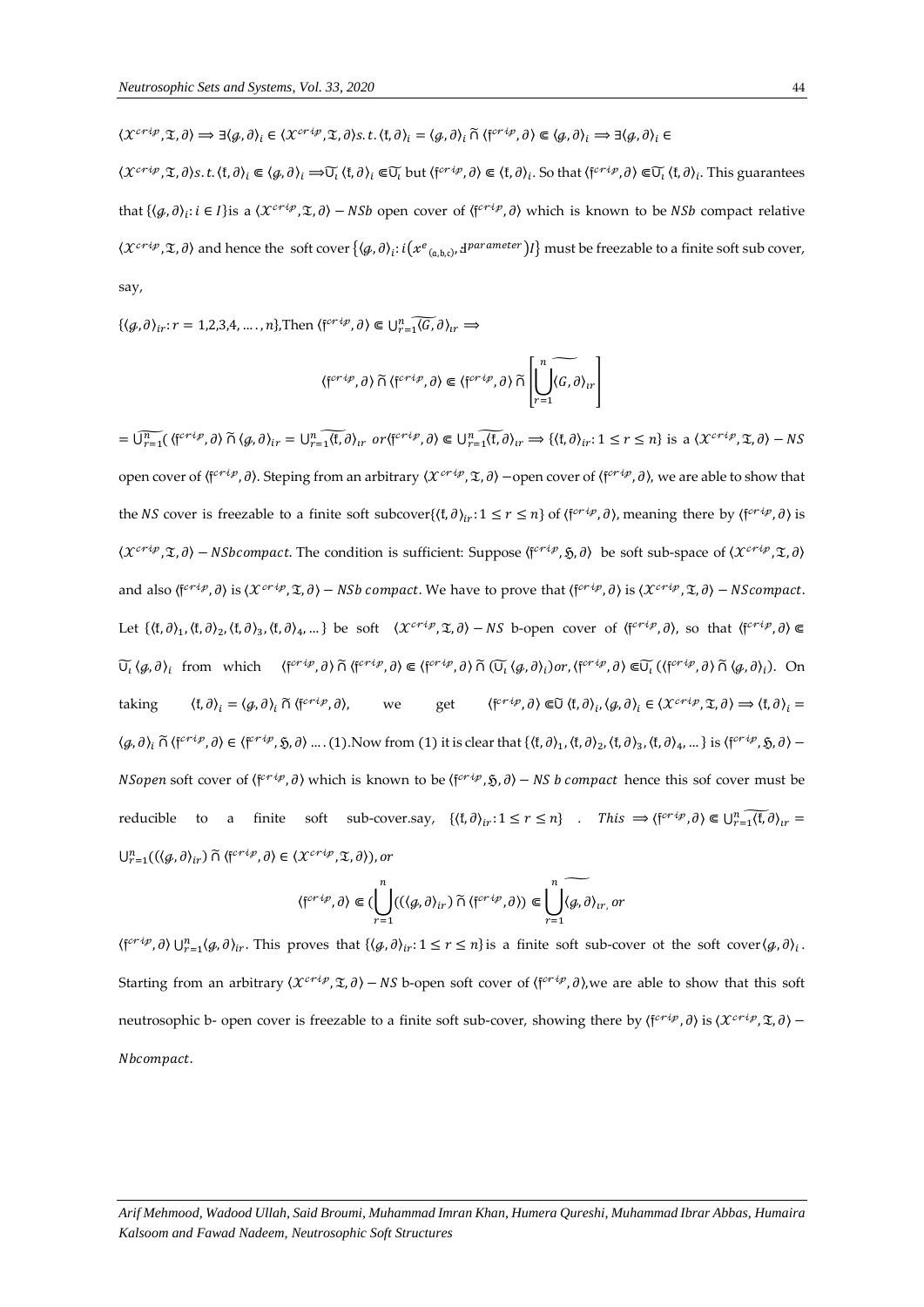**Theorem 7.8.** Let( $\chi^{crip}$ ,  $\mathfrak{X}$ ,  $\partial$ )NSSTS and let  $(\chi^{e_{(a,b,c)}}, \widetilde{A^{parameter}})_{n}$ ) be a NS sequence in  $(\chi^{crip}, \mathfrak{X}, \partial)$  such that it converges to a point  $(x^e_{(a,b,c)},1^{parameter})_0$  then the soft set  $\langle g,\partial\rangle$ consisting of the points  $(x^e_{(a,b,c)},1^{parameter})_{n_c}$ and  $(x^e_{(a,b,c)}, \mathbf{d}^{parameter})_{n} (n = 1,2,3,.......)$  is soft *NSb* compact.

**Proof:** Given $\langle \mathcal{X}^{crip}, \mathfrak{X}, \partial \rangle$ NSSTS and let  $\langle (x^e_{(a,b,c)}, \widetilde{d^{parameter}})_n \rangle$  be a NS sequence in  $\langle \mathcal{X}^{crip}, \mathfrak{X}, \partial \rangle$  such that it converges to a point  $(x^e_{(a,b,c)}, d^{parameter})_{n_0}$  that is  $(x^e_{(a,b,c)}, \widetilde{d^{parameter}})_{n} \to (x^e_{(a,b,c)}, d^{parameter})_{n_0} \in x^{c \cdot r \cdot i p}$ . Let

$$
\langle g, \partial \rangle = \langle \begin{pmatrix} x^e_{(a,b,c)}, \overline{H^{arameter}}_1, \big( x^e_{(a,b,c)}, \overline{H^{arameter}}_2 \big)_{2}, \big( x^e_{(a,b,c)}, \overline{H^{arameter}}_3 \big)_{3}, \\ x^e_{(a,b,c)}, \overline{H^{arameter}}_4, \big( x^e_{(a,b,c)}, \overline{H^{arameter}}_5 \big)_{5}, \big( x^e_{(a,b,c)}, \overline{H^{arameter}}_7 \big)_{7}, \dots \end{pmatrix} \rangle
$$
 Let  $\{ \langle \mathfrak{S}, \partial \rangle_{\alpha} : \alpha \in \Delta \}$  be NS b-open

covering of  $\langle \mathcal{G}, \partial \rangle$  so that  $\langle \mathcal{G}, \partial \rangle \in \widetilde{\cup} \{ \langle \mathfrak{S}, \partial \rangle_{\alpha} : \alpha \in \Delta \}, \left( x^e_{(a,b,c)}, x^{parameter} \right)_{n_0} \in \langle \mathcal{G}, \partial \rangle \Rightarrow \exists \alpha_0 \in \mathfrak{S} \}$  $\Delta$  *s.t.*  $(xe_{(a,b,c)},x^{parameter})_{n_0} \in (\mathfrak{S},\partial)_{\alpha_0}$ . According to the definition of soft convergence,  $(xe_{(a,b,c)},x^{parameter})_{n_0} \in (\mathfrak{S},\partial)_{\alpha_0}$  $\langle \mathfrak{S}, \partial \rangle_{\alpha_0} \in \langle \mathcal{X}^{crip}, \mathfrak{X}, \partial \rangle \Rightarrow \exists n_0 \in N \text{ s.t. } n \geq n_0 \text{ and } \left( \mathcal{X}^e_{(\alpha, \beta, c)}, \mathcal{Y}^{parameter} \right)_n \in \langle \mathfrak{S}, \partial \rangle_{\alpha_0}$ . Evidently,  $\langle \mathfrak{S}, \partial \rangle_{\alpha_0}$  contains the points  $(x^e_{(a,b,c)}, d^{parameter})_{n_0}$ 

$$
\begin{aligned} &\left(\mathcal{X}^e_{\; (a,b,c)},\mathrm{d}^{parameter}\right)_{n_{0+1}}, \left(\mathcal{X}^e_{\; (a,b,c)},\mathrm{d}^{parameter}\right)_{n_{0+2}}, \\ &\left(\mathcal{X}^e_{\; (a,b,c)},\mathrm{d}^{parameter}\right)_{n_{0+3}}, \left(\mathcal{X}^e_{\; (a,b,c)},\mathrm{d}^{parameter}\right),\ldots. \end{aligned}
$$

 $(xe_{(a,b,c)},a^{parameter})_{n_{0+n}},\dots$ . Look carefully at the points and train them in a way as,  $\left(x^e_{~(\mathfrak{a}, \mathfrak{b}, \mathfrak{c})}, \Psi^{parameter}\right)_1, \left(x^e_{~(\mathfrak{a}, \mathfrak{b}, \mathfrak{c})}, \Psi^{parameter}\right)_2,$ 

$$
\left(x^e_{\; (a,b,c)}, \mathrm{d}^{parameter}\right)_{3}, \left(x^e_{\; (a,b,c)}, \mathrm{d}^{parameter}\right)_{4}, \ldots
$$

 $(x^e_{(a,b,c)},d^{parameter})$ , .......generating a finite soft set. Let  $1 \le n_{0-1}$ . Then  $(x^e_{(a,b,c)},d^{parameter})$ <sub>i</sub>  $\in \langle g, \partial \rangle$ . For this  $i, (\mathcal{X}^e_{(a,b,c)}, d^{parameter})_i \in \langle \mathcal{G}, \partial \rangle$ . Hence  $\exists \alpha_i \in \Delta s. t. (\mathcal{X}^e_{(a,b,c)}, d^{parameter})_i \in \langle \mathfrak{S}, \partial \rangle_{\alpha_i}$  . Evidently  $\langle \mathcal{G}, \partial \rangle \in$  $\bigcup_{r=0}^{n_0-1} \widetilde{\langle \mathfrak{S}, \partial \rangle}_{\alpha_i}$ . This shows that  $\{ \langle \mathfrak{S}, \partial \rangle_{\alpha_i}$ :  $0 \leq n_0-1 \}$ is *NS* b-open cover of  $\langle \mathcal{G}, \partial \rangle$ . Thus an arbitrary soft neutrosophic open cover  $\{\langle \mathfrak{S}, \partial \rangle_{\alpha} : \alpha \in \Delta\}$  of  $\langle \mathcal{G}, \partial \rangle$  is reducible to a finite NS sub-cover  $\{\langle \mathfrak{S}, \partial \rangle_{\alpha} : i = 0, 1, 2, 3, ..., n_{0-1}\}\$ , it follows that  $\langle q, \partial \rangle$  is soft *NSb* compact.

**Theorem 7.9.** Let( $\mathcal{X}^{crip}, \mathcal{Z}, \partial$ ) be a *NSSTS* such that it is soft countably compact. Then every *NSb* closed subset of  $\langle \mathcal{X}^{crip}, \mathcal{I}, \partial \rangle$  is *NSb* countably compact

**Proof:** Let( $X^{crip}$ ,  $\tilde{x}$ ,  $\partial$ )NSSTS such that it is NSb countably compact and suppose  $\langle f, \partial \rangle$  be a NSb closed sub-set of( $\mathcal{X}^{crip}, \mathfrak{X}, \partial$ ). Let  $C = \{\langle G_1, \partial \rangle, \langle G_2, \partial \rangle, \langle G_3, \partial \rangle, \langle G_4, \partial \rangle, \langle G_5, \partial \rangle, \langle G_6, \partial \rangle, \dots \dots \langle G_n, \partial \rangle \dots\}$  That is  $\{\langle G_n, \partial \rangle : n \in \mathbb{N}\}$  be any countably *NS* b-open covering of  $\langle f, \partial \rangle$ . Then,  $\langle f, \partial \rangle \in \widetilde{U} \langle \mathcal{G}_n, \partial \rangle$ . This qualifying us to write  $\langle \mathcal{X}^{crip}, \mathfrak{X}, \partial \rangle =$  $\langle f, \partial \rangle$   $\tilde{\cup}$   $\langle f, \partial \rangle^c \in \tilde{\cup}$   $(\langle \mathcal{G}_n, \partial \rangle)$   $\tilde{\cup}$   $\langle f, \partial \rangle^c$ . This guarantee that the collection  $\{\langle \mathcal{G}_n, \partial \rangle : n \in N\}$  is a NS countable b-open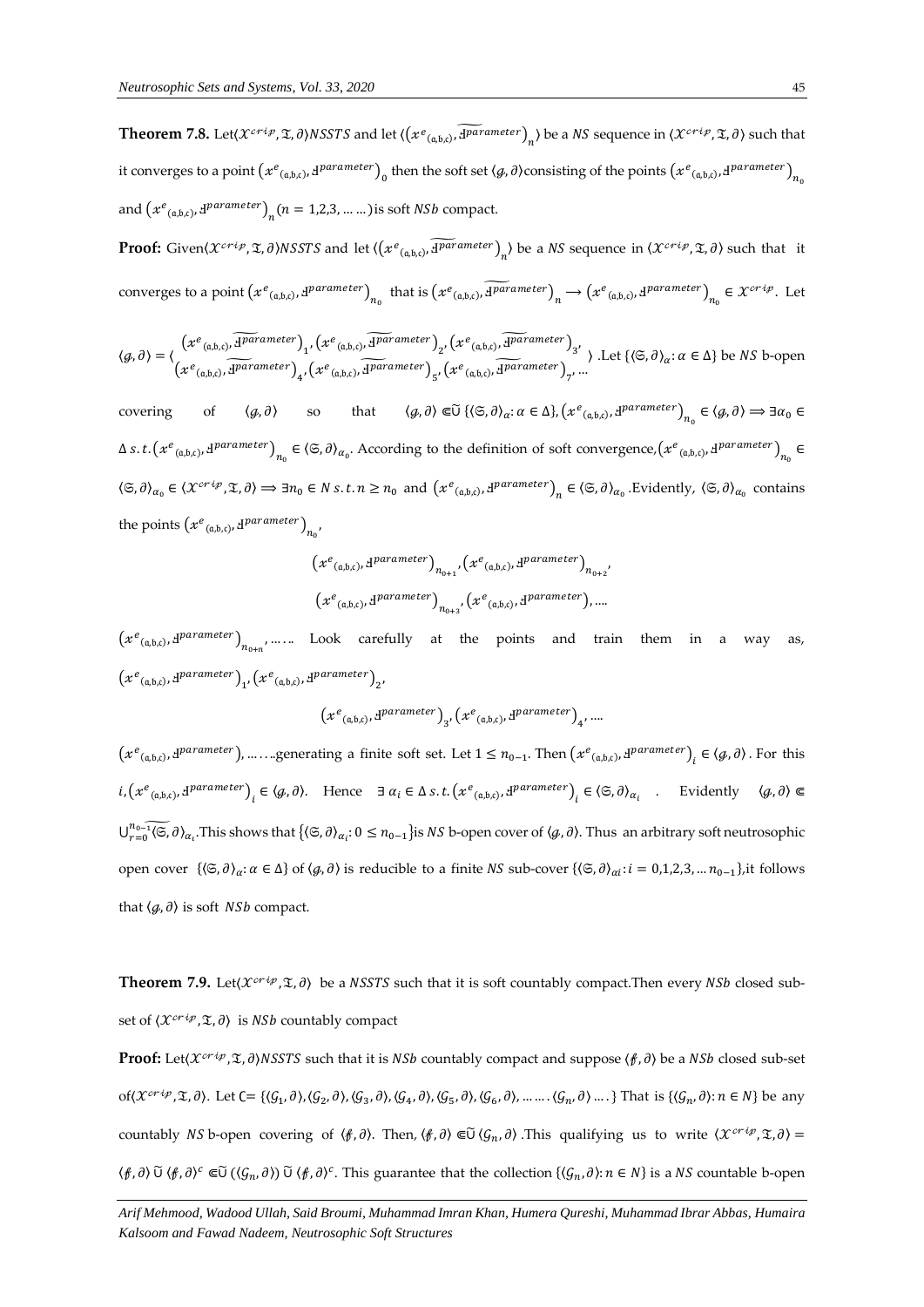covering of  $\langle \mathcal{X}^{crip}, \mathfrak{X}, \partial \rangle$ . But  $\langle \mathcal{X}^{crip}, \mathfrak{X}, \partial \rangle$  being soft countably NSb compact and  $\langle f, \partial \rangle^c$  obviously absorbing no piece of  $\langle f, \partial \rangle$ . It follows that there exists finite soft number of indices  $n_1, n_1, n_1, n_1, \ldots, n_k$  such that

 $\langle f, \partial \rangle \in \bigcup_{i=1}^k \langle \mathcal{G}_{ni}, \partial \rangle$ . This shows that  $\{\langle \mathcal{G}_{ni}, \partial \rangle : i = 1, 2, 3, 4, ..., k\}$  is a finite soft neutrosophic sub-covering of C.

**Theorem 7.10.** If  $\langle \mathcal{X}^{crip}, \mathcal{I}, \partial \rangle$ NSSTS such that it has the characteristics of soft neutrosophic sequentially compactness. Then  $(\mathcal{X}^{crtip}, \mathfrak{T}, \partial)$  is safely NSb countably compact.

**Proof:** Let 
$$
(X^{crip}, \mathfrak{X}, \partial)
$$
 NSTS and let  $\langle \rho, \partial \rangle$  be finite soft sub-set of  $(X^{crip}, \mathfrak{X}, \partial)$ . Let  $(x^e_{(a,b,c)}, \overline{d\nu}a$  (where  $\mathfrak{X}^{(c)}, \overline{d})$  is the same as follows:  $(x^e_{(a,b,c)}, \overline{d\nu}a$  (where  $\mathfrak{X}^{(c)}, \overline{d\nu}a$  (where  $\mathfrak{X}^{(c)}, \overline{d\nu}a$  (where  $\mathfrak{X}^{(c)}, \overline{d\nu}a$  (where  $\mathfrak{X}^{(c)}, \overline{d\nu}a$  (where  $\mathfrak{X}^{(c)}, \overline{d\nu}a$  (where  $\mathfrak{X}^{(c)}, \overline{d\nu}a$  (where  $\mathfrak{X}^{(c)}, \overline{d\nu}a$  (where  $\mathfrak{X}^{(c)}, \overline{d\nu}a$  (where  $\mathfrak{X}^{(c)}, \overline{d\nu}a$  (where  $\mathfrak{X}^{(c)}, \overline{d\nu}a$  (where  $\mathfrak{X}^{(c)}, \overline{d\nu}a$  (where  $\mathfrak{X}^{(c)}, \overline{d\nu}a$  (where  $\mathfrak{X}^{(c)}, \overline{d\nu}a$  (where  $\mathfrak{X}^{(c)}, \overline{d\nu}a$  (where  $\mathfrak{X}^{(c)}, \overline{d\nu}a$  (where  $\mathfrak{X}^{(c)}, \overline{d\nu}a$  (where  $\mathfrak{X}^{(c)}, \overline{d\nu}a$  (where  $\mathfrak{X}^{(c)}, \overline{d\nu}a$  (where  $\mathfrak{X}^{(c)}, \overline{d\nu}a$  (where  $\mathfrak{X}^{(c)}, \overline{d\nu}a$  (where  $\mathfrak{X}^{(c)}, \overline{d\nu}a$  (where  $\mathfrak{X}^{(c)}, \overline{d\nu}a$  (where  $\mathfrak{X}^{(c)}, \overline{d$ 

 $\langle \rho, \partial \rangle$ . Then,  $\langle \rho, \partial \rangle$  being finite, at least one of the elements In  $\langle \rho, \partial \rangle$ say  $(xe_{(a,b,c)}, \widetilde{H^{parameter}})_{0}$  must be duplicated an in-  $\qquad \qquad$  in-  $\qquad \qquad$  finite number of times in the NS sequence.

Hence, 
$$
\frac{(x^e_{(a,b,c)}, \overline{d^{parameter}})_{0'}(x^e_{(a,b,c)}, \overline{d^{parameter}})_{0'}}{(x^e_{(a,b,c)}, \overline{d^{parameter}})_{0'}(x^e_{(a,b,c)}, \overline{d^{parameter}})_{0'}(x^e_{(a,b,c)}, \overline{d^{parameter}})_{0'}})
$$
 is soft sub-sequence of 
$$
(x^e_{(a,b,c)}, \overline{d^{parameter}})_{0'}(x^e_{(a,b,c)}, \overline{d^{parameter}})_{0'}...
$$

 $\langle (x^e_{(a,b,c)}, \widetilde{4} \widetilde{p}^{arameter})_{n} \rangle$  such that it is soft constant sequence and repeatedly constructed by single soft number  $(x^e_{(a,b,c)}, \widetilde{A^{parameter}})_{0}$  and we know that a soft constant sequence converges on its self. So it converges to  $(xe_{(a,b,c)}, \widetilde{A^{parameter}})_{0}$  which belongs to  $\langle \rho, \partial \rangle$ . Hence,  $\langle \rho, \partial \rangle$  is soft sequentially *NSb* compact.

**Theorem 7.11.** Let  $(X^{crip}, \mathfrak{T}, \partial)$  NSSTS and  $(Y^{crip}, \mathfrak{T}, \partial)$  be another NSSTS. Let  $\langle f, \partial \rangle$  be a soft continuous mapping of a soft neutrosophic sequentially compact NSb space  $\langle X^{crip}, \mathfrak{X}, \partial \rangle$  into  $\langle Y^{crip}, \mathfrak{X}, \partial \rangle$ . Then,  $\langle f, \partial \rangle (\langle \mathcal{X}^{crip}, \mathfrak{T}, \partial \rangle)$  is *NSb* sequentially compact.

**Proof:** Given $\langle \mathcal{X}^{crip}, \mathcal{X}, \partial \rangle$  NSSTS and  $\langle \mathcal{Y}^{crip}, \mathcal{X}, \partial \rangle$  be another NSSTS. Let  $\langle \mathcal{f}, \partial \rangle$  be a soft continuous mapping of a NSb sequentially compact space  $(\mathcal{X}^{crip}, \mathfrak{X}, \partial)$  into  $(\mathcal{Y}^{crip}, \mathfrak{X}, \partial)$ . Then we have to prove  $(\phi, \partial) ((\mathcal{X}^{crip}, \mathfrak{X}, \partial))$ NSb

sequentially. For this we proceed as.Let  $\langle , ( \psi^{e'}_{(a',b',c')}, \overline{4}^{parameter} )_{5}, ( \psi^{e'}_{(a',b',c')}, \overline{4}^{parameter} )_{6}, \rangle$  be a soft  $\left(y^{e^{\prime}}\sqrt{\sqrt{\lambda^{(1)}\cdot\lambda^{(1)}}}\right)^{A}$  parameter  $\int_{1}^{} , \left(y^{e^{\prime}}\sqrt{\sqrt{\lambda^{(1)}\cdot\lambda^{(1)}}}\right)^{A}$  parameter  $\right)_{2}^{}$  $\left(y^{e^{\prime}}\sqrt{\Delta_{(a^{\prime},b^{\prime},c^{\prime})}},\mathcal{I}^{parameter}\right)_{7},...,\left(y^{e^{\prime}}\sqrt{\Delta_{(a^{\prime},b^{\prime},c^{\prime})}},\mathcal{I}^{parameter}\right)_{n},...$ sequence of  $NS$  points in  $\langle f, \partial \rangle (\langle X^{cri\rho}, \mathfrak{X}, \partial \rangle)$ , Then for each  $n \in \mathbb{N}$ 

$$
(x^{e_{(a,b,c)}, \overline{d} \overline{p}} a^{r \overline{a} \overline{b}})_{1}, (x^{e_{(a,b,c)}, \overline{d} \overline{p}} a^{r \overline{a} \overline{b}})_{2},
$$
\n
$$
N \exists \langle \underbrace{(x^{e_{(a,b,c)}, \overline{d} \overline{p}} a^{r \overline{a}} a^{r \overline{b}})}_{\{x^{e_{(a,b,c)}, \overline{d} \overline{p}} a^{r \overline{a}} a^{r \overline{b}} \}^{a}_{4}, (x^{e_{(a,b,c)}, \overline{d} \overline{p}} a^{r \overline{a}} a^{r \overline{b}})_{5}, \dots, (x^{e_{(a,b,c)}, \overline{d} \overline{p}} a^{r \overline{a}} a^{r \overline{b}})_{n}, \dots \in \langle x^{c^{r} \overline{v}}, \mathfrak{I}, \partial \rangle
$$
\nsuch that

*Arif Mehmood, Wadood Ullah, Said Broumi, Muhammad Imran Khan, Humera Qureshi, Muhammad Ibrar Abbas, Humaira Kalsoom and Fawad Nadeem, Neutrosophic Soft Structures*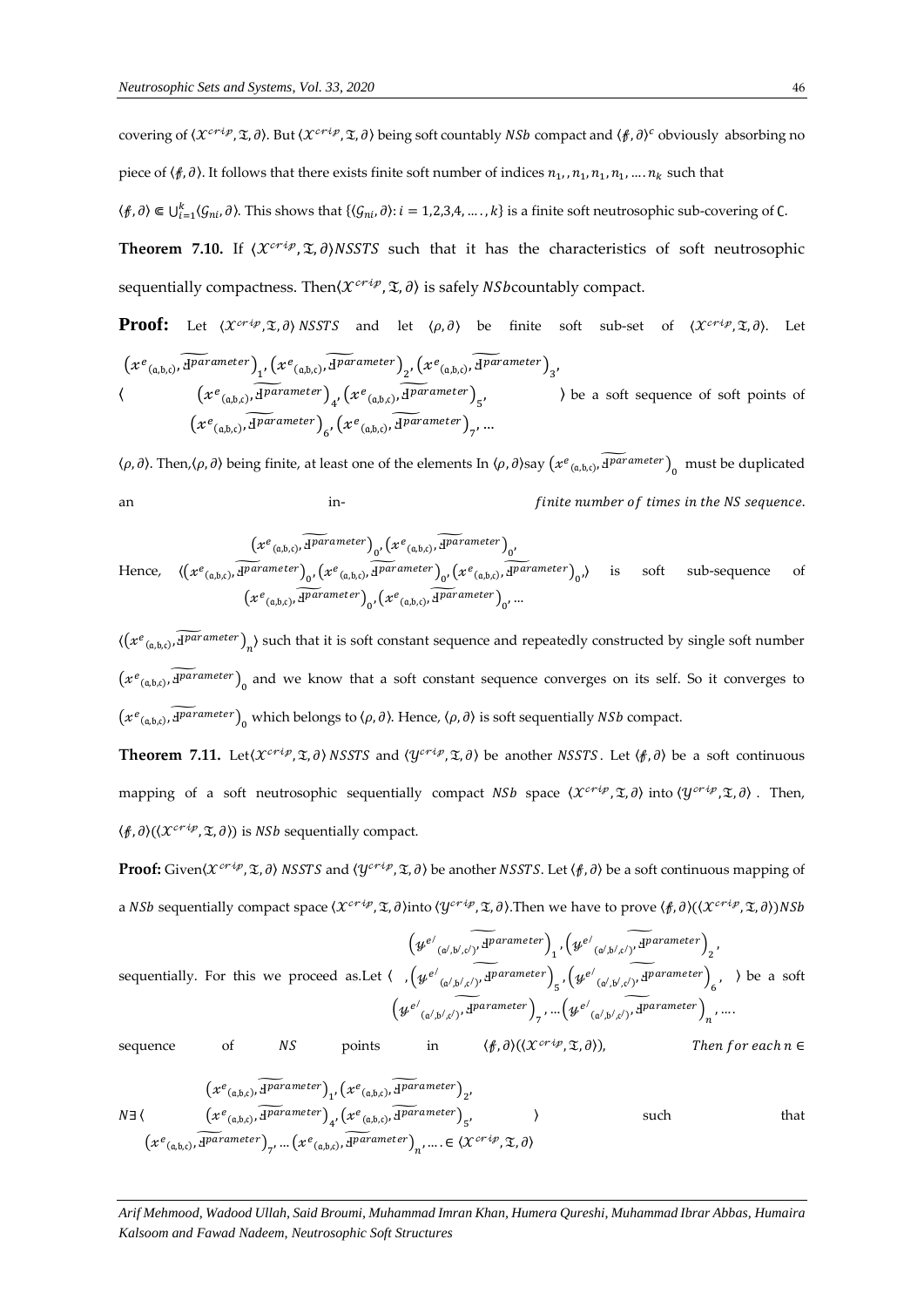$$
\langle \beta, \partial \rangle \left( \langle x^e_{(a,b,c)}, \overline{\Psi^{arameter}} \rangle_{1}, \langle x^e_{(a,b,c)}, \overline{\Psi^{arameter}} \rangle_{2}, \right) =
$$
\n
$$
\langle x^e_{(a,b,c)}, \overline{\Psi^{arameter}} \rangle_{7}, \dots, \langle x^e_{(a,b,c)}, \overline{\Psi^{arameter}} \rangle_{n}, \dots \rangle
$$
\n
$$
\langle \Psi^{e'}_{(a',b',c')}, \overline{\Psi^{arameter}} \rangle_{1}, \langle \Psi^{e'}_{(a',b',c')}, \overline{\Psi^{arameter}} \rangle_{2}, \langle \Psi^{e'}_{(a',b',c')}, \overline{\Psi^{arameter}} \rangle_{4}, \langle \Psi^{e'}_{(a',b',c')}, \overline{\Psi^{arameter}} \rangle_{4}, \rangle
$$
\n
$$
\langle \Psi^{e'}_{(a',b',c')}, \overline{\Psi^{arameter}} \rangle_{3}, \langle \Psi^{e'}_{(a',b',c')}, \overline{\Psi^{arameter}} \rangle_{4}, \rangle
$$
\n
$$
\langle \Psi^{e'}_{(a',b',c')}, \overline{\Psi^{arameter}} \rangle_{6}, \langle \Psi^{e'}_{(a',b',c')}, \overline{\Psi^{arameter}} \rangle_{7}, \dots, \langle \Psi^{e'}_{(a',b',c')}, \overline{\Psi^{arameter}} \rangle_{n}, \dots
$$

$$
(x^{e_{(a,b,c)}, \overline{d}parameter})_{1}, (x^{e_{(a,b,c)}, \overline{d}parameter})_{2},
$$
\n
$$
(x^{e_{(a,b,c)}, \overline{d}parameter})_{3}, (x^{e_{(a,b,c)}, \overline{d}parameter})_{4}, \newline (x^{e_{(a,b,c)}, \overline{d}parameter})_{k}, (x^{e_{(a,b,c)}, \overline{d}parameter})_{6}, \newline (x^{e_{(a,b,c)}, \overline{d}parameter})_{7}, \ldots (x^{e_{(a,b,c)}, \overline{d}parameter})_{n}, \ldots
$$
\n
$$
(x^{e_{(a,b,c)}, \overline{d}parameter})_{7}, \ldots (x^{e_{(a,b,c)}, \overline{d}parameter})_{n}, \ldots
$$

compact, there is a *NS* sub-sequence  $\langle (x^e_{(a,b,c)}, \widetilde{4^{parameter}})_{n_i} \rangle$  of

$$
\langle (x^e_{(a,b,c)}, \overline{\Psi} \overline{\Psi} \overline{\Psi} \overline{\Psi} \overline{\Psi} \overline{\Psi} \overline{\Psi} \overline{\Psi} \overline{\Psi} \overline{\Psi} \overline{\Psi} \overline{\Psi} \overline{\Psi} \overline{\Psi} \overline{\Psi} \overline{\Psi} \overline{\Psi} \overline{\Psi} \overline{\Psi} \overline{\Psi} \overline{\Psi} \overline{\Psi} \overline{\Psi} \overline{\Psi} \overline{\Psi} \overline{\Psi} \overline{\Psi} \overline{\Psi} \overline{\Psi} \overline{\Psi} \overline{\Psi} \overline{\Psi} \overline{\Psi} \overline{\Psi} \overline{\Psi} \overline{\Psi} \overline{\Psi} \overline{\Psi} \overline{\Psi} \overline{\Psi} \overline{\Psi} \overline{\Psi} \overline{\Psi} \overline{\Psi} \overline{\Psi} \overline{\Psi} \overline{\Psi} \overline{\Psi} \overline{\Psi} \overline{\Psi} \overline{\Psi} \overline{\Psi} \overline{\Psi} \overline{\Psi} \overline{\Psi} \overline{\Psi} \overline{\Psi} \overline{\Psi} \overline{\Psi} \overline{\Psi} \overline{\Psi} \overline{\Psi} \overline{\Psi} \overline{\Psi} \overline{\Psi} \overline{\Psi} \overline{\Psi} \overline{\Psi} \overline{\Psi} \overline{\Psi} \overline{\Psi} \overline{\Psi} \overline{\Psi} \overline{\Psi} \overline{\Psi} \overline{\Psi} \overline{\Psi} \overline{\Psi} \overline{\Psi} \overline{\Psi} \overline{\Psi} \overline{\Psi} \overline{\Psi} \overline{\Psi} \overline{\Psi} \overline{\Psi} \overline{\Psi} \overline{\Psi} \overline{\Psi} \overline{\Psi} \overline{\Psi} \overline{\Psi} \overline{\Psi} \overline{\Psi} \overline{\Psi} \overline{\Psi} \overline{\Psi} \overline{\Psi} \overline{\Psi} \overline{\Psi} \overline{\Psi} \overline{\Psi} \overline{\Psi} \overline{\Psi} \overline{\Psi} \overline{\Psi} \overline{\Psi} \overline{\Psi} \overline{\Psi} \overline{\Psi} \overline{\Psi} \overline{\Psi} \overline{\Psi} \overline{\Psi} \overline{\Psi} \overline{\Psi} \overline{\Psi} \overline{\Psi} \overline{\Psi} \overline{\Psi} \overline{\Psi} \overline{\Psi} \overline{\Psi} \overline{\Psi} \overline{\
$$

of 
$$
\langle \psi^{e'}_{(\alpha',b',c')}, d^{parameter} \rangle
$$
,  $(x^e_{(\alpha,b,c)}, \overline{d^{parameter}})_4$ ,  
\n $\langle \psi^{e'}_{(\alpha',b',c')} d^{parameter} \rangle_{5}$ ,  $(y^{e'}_{(\alpha',b',c)}, \overline{d^{parameter}})_6$ ,  
\n $(y^{e'}_{(\alpha',b',c')} d^{parameter})_{7}$ , ...,  $(y^{e'}_{(\alpha',b',c')}, d^{parameter})_{n}$ , ....

Hence, $\langle f, \partial \rangle (\langle \mathcal{X}^{crip}, \mathfrak{T}, \partial \rangle)$  is  $NSh$  sequentially compact.

**Theorem 7.12.** Let $\langle \chi^{cri\varphi}, \mathfrak{T}, \partial \rangle$  be *NSSTS* such that is *NS* sequentially comapct then it is guaranteed that it must be NSb countably compact.

**Proof:** Suppose  $\langle \mathcal{X}^{crip}, \mathfrak{X}, \partial \rangle$  is NS sequentially compact. If  $\langle \mathcal{X}^{crip}, \mathfrak{X}, \partial \rangle$  is finite, then nothing to prove in this case because it it is then automatically *NSb* countably compact. Suppose  $\langle \mathcal{X}^{crip}, \mathfrak{X}, \partial \rangle$ be in-finite. We prove the contrapositive of the statement given in the theorem.Let  $\{(\mathcal{G}_i, \partial) : i \in N\}$  that is  $\{\langle \mathcal{G}_1,\partial \rangle,\langle \mathcal{G}_2,\partial \rangle,\langle \mathcal{G}_3,\partial \rangle,\langle \mathcal{G}_4,\partial \rangle,\ldots: i\in N\}$  be aNS b-open cover of  $\langle \mathcal{X}^{crip},\mathfrak{X},\partial \rangle$  which has no finite soft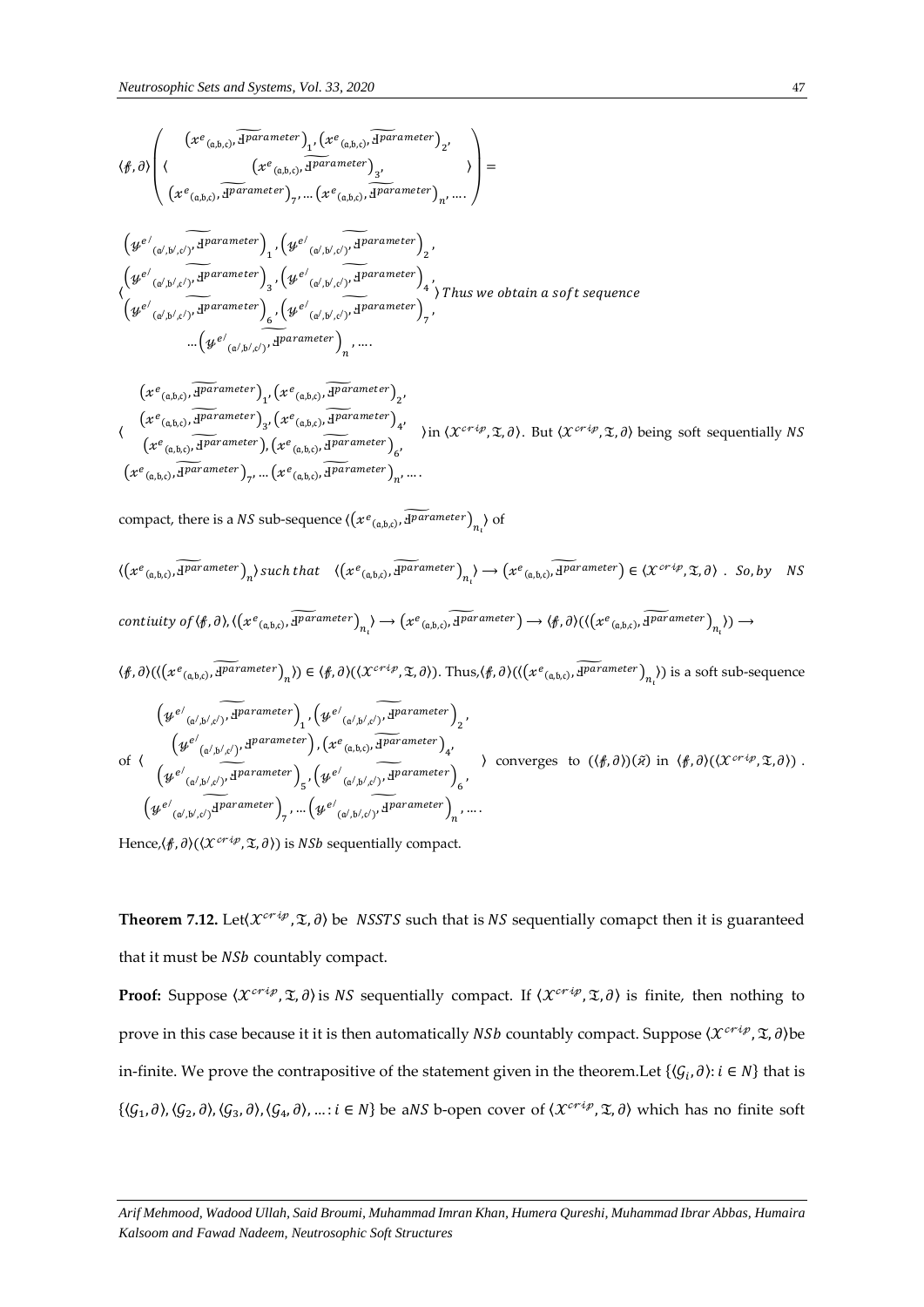sub-cover. Now, we generate a soft sequence 〈  $\left(x^e_{(\mathfrak a, \mathfrak b, \mathfrak c)}, \widetilde{{\rm\bf 1}^{parameter}}\right)_1, \left(x^e_{(\mathfrak a, \mathfrak b, \mathfrak c)}, \widetilde{{\rm\bf 1}^{parameter}}\right)_2,$  $\left(x^e_{(a,b,c)}, \widetilde{4^{parameter}}\right)_3, \left(x^e_{(a,b,c)}, \widetilde{4^{parameter}}\right)_4,$  $\left(x^e_{(\mathfrak{a},\mathfrak{b},\mathfrak{c})},\widetilde{\mathcal{I}^{parameter}}\right)_5, \left(x^e_{(\mathfrak{a},\mathfrak{b},\mathfrak{c})},\widetilde{\mathcal{I}^{parameter}}\right)_6,$  $(x)$  $\boldsymbol{e}$  $(a,b,c)$  $,\widetilde{\mathbf{d}^{parameter}}\big)_{7}$  ... 〉 which

may be soft monotone. That is soft monotonically non-increasing or soft monotonically strictly increasing or soft monotonically non-decreasing or soft monotonically strictly decreasing. Whatever the case may be we proceed as follows. Let  $n_1$  be the smallest positive integer such that  $\langle \mathcal{X}^{c r i p}, \mathfrak{T}, \partial \rangle \, \widetilde{\cap} \, \langle \mathcal{G}_{n_1}, \partial \rangle \neq 0_{\left(\langle \widetilde{\mathcal{X}} \rangle, A^{parameter}\right)}$ . Choose  $\left(x^e_{(a,b,c)}, \widetilde{4^{parameter}}\right)_1 \in$  $\langle \mathcal{X}^{crip}, \mathfrak{X}, \partial \rangle$   $\tilde{\cap}$   $\langle \mathcal{G}_{n_1}, \partial \rangle$  . Now let  $n_2$  be the least positive integer greater than  $n_1$  such that  $\langle \mathcal{X}^{crip}, \mathfrak{X}, \partial \rangle \widetilde{\cap} \langle \mathcal{G}_{n_2}, \partial \rangle \neq 0_{(\widetilde{\mathcal{X}}), A^{parameter}}$  . Choose  $\left( x^e_{(a,b,c)}, \widetilde{A^{parameter}} \right)_2 \in$  $((\mathcal{X}^{crip}, \mathfrak{X}, \partial) \cap (\mathcal{G}_{n_2}, \partial))$ \'' $((\mathcal{X}^{crip}, \mathfrak{X}, \partial) \cap (\mathcal{G}_{n_1}, \partial))$ . It is important to be noted that such a point  $(x^e_{(a,b,c)}, \widetilde{4^{parameter}})_2$  always exists, for otherwise  $\langle \mathcal{G}_{n_1}, \partial \rangle$  will be a soft cover of $(x^{cri}, \mathcal{I}, \partial)$ . Choose  $(x^e{}_{(a,b,c)}, \widetilde{4^{parameter}})_3 \in ((\mathcal{X}^{critp}, \mathfrak{T}, \partial) \cap (\mathcal{G}_{n_3}, \partial)) \setminus ((\mathcal{X}^{critp}, \mathfrak{T}, \partial) \cap (\mathcal{G}_{n_2}, \partial))$ . It is important to be noted that such a point  $(xe_{(a,b,c)}, \widetilde{H^{parameter}})_{3}$  always exists, for otherwise  $\mathcal{G}_{n_{2}}$  will be a soft cover  $of(X^{crip}, \mathfrak{T}, \partial)$ . Choose  $(xe_{(a,b,c)}, \widetilde{H^{parameter}})_4 \in ((X^{crip}, \mathfrak{T}, \partial) \cap G_{n_4}) \setminus ((X^{crip}, \mathfrak{T}, \partial) \cap G_{n_3}, \partial))$ . Choose ( (,,) , Ⅎ ) ̃ <sup>5</sup> <sup>∈</sup> (〈, , 〉 ∩̃ 〈5 , 〉)\(〈, , 〉 ∩̃ 〈4 , 〉). …………………………… Choose  $(x^e_{(a,b,c)}, \widetilde{d^{parameter}})_n \in ((x^{crip}, \mathfrak{X}, \partial) \cap \langle \mathcal{G}_{n_n}, \partial \rangle) \setminus ((x^{crip}, \mathfrak{X}, \partial) \cap \langle \mathcal{G}_{n_{n-1}}, \partial \rangle)$  we get the soft

sequence  $\bigwedge$  $\overline{\phantom{a}}$ L  $\left(x^e_{(a,b,c)}, \widetilde{4^{parameter}}\right)_1, \left(x^e_{(a,b,c)}, \widetilde{4^{parameter}}\right)_2,$  $\left(x^e_{(\mathfrak{a},\mathfrak{b},\mathfrak{c})},\widetilde{\mathcal{A}^{parameter}}\right)_3, \left(x^e_{(\mathfrak{a},\mathfrak{b},\mathfrak{c})},\widetilde{\mathcal{A}^{parameter}}\right)_4,$  $\left(x^e_{(a,b,c)}, \widetilde{4^{parameter}}\right)_{5}, \left(x^e_{(a,b,c)}, \widetilde{4^{parameter}}\right)_{6}, \ldots.$  $(xe_{(a,b,c)}, \overline{if \space parameter})_{n'} ...$  $\overline{\phantom{a}}$  $\overline{\phantom{a}}$ having the characteristics that, for each

 $i \in N$ .  $\left(x^e_{(a,b,c)}, \widetilde{A^{parameter}}\right)_i \in \left(\left\langle x^{crip}, \mathfrak{T}, \partial\right\rangle \widetilde{\cap} \langle \mathcal{G}_{n_i}, \partial \rangle\right)$ 

$$
(x^e_{(a,b,c)}, \widetilde{d}^{parameter})_t \text{ does not belong to } \widetilde{U} \left\{ \begin{pmatrix} (\mathcal{X}^{crit}, \mathfrak{X}, \partial) \widetilde{\cap} \\ ((\mathcal{G}_k, \partial)) \\ k = 1, 2, 3, \dots, n - 1 \end{pmatrix}, m \ge n_i - 1. \text{ It can be seen that}
$$

 $((x^e{}_{(a,b,c)}, \widetilde{{\bf H}^{parameter}})_n)$  supposes no soft convergent sub-sequence in  $\langle \mathcal{X}^{crip}, \mathfrak{X}, \partial \rangle$  . For let  $(xe_{(a,b,c)}, \widetilde{A^{parameter}}) \in \langle X^{cri\varphi}, \mathfrak{X}, \partial \rangle$  . Then there exists  $\langle \mathcal{G}_{m_0}, \partial \rangle \in V\{\langle \mathcal{G}_n, \partial \rangle : n \in N \}$  such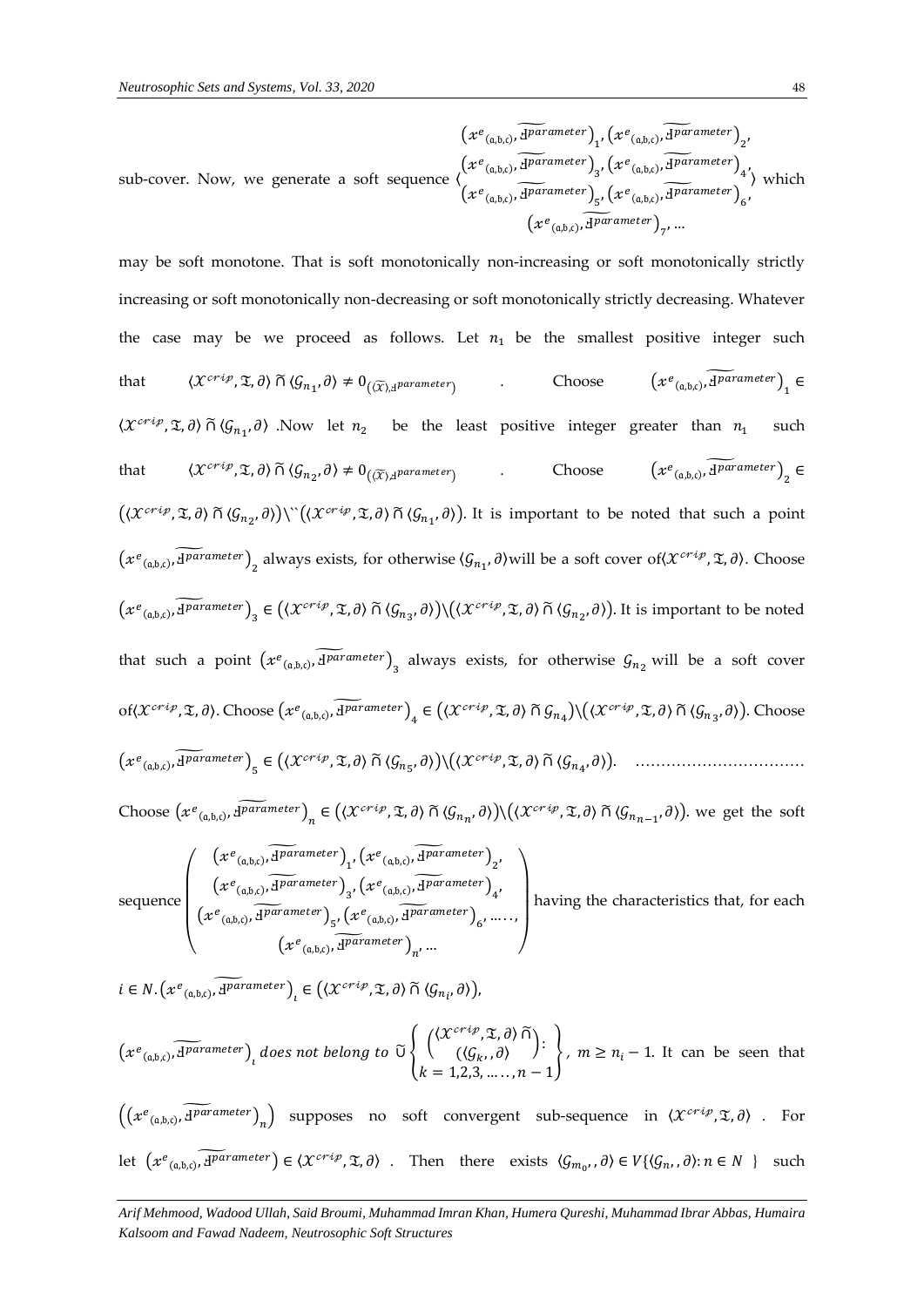$\bigwedge$ 

that $(xe_{(a,b,c)}, \widetilde{A^{parameter}}) \in \langle \mathcal{G}_{m_0}, \partial \rangle$ . Since $\langle \mathcal{X}^{crip}, \mathfrak{T}, \partial \rangle$  ñ  $\langle \mathcal{G}_{m_0}, \partial \rangle \neq 0_{(\widetilde{X}), d^{parameter}}$ , there exists  $k_0 \in$ *N* such that  $\langle G_{n_{k_0}}, \partial \rangle = \langle G_{m_0}, \partial \rangle$ . But by the choice of of the soft sequence  $\overline{\phantom{a}}$ L  $\left(x^e_{(a,b,c)}, \widetilde{4^{parameter}}\right)_1, \left(x^e_{(a,b,c)}, \widetilde{4^{parameter}}\right)_2,$  $\left(x^e_{(a,b,c)}, \widetilde{4^{parameter}}\right)_3, \left(x^e_{(a,b,c)}, \widetilde{4^{parameter}}\right)_4,$  $\left(x^e_{(a,b,c)}, \widetilde{4^{parameter}}\right)_{5'}\left(x^e_{(a,b,c)}, \widetilde{4^{parameter}}\right)_{6'}, \ldots$  $\left(x^e_{(a,b,c)}, \widetilde{H}^{parameter}\right)_{n'}...$  $\overline{\phantom{a}}$ -1 we have  $i > k_0$  this implies that

 $(xe_{(a,b,c)}, \widetilde{A}^{parameter})$  does not $\langle \mathcal{G}_{m_0}, \partial \rangle$ . Since  $\langle \mathcal{G}_{m_0}, \partial \rangle$  is NS b-open set containing  $(xe_{(a,b,c)}, \widetilde{aparameter})$ , Since  $(xe_{(a,b,c)}, \widetilde{aparameter})$  was arbitrary,  $\langle x^{crip}, \mathfrak{T}, \partial \rangle$  is not NS sequentially compact, which is planely contradiction. Hence  $\langle X^{crip}, \mathfrak{X}, \partial \rangle$  is *NSb* countably compact.

**Theorem 7.13.** Every *NS* co-finite *NSTS*  $\langle \mathcal{X}^{crip}, \mathcal{I}, \partial \rangle$  is *NSb* separable.

**Proof:** case1: If( $\mathcal{X}^{crip}, \mathcal{I}, \partial$ ) is NS countable, then clearly  $(\mathcal{X}^{crip}, \mathcal{I}, \partial)$  is a NSb countable dense soft sub-set of  $\langle \mathcal{X}^{crip}, \mathfrak{T}, \partial \rangle$  and therefore, in this case,  $\langle \mathcal{X}^{crip}, \mathfrak{T}, \partial \rangle$  is *NSb* separable.

Case2: suppose  $\langle X^{crip}, \mathfrak{T}, \partial \rangle$  is NS uncountable. Then, there exists an infinite NSb countable soft subset  $\langle f, \partial \rangle$  of  $\langle \chi^{cri\varphi}, \mathfrak{T}, \partial \rangle$ . Now,  $\overline{\langle f, \partial \rangle}$  is the smallest *NSb* closed superset of  $\langle f, \partial \rangle$  and in the soft cofinite space  $\langle X^{crip}, \mathfrak{T}, \partial \rangle$ , the only *NSb* closed sub-sets of  $\langle X^{crip}, \mathfrak{T}, \partial \rangle$  are  $\langle X^{crip}, \mathfrak{T}, \partial \rangle$  and finite soft sets.Results in,  $\overline{\langle f, \partial \rangle} = \langle \mathcal{X}^{crip}, \mathfrak{X}, \partial \rangle$ . Thus,  $\langle f, \partial \rangle$  is a NSb countable dense soft sub-set of  $\langle \mathcal{X}^{crip}, \mathfrak{X}, \partial \rangle$ . This signifies that  $\langle \mathcal{X}^{crip}, \mathfrak{X}, \partial \rangle$  is soft separable. Hence, every *NSb* co-finite*NSSTS*.

**Theorem 7.14.** If  $\langle \mathcal{X}^{crip}, \mathcal{I}, \partial \rangle$  is NSSTS such that it is NS second countable then it has the characteristics NSseparability.

**Proof:** Suppose  $\langle \mathcal{X}^{crip}, \mathcal{I}, \partial \rangle$  be NSsecond countable space.

Let  $\mathfrak{W} = \langle \mathcal{B}_1, \mathcal{B}_2, \mathcal{B}_3, \mathcal{B}_4, \dots, \mathcal{B}_n : n \in \mathbb{N} \rangle$  be a NSb countable base for  $\langle \mathcal{X}^{criy}, \mathfrak{X}, \partial \rangle$ . Choose  $(x^e_{(a,b,c)}, d^{parameter})_n \in \mathcal{B}_n$  for each n. Then, the set  $\langle f, \partial \rangle = \{n: (x^e_{(a,b,c)}, d^{parameter})_n \in \mathcal{B}_n\}$  is NS countable. Only remaining to prove that  $\langle f, \partial \rangle$  is soft dense in( $\chi^{crip}$ , X, ∂). $\mathrm{suppose}\big(x^\mathrm{e}_{(\mathfrak{a},\mathfrak{b},\mathfrak{c})}$ , d $^\mathrm{parameter}\big)\in\langle\mathcal{X}^{crip},$  X, ∂) and let  $\langle\mathcal{G},\partial\rangle_{(x^\mathrm{e}_{(\mathfrak{a},\mathfrak{b},\mathfrak{c})}$ ,dparameter $)}$  be NS b open set absorbing $(x^e{}_{(a,b,c)},$  I $^{parameter}$ ). Then,  $\frak B$  being a NSbase, there exists a NS b open set  $\cal B_{n0}$  in  $\frak B$  such that  $\left(x^{e}{}_{(a,b,c)},x^{parameter}\right)\in {\mathcal{B}}_{\mathrm{n0}}\Subset \left<{\mathcal{G},\partial}\right>_{\left(x^{e}{}_{(a,b,c)},x^{parameter}\right)}.$  But, by our choice of  $\left<{\mathcal{f},\partial}\right>$ , the soft set  ${\mathcal{B}}_{\mathrm{n0}}$ contains a point  $(x^e_{(a,b,c)}, d^{parameter})_{n0}$  of  $\langle f, \partial \rangle$  that is every NSb open set containing  $(xe_{(a,b,c)},d^{parameter})$  contain at least one point of  $(f,\partial)$ . So,  $(xe_{(a,b,c)},d^{parameter})$  is soft adherent poit of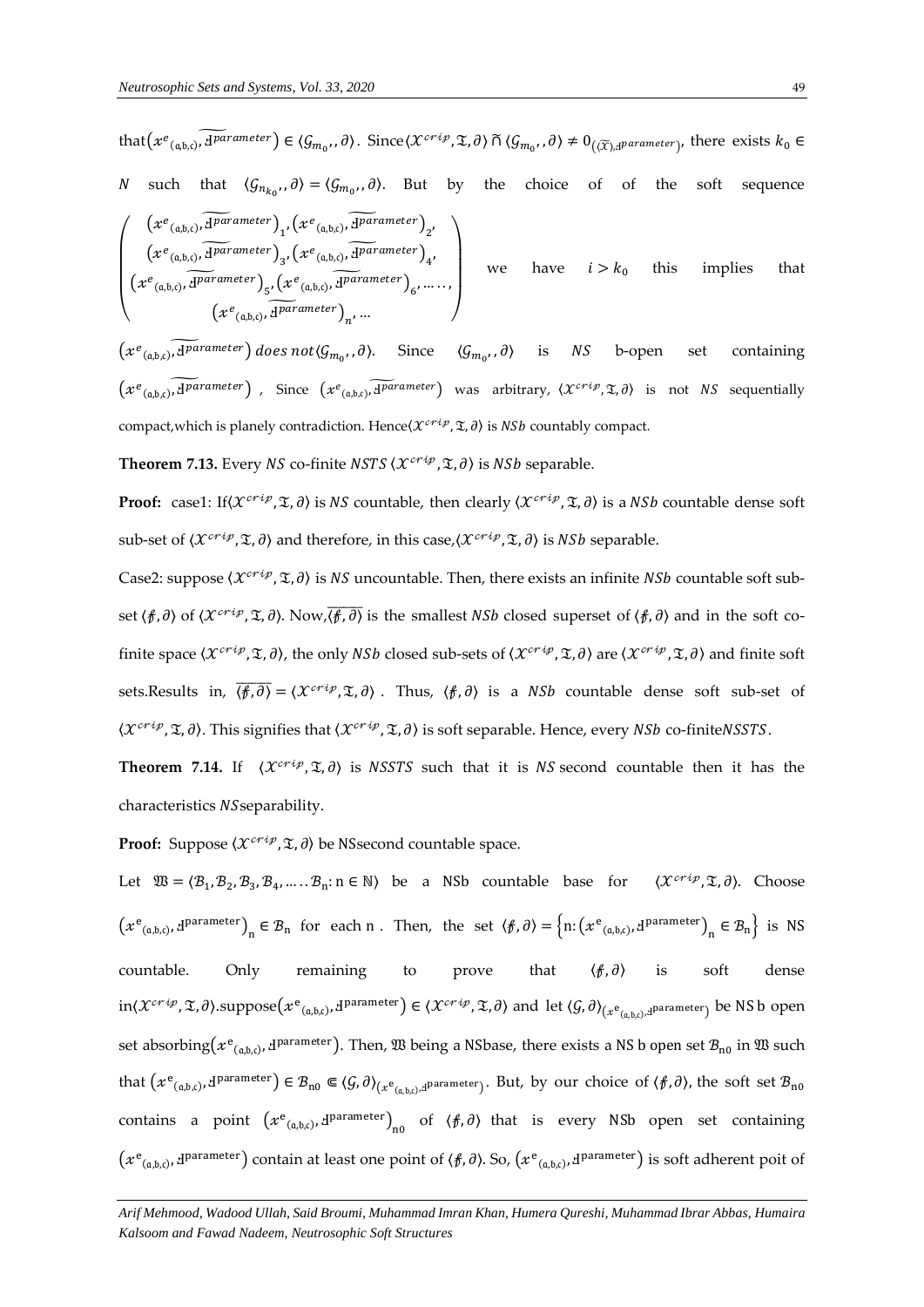$\langle f, \partial \rangle$ . Thus, every point of  $\langle \mathcal{X}^{cri\varphi}, \mathfrak{X}, \partial \rangle$  is soft adherent point of  $\langle f, \partial \rangle$ . that is  $\overline{\langle f, \partial \rangle} = \langle \mathcal{X}^{cri\varphi}, \mathfrak{X}, \partial \rangle$ . It follows, therefore,that  $\langle f, \partial \rangle$  is soft countable dense soft sub-set of  $\langle \mathcal{X}^{crip}, \mathfrak{T}, \partial \rangle$ . Hence, $\langle \mathcal{X}^{crip}, \mathfrak{T}, \partial \rangle$ is NSb seperable.

**Theorem 7.15.** Let  $\langle \mathcal{X}^{crip}, \mathcal{I}, \partial \rangle$  be a second soft neutrosophic countable NS space is NS Lindelof space.

**Proof:** Let  $\langle \mathcal{X}^{crip}, \mathcal{X}, \partial \rangle$  be a second NS countable topological space and let  $\mathfrak{W} =$  $\langle B_1, B_2, B_3, B_4, \dots, B_n : n \in \mathbb{N} \rangle$  soft base for  $\langle \mathcal{X}^{c} \gamma^{c} \gamma, \mathcal{X}, \partial \rangle$ . Let  $C = \{ \langle G_i, \partial \rangle : i \in \mathbb{N} \}$  that is  $\{\langle \mathcal{G}_1, \partial \rangle, \langle \mathcal{G}_2, \partial \rangle, \langle \mathcal{G}_3, \partial \rangle, \langle \mathcal{G}_4, \partial \rangle, \dots : i \in N\}$  be any NSb open cover of  $\langle \mathcal{X}^{crip}, \mathfrak{X}, \partial \rangle$ . Then for each  $(x^e_{(a,b,c)}, d^{parameter}) \in \langle \mathcal{X}^{cri\varphi}, \mathfrak{X}, \partial \rangle$  there exists a *NSb* open set

 $\langle G, \partial \rangle_{\alpha_{\left(x^e_{(a,b,c)},d}$ parameter $\right)}$ and, $\frak W$  being a NSbbases, corresponding to each such NSb open set there exists

a *NSb* open set  $\langle G, \partial \rangle_{n_{(x^e_{(a,b,c)},d} parameter)}$  in  $\mathfrak{W}$  such that  $(x^e{}_{(a,b,c)},d^{parameter}) \in \mathcal{B}_{n_{(x^e_{(a,b,c)},d} parameter)}$ 

$$
\langle \mathcal{G}, \partial \rangle_{n_{\left(x^e(a,b,c),d^{parameter}\right)}}. \text{Therefore, } \langle \chi^{critp}, \mathfrak{X}, \partial \rangle = \tilde{U} \left\{ \mathcal{B}_{n_{\left(x^e(a,b,c),d^{parameter}\right)}}: \widetilde{\left(x^e_{(a,b,c)},d^{parameter}\right)} \in \mathcal{X} \right\} \in \tilde{U}
$$
\n
$$
\left\{ \langle \mathcal{G}, \partial \rangle_{n_{\left(x^e(a,b,c),d^{parameter}\right)}}: \left(x^e_{(a,b,c)},d^{parameter}\right): \left(x^e_{(a,b,c)},d^{parameter}\right) \in \mathcal{X} \right\}. \text{ Now, } \left\{ \mathcal{B}_{n_{\left(x^e(a,b,c),d^{parameter}\right)}}: \left(x^e_{(a,b,c)},d^{parameter}\right) \in \mathcal{X} \right\} \in \tilde{U}
$$

 $\mathcal{X}$  being s soft sub-family of Ccovering( $\mathcal{X}^{crip}$ ,  $\mathfrak{X}, \partial$ ). Thus, every NSbopen covering of  $\langle \mathcal{X}^{crip}, \mathfrak{X}, \partial \rangle$  is reducible to a soft sub-covering Hence,  $\langle \mathcal{X}^{crip}, \mathfrak{X}, \partial \rangle$  is a NSb Lindelof space

**Theorem 7.16.** Let  $\langle \mathcal{X}^{crip}, \mathcal{I}, \partial \rangle$  be a NS Lindelof space, then this space need not always be second NScountable.

**Proof:** Let  $\langle \mathcal{X}^{crip}, \mathfrak{X}, \partial \rangle$  be a NS co-finite topological space provided  $\langle \mathcal{X}^{crip}, \mathfrak{X}, \partial \rangle$  is NS uncoutable.Now, Let  $C = \{(\mathcal{G}_i, \partial): i \in N\}$  that is  $\{(\mathcal{G}_1, \partial), (\mathcal{G}_2, \partial), (\mathcal{G}_3, \partial), (\mathcal{G}_4, \partial), \dots : i \in N\}$  be any *NSb* open cover of  $\langle X^{crip}, \mathfrak{T}, \partial \rangle$ .  $\langle \mathcal{G}, \partial \rangle_{\alpha_0}$  be an arbitrary member of  $\{\langle \mathcal{G}_1, \partial \rangle, \langle \mathcal{G}_2, \partial \rangle, \langle \mathcal{G}_3, \partial \rangle, \langle \mathcal{G}_4, \partial \rangle, \dots : i \in N\}$ . Then,

$$
(\langle \mathcal{G}, \partial \rangle_{\alpha_0})^c \text{ is finite.} \text{Let, } (\langle \mathcal{G}, \partial \rangle_{\alpha_0})^c = \begin{pmatrix} (x^e_{(a,b,c)}, \overline{\text{H\nu}a} \text{parameter})_1, (x^e_{(a,b,c)}, \overline{\text{H\nu}a} \text{ometer})_2, \\ (x^e_{(a,b,c)}, \overline{\text{H\nu}a} \text{ometer})_3, (x^e_{(a,b,c)}, \overline{\text{H\nu}a} \text{ometer})_4, \\ (x^e_{(a,b,c)}, \overline{\text{H\nu}a} \text{ometer})_5, (x^e_{(a,b,c)}, \overline{\text{H\nu}a} \text{ometer})_6, \\ \dots, (x^e_{(a,b,c)}, \overline{\text{H\nu}a} \text{meter})_n, \dots \end{pmatrix} . \text{ Now,}
$$

 $\langle \mathcal{X}^{crip}, \mathfrak{X}, \partial \rangle = \langle \mathcal{G}, \partial \rangle_{\alpha_0} \widetilde{\cup} (\langle \mathcal{G}, \partial \rangle_{\alpha_0})^c$ , Where,  $(\langle \mathcal{G}, \partial \rangle_{\alpha_0})^c$  absorbs (*n*) points of  $((\mathcal{G}, \partial)_{\alpha_0})^c$  are *NSb* covered by at the most  $(n)$  sets in  $\{(\mathcal{G}_i, \partial) : i \in N\}$  that is  $\{\langle \mathcal{G}_1, \partial \rangle, \langle \mathcal{G}_2, \partial \rangle, \langle \mathcal{G}_3, \partial \rangle, \langle \mathcal{G}_4, \partial \rangle, \dots : i \in N\}$  and so  $\langle \mathcal{X}^{crip}, \mathfrak{X}, \partial \rangle$  is covered by the most  $(n+1)$  sets in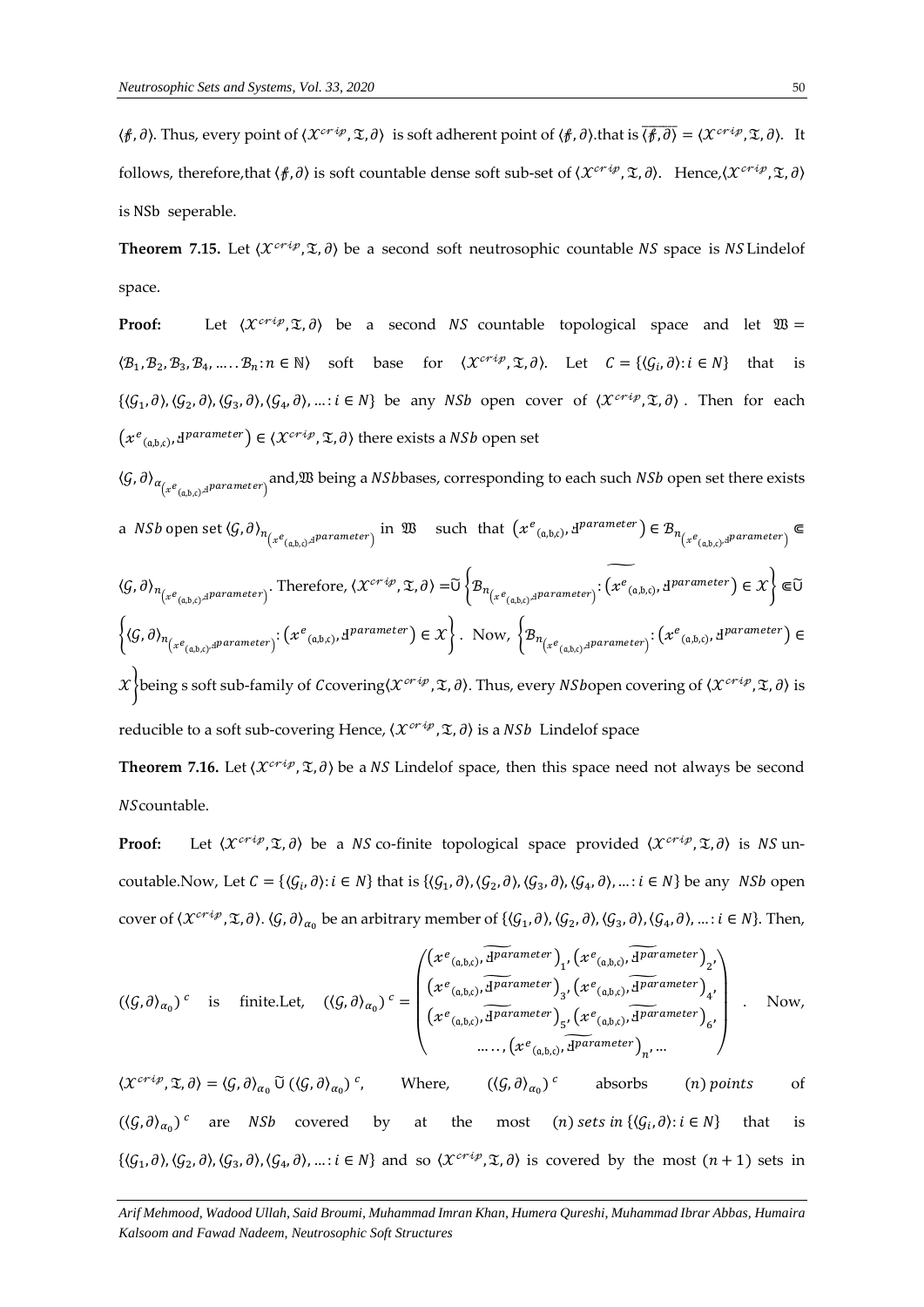$\{\langle G_i, \partial \rangle : i \in N\}$  that is  $\{\langle G_1, \partial \rangle, \langle G_2, \partial \rangle, \langle G_3, \partial \rangle, \langle G_4, \partial \rangle, \dots : i \in N\}$ . Thus,  $\langle \mathcal{X}^{crip}, \mathfrak{X}, \partial \rangle$  is NSb compact space and therefore, a  $NS$  Lindelof space. Now, if possible, let there be a  $NS$  countable base  $\mathfrak M$  for  $\langle \mathcal{X}^{crip}, \mathcal{Z}, \partial \rangle$  let  $e_{(a,b,c)}$ ,  $A^{parameter}$   $\in \mathcal{X}$ . Then,  $\widetilde{\cap} \langle \mathcal{G}, \partial \rangle$  $(x^e_{(a,b,c),d}$ parameter $) \in$  $\langle \mathcal{X}^{crip}, \mathfrak{T}, \partial \rangle$  and  $\left( x^e_{(a,b,c)}, A^{parameter} \right) \propto \langle \mathcal{G}, \partial \rangle_{(x^e_{(a,b,c)}, A^{parameter})} = \{ (x^e_{(a,b,c)}, A^{parameter}) \} \}, \qquad \text{for,} \qquad \text{if}$  $\left(y^{e^{\prime}}\right)$  $(a',b',c')$ ,  $d'p$ arameter  $\Big) \neq (x^e_{(a,b,c)},d)$ parameter), then either  $(y^{e^t})$  $\mathcal{A}_{(a^{\prime},b^{\prime},c^{\prime})},\mathcal{A}^{parameter}$ ) >  $(xe_{(a,b,c)}, \mathbf{d}^{parameter})$  or  $(y$  $e^/$  $\left( \begin{smallmatrix} \alpha / , \mathfrak{b} / , \mathfrak{c} / \end{smallmatrix} \right)$ ,  $\mathbf{H}^{parameter}$  ) <  $\left( x^e_{(a,b,c)}, \mathbf{H}^{parameter} \right)$  , then  $\mathcal{X} \setminus$  $\{(\mathit{\mathit{y}}^{e\prime}% )\}_{i=1}^{k}$  $(a',b',c')$ ,  $d^{parameter}$  is cleary NSb open sets containing  $(x^e_{(a,b,c)},d^{parameter})$  but not  $\left(y^{e^{\prime}}\right)$  $(\alpha', \beta', c')$ ,  $d^{parameter}$  and therefore any  $(\psi^{e'})$  $(a',b',c')$ ,  $d^{parameter}$ , different from  $(x^e_{(a,b,c)}, d^{parameter})$  . More-over,  $\mathfrak{W} = \langle \mathcal{B}_1, \mathcal{B}_2, \mathcal{B}_3, \mathcal{B}_4, \dots, \mathcal{B}_n : n \in \mathbb{N} \rangle$  being soft base, for each  $\langle \mathcal{G}, \partial \rangle_{(x^e_{(a,b,c)},d}$ parameter $)}$   $\exists \mathcal{B}_{(x^e_{(a,b,c)},d}$ parameter $)} \in \mathfrak{W}$  such that  $(x^e_{(a,b,c)},d^{parameter}) \in \mathcal{B}_{(x^e_{(a,b,c)},d}$ parameter $)}$   $\in$  $\langle \mathcal{G}, \partial \rangle_{\left(x^e_{(\mathfrak{a}, \mathfrak{b}, \mathfrak{c})}, \mathfrak{d}^{parameter}\right)}$ Obviously,  $e_{(\mathfrak{a},\mathfrak{b},\mathfrak{c})}$ , H<sup>parameter</sup>)  $\in$  $\widetilde{\cap}\left\{\mathcal{B}_{(x^e_{(a,b,c)},d^{\text{parameter}})}\text{: } \mathcal{B}_{(x^e_{(a,b,c)},d^{\text{parameter}})}\mathfrak{W},\left(x^e_{(a,b,c)},d^{\text{parameter}}\right)\in \mathcal{B}_{(x^e_{(a,b,c)},d^{\text{parameter}})}\subset \mathcal{B}_{(x^e_{(a,b,c)},d^{\text{parameter}})}\right\}$  $\langle \mathcal{G}, \partial \rangle_{(x^e_{(a,b,c)},d}$ parameter $\rangle$  $\}$   $\in$   $\widetilde \cap$   $\big\{ \langle \mathcal{G}, \partial \rangle_{(x^e_{(a,b,c)},d}$ parameter $\rangle$ :  $\langle \mathcal{G}, \partial \rangle_{(x^e_{(a,b,c)},d}$ parameter $\rangle$   $\in$  $\langle \mathcal{X}^{crip}, \mathfrak{X}, \partial \rangle, \left( x^e_{(a,b,c)}, A^{parameter} \right) c \langle \mathcal{G}, \partial \rangle_{\left( x^e_{(a,b,c)}, A^{parameter} \right)} \} = \left\{ \left( x^e_{(a,b,c)}, A^{parameter} \right) \right\}$  $\bigl(x^e_{~(\mathfrak a, \mathfrak b, \mathfrak c)}, \mathrm d^{parameter}\bigr) \in \widetilde{\cup} \left\{ ( \mathcal{B}_{(x^e_{~(\mathfrak a, \mathfrak b, \mathfrak c)}, \mathrm d^{parameter})})^c \colon \mathcal{B}_{(x^e_{~(\mathfrak a, \mathfrak b, \mathfrak c)}, \mathrm d^{parameter})} \in \mathfrak{W}, \bigl(x^e_{~(\mathfrak a, \mathfrak b, \mathfrak c)}, \mathrm d^{parameter}\bigr) \in \right\}$  $\mathcal{B}_{(x^e_{(a,b,c)},d^{\text{parameter}})} \subseteq \langle \mathcal{G}, \partial \rangle_{(x^e_{(a,b,c)},d^{\text{parameter}})} \} = \mathcal{X} \setminus \{ (x^e_{(a,b,c)},d^{\text{parameter}}) \}$ . But, this is false, since  $\widetilde{\cup} \left\{ (\mathcal{B}_{\left(x^e_{({\mathfrak{a}}, {\mathfrak{b}}, {\mathfrak{c}})}, {\mathfrak{a}}^{parameter})})^c \colon \mathcal{B}_{\left(x^e_{({\mathfrak{a}}, {\mathfrak{b}}, {\mathfrak{c}})} \text{,} d^{{parameter}}\right)} \mathfrak{M}, \left(x^e_{({\mathfrak{a}}, {\mathfrak{b}}, {\mathfrak{c}})}, {\mathfrak{a}}^{parameter}\right) \in \mathcal{B}_{\left(x^e_{({\mathfrak{a}}, {\mathfrak{b}}, {\mathfrak{c}})}, {\mathfrak{a}}^{parameter}\right)} \Subset$  $\langle G, \partial \rangle_{(x^e_{(a,b,c)},d}$ parameter $)\Big\}$  being a  $NS$  countable union of finite soft sets is  $NS$  countable while $\mathcal{X}^{crip}\setminus$  $\{(x^e_{(a,b,c)},d^{parameter})\}$  is soft un-countable. So, there does not exist a NS countable soft base for $\langle \chi^{crip}, \mathfrak{T}, \partial \rangle$ , that is,  $\langle \chi^{crip}, \mathfrak{T}, \partial \rangle$  is not NS countable. Thus,  $\langle \chi^{crip}, \mathfrak{T}, \partial \rangle$  is a NSLindelof space space which is not second soft count-able.

**Theorem 7.17.** Let  $\langle X^{crip}, \mathfrak{T}, \partial \rangle$  be a NS Lindelof space and  $\langle Y^{crip}, \mathfrak{T}_Y, \partial \rangle$  be soft sub-space of( $\mathcal{X}^{crip}$ ,  $\mathfrak{X}, \partial$ ), then guaranteedly, $\langle Y^{crip}, \mathfrak{T}_{Y}, \partial \rangle$  is NSLindelof space.

*Arif Mehmood, Wadood Ullah, Said Broumi, Muhammad Imran Khan, Humera Qureshi, Muhammad Ibrar Abbas, Humaira Kalsoom and Fawad Nadeem, Neutrosophic Soft Structures*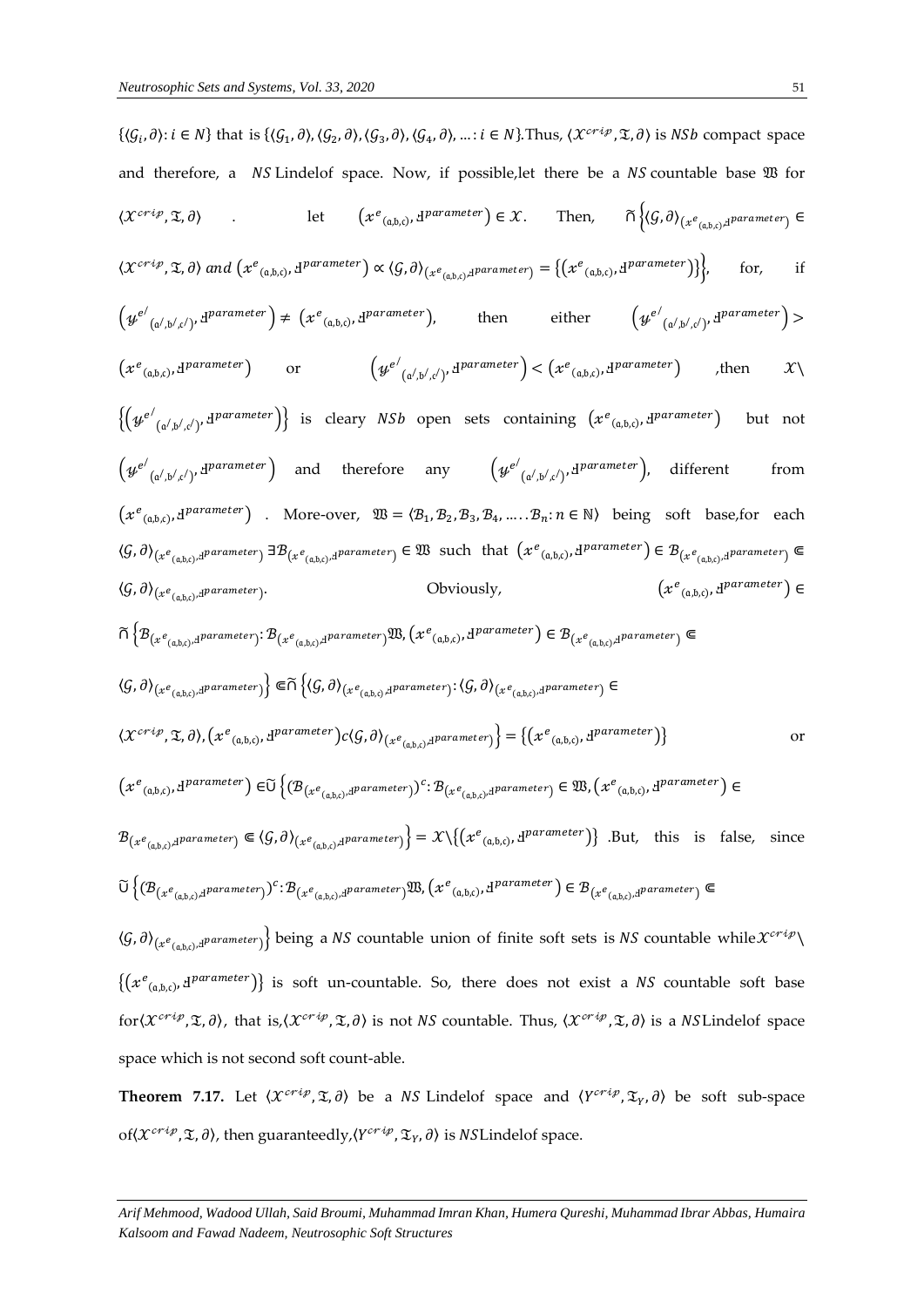$\bf{Proof:}$  Given  $\langle X^{crip},\mathfrak{T},\partial\rangle$  be a  $NSL$ indel space and  $\langle Y^{crip},\mathfrak{T}_Y,\partial\rangle$  be soft sub-space of $\langle X^{crip},\mathfrak{T},\partial\rangle.$  Let  $C = {\langle \mathcal{H}, \partial \rangle_{\alpha}}$  be any  $\langle Y^{cri\varphi}, \mathfrak{T}_{\gamma}, \partial \rangle NSh$  open covering  $Y^{cri\varphi}$ . Then,  $Y^{cri\varphi} = \tilde{U} \langle \mathcal{H}, \partial \rangle_{\alpha}$ . Also,  $\langle \mathcal{H}, \partial \rangle_{\alpha} =$  $Y \cap (\mathcal{G}, \partial)_{\alpha}$  where  $\langle \mathcal{G}, \partial \rangle_{\alpha} \in \langle \mathcal{X}^{cri\rho}, \mathfrak{T}, \partial \rangle$ . Therefor  $Y = \widetilde{\cup_{\alpha}} (Y \cap (\mathcal{G}, \partial)_{\alpha}) \Subset \widetilde{\cup_{\alpha}} (\mathcal{G}, \partial)_{\alpha}$ . So  $\langle \mathcal{X}^{cri\rho}, \mathfrak{T}, \partial \rangle = 0$  $Y \overline{U} \overline{Y^c} \in ((\mathcal{G}, \partial)_{\alpha}) \widetilde{U} \overline{Y^c}$ . Thus,  $\mathbb{C}^* = (\langle \mathcal{G}, \partial \rangle_{\alpha}, Y^c \}$  is soft b open covering of the NS Lindel space of  $\langle X^{crip}, \mathfrak{T}, \partial \rangle$ . Since,  $Y^c$  covers no part of Y, so there exists a NS countable nuzmber of  $\langle \mathcal{G}, \partial \rangle_{\alpha i}$ , s in  $\mathbb{C}^*$ such that  $Y \in \widetilde{U} \{ \langle \mathcal{G}, \partial \rangle_{\alpha i} : i \in \Lambda \subseteq N \}$  or  $Y = \widetilde{U} \{ Y \cap \langle \mathcal{G}, \partial \rangle_{\alpha i} : i \in \Lambda \subseteq N \}$ . Therefore,  $Y = \widetilde{U} \{ \langle \mathcal{H}, \partial \rangle_{\alpha i} : i \in \Lambda \}$  $\Lambda \subseteq N$ }. This shows that  $\mathbb{C}^*$  is reducible to a NScountable subcovering.Hence, $\langle Y^{crip}, \mathfrak{T}_{Y}, \partial \rangle$  is also a NS<sub>b</sub> Lindelof space.

**Theorem 7.18.** Let  $\langle X^{crip},\mathfrak{T},\partial\rangle$  be a  $NSh_{1}$  space and  $\bigl(x^{e}_{(\mathfrak{a},\mathfrak{b},\mathfrak{c})},\mathrm{d}^{parameter}\bigr)$ ,  $\bigl(y^{e^{f}}$  $(a^{\prime},b^{\prime},c^{\prime})^{\prime}$  d<sup>parameter</sup>)  $\in$  $\mathcal{X}^{c r i p}$  such that  $\left( x^{e}_{(\mathfrak{a}, \mathfrak{b}, \mathfrak{c})}, \mathrm{d}^{parameter} \right) > \left( y^{e^f} \right)$  $(\alpha^j, b^j, c^j)$ ,  $d^\text{parameter}$  or  $(x^e_{(\alpha, b, c)}, d^\text{parameter}) <$  $\left(y^{e'}\right)$  $_{(\alpha',\beta',c')'}$ ,  $d^{parameter}$ ). If  $\mathfrak{W}_{(x^e_{(\alpha,\beta,c)},d^{parameter})}$  is a *NSb* local base at  $(x^e_{(\alpha,\beta,c)},d^{parameter})$ , then there exists at least one member of  $\mathfrak{W}_{(x^e_{(\mathfrak{a},\mathfrak{b},c)},d^{parameter})}$  which does not  $\,$  supposes  $\big(\mathcal{y}^{e'}_{(\mathfrak{a}',\mathfrak{b}',c')},d^{parameter}\big).$ 

**Proof:** Since  $\langle \mathcal{X}^{crip}, \mathfrak{X}, \partial \rangle$  be a  $NSh_1$  space and  $\left( x^e_{(a,b,c)}, A^{parameter} \right) > \left( y^{e^{\prime}} \right)$  $(a',b',c')$ ,  $d'$ <sup>parameter</sup>) or  $\left( x^{e_{\left( a,b,c\right) },d}^{~p \textit{arame} \textit{ter} } \right) < \left( y^{e^{\prime}}_{~~p}\right)$  $_{(\alpha',\beta',c')},$   $d^{parameter}$ ,  $\exists$  *NSb* open sets  $\langle \mathcal{G}, \partial \rangle$  and  $\langle \mathcal{H}, \partial \rangle$  such that  $(x^e_{(a,b,c)}, A^{parameter}) \in \langle \mathcal{G}, \partial \rangle$  but  $(y^{e^{\prime}})$  $\chi_{\mathsf{a}',\mathsf{b}',\mathsf{c}'}$ ,  $\mathrm{d}^{parameter}$   $\neq \langle \mathcal{G}, \partial \rangle$  and  $\left( y^{e'} \right)$  $\left( \begin{smallmatrix} \mathfrak{a}', \mathfrak{b}', \mathfrak{c}' \end{smallmatrix} \right), \mathbf{d}^{parameter} \end{smallmatrix} \in \langle \mathcal{H}, \partial \rangle$ but  $(x^e{}_{(a,b,c)},d^{parameter}) \notin \langle \mathcal{H}, \partial \rangle$ . Since,  $\mathfrak{W}_{(x^e{}_{(a,b,c)},d^{parameter})}$  is NS local base at  $(x^e{}_{(a,b,c)},d^{parameter})$ there exists  $(x^e{}_{(a,b,c)}, 4^{parameter}) \in B \Subset \langle \mathcal{G}, \partial \rangle$ . Since  $\left( y^{e'} \right)$  $_{(\mathfrak{a}', \mathfrak{b}', \mathfrak{c}')}.$  H<sup>parameter</sup>  $\Big) \notin \langle \mathcal{G}, \partial \rangle$ and B  $\langle \mathcal{G}, \partial \rangle,$ so $\left( y^{e^f} \right)$  $(a',b',c')$ ,  $d^{parameter}$   $\notin B$ . Thus,  $B \in \mathfrak{W}_{(x^e_{(a,b,c)},d^{parameter})}$  such that  $(\psi^{e'}$  $(a^{\prime},b^{\prime},c^{\prime})$ ,  $\mathrm{d}^{parameter}$ )  $\notin$  $B$ .

**Theorem 7.19.** Let  $\langle \mathcal{X}^{crip}, \mathcal{I}, \partial \rangle$  be a *NSSTS* such that it is *NSof b<sub>1</sub>* space in which every in-finite soft subset has a soft limit point. Then,  $\langle \mathcal{X}^{crip}, \mathfrak{X}, \partial \rangle$  is definitely NSb compact.

**Proof:** Let C NS open covering of  $\langle \mathcal{X}^{crip}, \mathfrak{X}, \partial \rangle$ . Then  $\langle \mathcal{X}^{crip}, \mathfrak{X}, \partial \rangle$  being NS Lindelof space, C is reducible to a *NS* countable sub-covering,say  $C^* = \{(\mathcal{G}_n, \partial) : n \in \Lambda \subseteq N\}$  that is  $\{\langle \mathcal{G}_1, \partial \rangle, \langle \mathcal{G}_2, \partial \rangle, \langle \mathcal{G}_3, \partial \rangle, \langle \mathcal{G}_4, \partial \rangle, \dots : n \in \Lambda \subseteq N\}$ . If possible, let  $C^*$  is not reducible to a finite soft subcovering. Then, for any positive integer k, the soft  $(U_{i=1}^k \langle \mathcal{G}_n, \partial \rangle)^c$  is NSb open proper subset of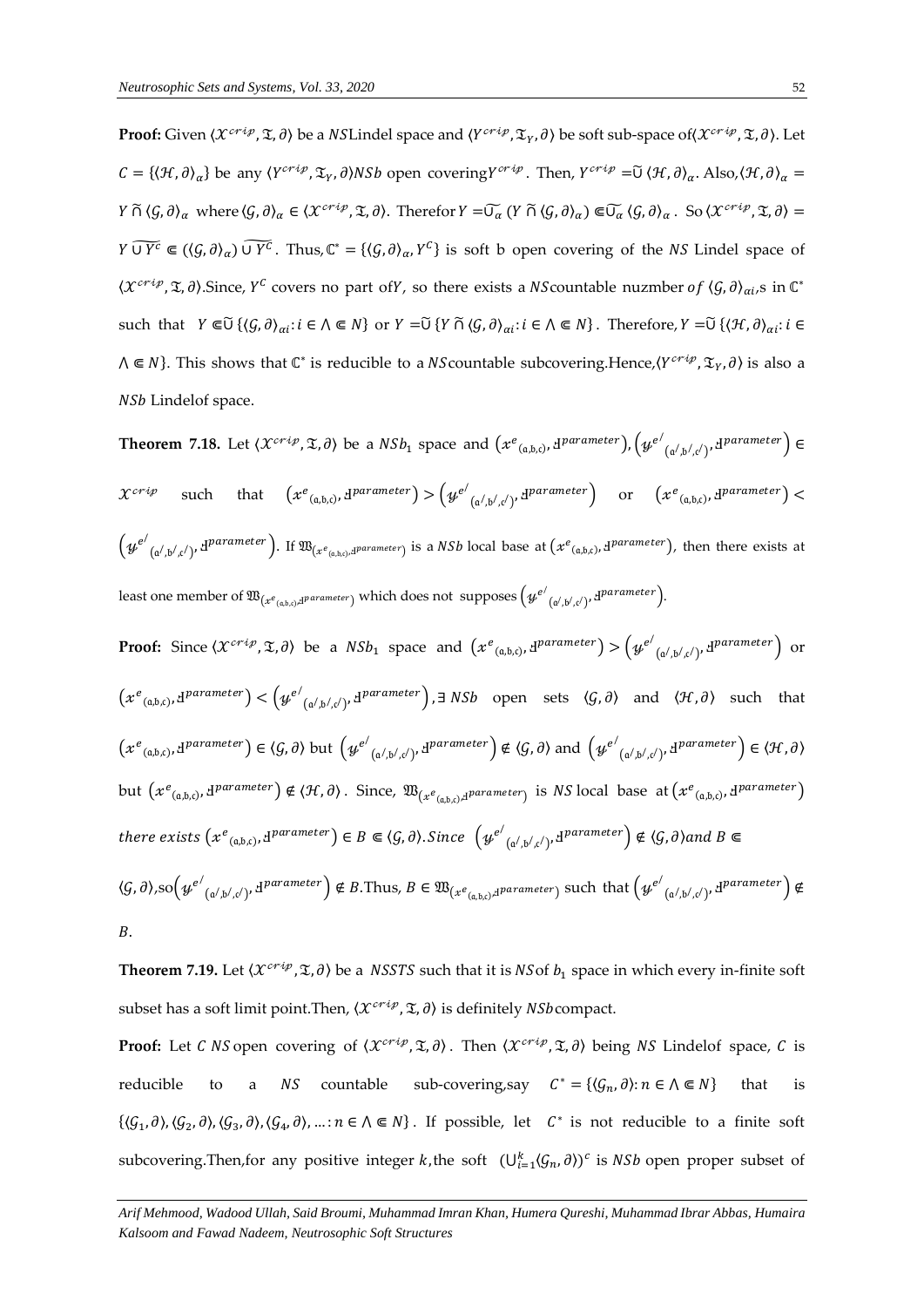$\langle \mathcal{X}^{crip}, \mathfrak{X}, \partial \rangle$  and therefore, its complement,  $F_k = (\bigcup_{i=1}^k (G_n, \partial))^{c}$  is non-empty NS closed subset of  $\langle \mathcal{X}^{crip}, \mathfrak{X}, \partial \rangle$ . Now,taking  $k = 1, 2, 3, ...$  we obtain a nested soft sequence  $\langle F_k \rangle$  of soft neutrosophic closed subsets of  $\langle X^{c r i p}, \mathfrak{T}, \partial \rangle$  such that  $(F_1, \partial) \supset (F_2, \partial) \supset (F_3, \partial) \supset (F_4, \partial) \supset (F_5, \partial) \supset (F_6, \partial) \supset ... \supset$  $(F_n, \partial) \ni...$  Let  $A = \left\{ (x^e_{(a,b,c)}, A^{parameter})_k : (x^e_{(a,b,c)}, A^{parameter})_k \in F_k \right\}$ . then, the soft set A is obviously an infinite soft set. So, by the given hypothesis, *A* has a soft limit point, suppose  $(x^e_{(a,b,c)}, d^{parameter})$ . But  $\langle X^{crip}, \mathfrak{T}, \partial \rangle$  being  $NSh_1$  space, so every  $NSh$  open set containing  $\left( x^{e}\right._{(a,b,c)},d^{parameter}\right)$  must therefore contain an infinite number of points of A. Result in  $(xe_{(a,b,c)},d^{parameter})$  is a soft limit point of each  $F_k$  that is  $(F_1, \partial), (F_1, \partial)$ ,  $(F_2, \partial), (F_3, \partial)$ ,  $(F_4, \partial), (F_5, \partial)$ ,... But each of  $(F_1, \partial), (F_1, \partial)$ ,  $(F_2, \partial), (F_3, \partial), (F_4, \partial), (F_5, \partial), \ldots$  is soft b-closed,  $(x^e_{(a,b,c)}, d^{parameter}) \in (F_1, \partial), (x^e_{(a,b,c)}, d^{parameter}) \in$  $(F_2, \partial), \left(x^e_{(a,b,c)}, A^{parameter}\right) \in (F_3, \partial), \left(x^e_{(a,b,c)}, A^{parameter}\right) \in (F_4, \partial), \left(x^e_{(a,b,c)}, A^{parameter}\right) \in$  $(F_5, \partial), (x^e_{(a,b,c)}, d^{parameter}) \in (F_6, \partial), \dots$  This contradicts the fact that  $C^*$  os a soft covering of

 $\langle \mathcal{X}^{crip}, \mathfrak{X}, \partial \rangle$  and hence C is reducible to a finite soft sub covering.

**Theorem 7.20.** Let  $\langle \mathcal{X}^{crip}, \mathcal{I}, \partial \rangle$  be NS regular Lindelop space then it is safely NS bnormal.

**Proof:**  $\langle X^{crip}, \mathfrak{T}, \partial \rangle$ NSbregular Lindelop space and let  $\langle \Psi_1, \partial \rangle \langle \Psi_2, \partial \rangle$  be two NSbclosed sub-sets of  $\langle X^{crip}, \mathfrak{T}, \partial \rangle$  such that these are mutually excusive. Then, every NSb closed sub-space of a NSL indelop space is soft Lindelop space. It is then guaranteed that  $\langle \Psi_1, \partial \rangle \langle \Psi_2, \partial \rangle$  are NS Lindelop spaces. Now, by the *NSb* regularity of  $\langle \mathcal{X}^{crip}, \mathfrak{T}, \partial \rangle$  , correspondingto *NSb* closed set  $\langle \Psi_1, \partial \rangle$  and every  $(x^e{}_{(a,b,c)}, d^{parameter}) \in \langle \Psi_2, \partial \rangle$  3 soft *NSb* open set  $\langle \mathcal{G}, \partial \rangle_{(x^e{}_{(a,b,c)}, d^{parameter})}$ such that  $(x^e_{(a,b,c)}, d^{parameter}) \in \langle G, \partial \rangle_{\chi} \subset \overline{\langle G, \partial \rangle_{(x^e_{(a,b,c)}, d^{parameter})}} \subset (\langle \Psi_1, \partial \rangle)^c$ . More-over, the soft family  $\{(G,\partial)_{(x^e_{(a,b,c)},d^{\text{parameter}})}: (x^e_{(a,b,c)},d^{\text{parameter}}) \in (\Psi_2,\partial)\}\$ is clrearly *NSb* open covering of the Lindelop space  $NS$  set  $\langle \Psi_2, \partial \rangle$ . So,it must supposes  $NS$  countable sub-covering  $\big\{\langle \mathcal{G}, \partial \rangle_{(x^e_{(\mathfrak{a}, \mathfrak{b}, c)}, \mathfrak{d}^{parameter})_i} : i \in N \big\}$ . Again, by the *NSb* regularity of  $\langle \mathcal{X}^{crip}, \mathfrak{X}, \partial \rangle$ , corresponding to the *NSb* closed set  $\langle \Psi_2, \partial \rangle$  and every  $(xe_{(a,b,c)}, d^{parameter}) \in \langle \Psi_1, \partial \rangle \exists NSh$  open set  $\langle \Psi_3 \rangle$ ,  $\partial \rangle_{\scriptstyle \left( y^{e'_{}}\right)}$  $(a', b', c')'$ <sup>Hparameter</sup> that  $\left(y^{e^{\prime}}\right)$  $(\mathfrak{a}',\mathfrak{b}',\mathfrak{c}')$ ,  $\mathrm{d}^{parameter}$  )  $\in \langle \Psi_3, \partial \rangle_{\left(\mathcal{H}^{e'}\right)}$  $\left( \begin{smallmatrix} \begin{smallmatrix} a\end{smallmatrix} , \begin{smallmatrix} b\end{smallmatrix} \end{smallmatrix} \right) \overset{\text{a} \textit{parameter}}{=} \right) \in \overline{\langle \Psi_3, \partial \rangle}_{\left( \begin{smallmatrix} ye\end{smallmatrix} \right)}$  $\overline{\langle \Psi_3, \partial \rangle}_{\left\langle \mu^{e'}_{\left( \alpha', b', c' \right) \rangle} \text{d}^{parameter} \right\rangle} \in (\langle \Psi_2, \partial \rangle)^c.$ Clearly,  $\left\langle \Psi_3, \partial \right\rangle_{\left(y^{e^{\prime}}\right)}$  $_{(\alpha^{\prime},\mathfrak{b}^{\prime},\mathfrak{c}^{\prime})^{\cdot}}$ d $^{parameter})^{\vdots \left(y^{e^{\prime}}\right)^{\cdot}}$  $(\alpha', \beta', c')$ ,  $d^{parameter}$   $\in \langle \Psi_1, \partial \rangle$  is *NS* open covering oft the

*Arif Mehmood, Wadood Ullah, Said Broumi, Muhammad Imran Khan, Humera Qureshi, Muhammad Ibrar Abbas, Humaira Kalsoom and Fawad Nadeem, Neutrosophic Soft Structures*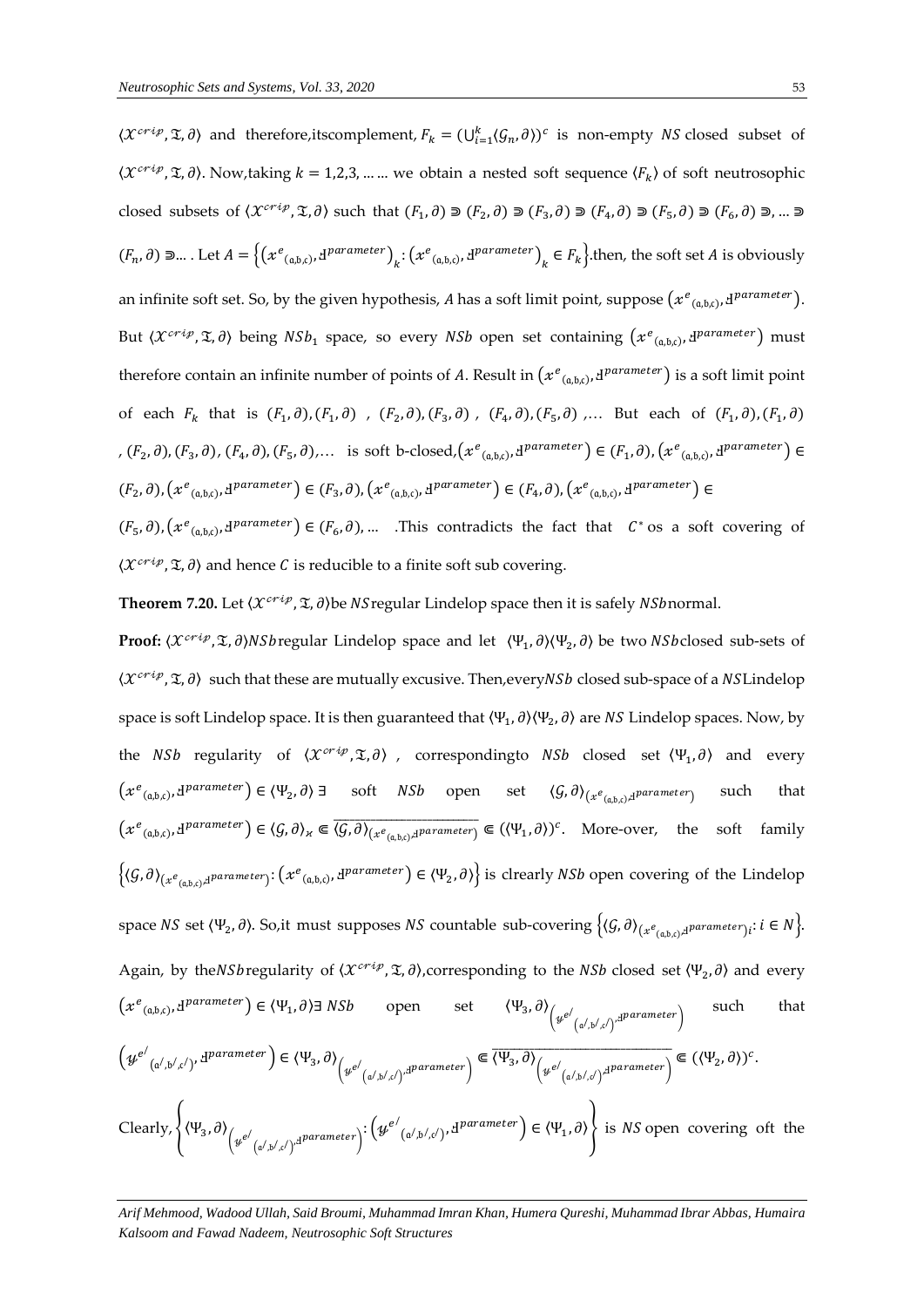Lindelop space (Ψ<sub>1</sub>, *∂*) and therefore, it is frezzable to a *NSD* countable sub-covering

\n
$$
\langle \Psi_{3}, \partial \rangle_{\left(\mu^{e'}(\alpha', b', c')\right)^{\text{d}parameter}}: i \in N
$$
\nLet

\n
$$
\langle \mathcal{M}, \partial \rangle_{n} = \langle \Psi_{1}, \partial \rangle_{\left(\mu^{e'}(\alpha', b', c')\right)^{\text{d}parameter}}: \int_{n} \langle \mathcal{M}, \partial \rangle_{n} = \langle \Psi_{1}, \partial \rangle_{\left(\mu^{e'}(\alpha', b', c')\right)^{\text{d}parameter}} = \int_{n} \langle \mathcal{M}, \partial \rangle_{\left(\mu^{e'}(\alpha', b', c')\right)^{\text{d}parameter}} \rangle_{n} - \int_{n} \langle \mathcal{M}, \partial \rangle_{\left(\mu^{e'}(\alpha', b', c')\right)^{\text{d}parameter}}: i \leq n \right\} = \langle \Psi_{1}, \partial \rangle_{\left(\mu^{e'}(\alpha', b', c')\right)^{\text{d}parameter}}: i \leq n \right\}
$$
\nand

\n
$$
\langle \mathcal{M}, \partial \rangle_{n} = \langle \mathcal{G}, \partial \rangle_{x_{n}} - \overline{\mathcal{U}_{\{E\}} \{ \langle \mathcal{G}, \partial \rangle_{(x^{e}(\alpha, b, c)) \text{d}parenter}}: i \leq n \} = \langle \mathcal{G}, \partial \rangle_{(x^{e}(\alpha, b, c)) \text{d}parenter}} \rangle_{n} \cdot i \leq n \cdot \int_{n} \langle \mathcal{M}, \partial \rangle_{n} = \langle \mathcal{G}, \partial \rangle_{(x^{e}(\alpha, b, c)) \text{d}parenter}} \cdot i \leq n \cdot \int_{n} \langle \mathcal{M}, \partial \rangle_{n} = \langle \mathcal{M}, \partial \rangle_{n}
$$
\nand

\n
$$
\langle \mathcal{M}, \partial \rangle_{n} = \langle \mathcal{M}, \partial \rangle_{n} = \langle \mathcal{M}, \partial \rangle_{n} = \langle \mathcal{M}, \partial \rangle_{n} = \langle \mathcal{M}, \partial \rangle_{n} = \langle \mathcal{M}, \partial \rangle_{n} = \langle \mathcal{M}, \partial \rangle_{n} = \langle \mathcal{M}, \partial \rangle_{n}
$$

**Theorem 7.21.** Let  $\langle \mathcal{X}^{crip}, \mathcal{I}, \partial \rangle$ NSSTS and Suppose  $\langle f, \partial \rangle$ ,  $\langle g, \partial \rangle$  be two NS continuous function on a NS topological space  $\langle X^{crip},\mathfrak{T},\partial\rangle$  in to a NSSTS  $\langle Y^{crip},\mathfrak{F},\partial\rangle$  which is NSbHausdorf.Then, soft set  $\{(x^e_{(a,b,c)},d^{\text{parameter}}) \in \mathcal{X}^{crip}: (\text{$f$})((x^e_{(a,b,c)},d^{\text{parameter}})) = (g)((x^e_{(a,b,c)},d^{\text{parameter}}))\}$  is NSb closed of  $\langle \mathcal{X}^{crip}, \mathfrak{X}, \partial \rangle$ .

**Proof:** Let If  $\{(x^e_{(a,b,c)}, d^{\text{parameter}}) \in \mathcal{X}^{crip} : (\text{$f$})((x^e_{(a,b,c)}, d^{\text{parameter}})) = (g)((x^e_{(a,b,c)}, d^{\text{parameter}}))\}$  is a *NS* set of function.If  $\{(x^e_{(a,b,c)}, d^{parameter}) \in \mathcal{X}^{crip} : (f)((x^e_{(a,b,c)}, d^{parameter})) = (g)(\varkappa)\}^c = \widetilde{\emptyset}$ , it is clearly NSb open and therefore,  $\{(x^e_{(a,b,c)}, d^{parameter}) \in \mathcal{X}^{crip} : (f)((x^e_{(a,b,c)}, d^{parameter})) =$  $(g)((x^e_{(a,b,c)},d^{parameter}))$  is *NSb* closed, that is nothing is proved in this case. Let us consider the case when  $(e_{(a,b,c)}, A^{\text{parameter}}) \in \mathcal{X}^{c}_{}^{i}$ ;  $(\mathcal{f})((\mathcal{X}^{e}_{(a,b,c)}, A^{\text{parameter}})) = (\mathcal{G})((\mathcal{X}^{e}_{(a,b,c)}, A^{\text{parameter}}))\}^{c}$  $(x^e_{(a,b,c)}, d^{parameter})$ . And let  $\rho \in \{(x^e_{(a,b,c)}, d^{parameter}) \in \mathcal{X}^{crip} : (\not{E}) ((x^e_{(a,b,c)}, d^{parameter})) =$  $(g)\left(\left(x^e_{(a,b,c)},A^{parameter}\right)\right)\right)^c$ . Then  $\rho$  does not belong  $\{ (x^e_{(a,b,c)}, d^{parameter}) \in$  $\mathcal{X}^{crip}$ :  $(f)$ ( $(x^e_{(a,b,c)},d^{parameter})$ ) =  $(g)(\kappa)\}$  .Result in  $(f)(\rho) \neq (g)(\rho)$ . Now,  $\langle Y^{crip}, \mathfrak{F}, \partial \rangle$  being

*Arif Mehmood, Wadood Ullah, Said Broumi, Muhammad Imran Khan, Humera Qureshi, Muhammad Ibrar Abbas, Humaira Kalsoom and Fawad Nadeem, Neutrosophic Soft Structures*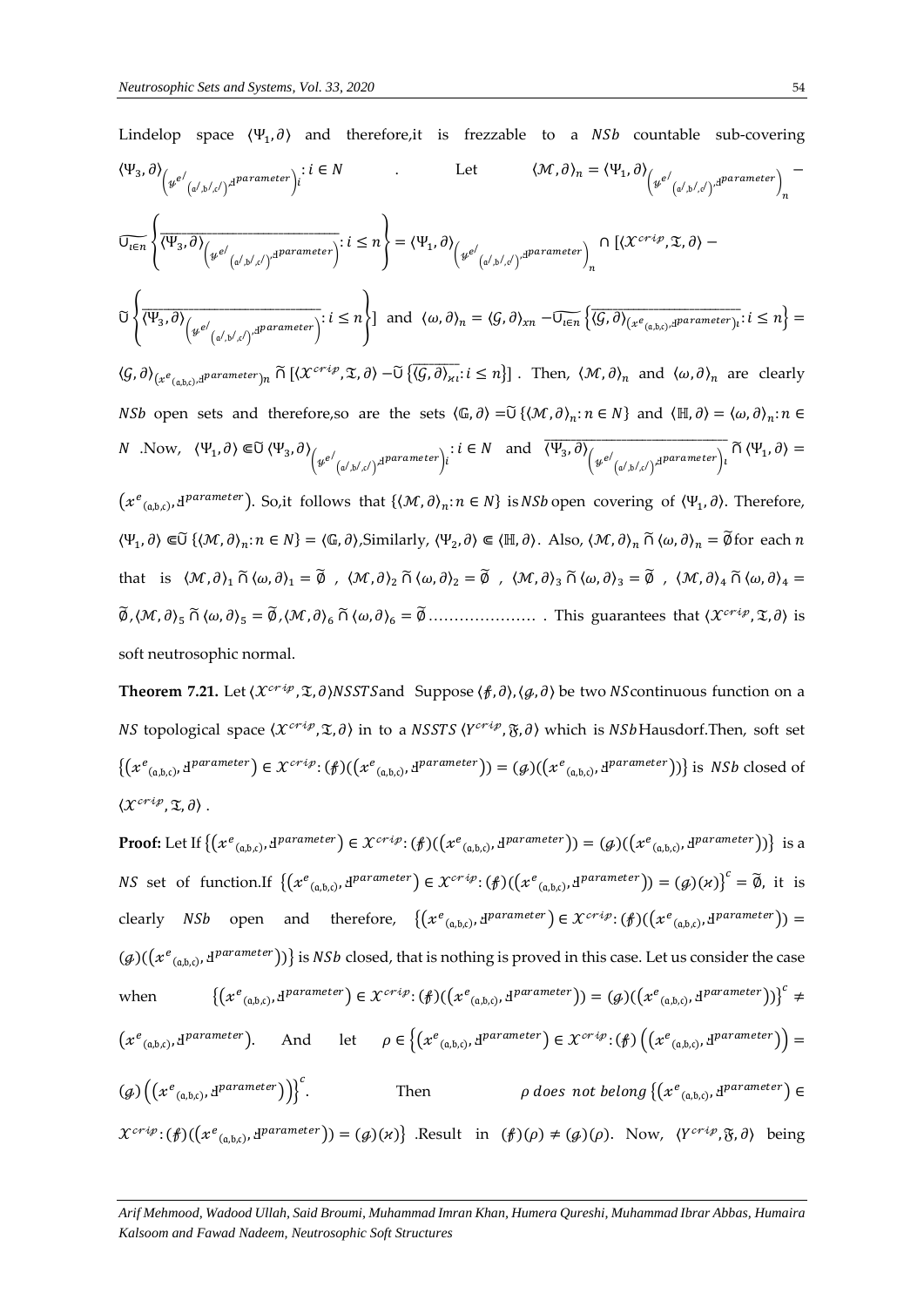*NSb*Hausdorff space so there exists *NSbopen* sets  $\langle q, \partial \rangle$  and  $\langle \xi, \partial \rangle$  of  $(f)(\rho)$  and  $(g)(\rho)$  respectively such that  $\langle \varphi, \partial \rangle$  and  $\langle \mathfrak{H}, \partial \rangle$  such that these *NS* sets such that the possibility of one rules out the possibility of other. By soft continuity of  $(\nmid \theta, \partial), (\nmid \theta, \partial)$ , $(\nmid \theta, \partial)^{-1}$  as well as  $(\nmid \theta, \partial)^{-1}$ is NSbopen nhd of  $\rho$ and therefore,so is  $\langle f, \partial \rangle^{-1} \cap \langle g, \partial \rangle^{-1}$  is contained in  $\{(x^e_{(a,b,c)}, A^{parameter})\in$  $\mathcal{X}^{crip}$ :  $(f)$ ( $(x^e{}_{(a,b,c)},d^{parameter})$ ) =  $(g)$ ( $(x^e{}_{(a,b,c)},d^{parameter})$ )}, for,  $(x^e{}_{(a,b,c)},d^{parameter}) \in$  $((\nexists, \partial)^{-1} \cap (\mathcal{G}, \partial)^{-1}) \Rightarrow (\nexists) ((x^e_{(a,b,c)}, d^{parameter})) \in (\mathcal{G}, \partial)$  and  $(\mathcal{G})((\nexists) ((\nexists e_{(a,b,c)}, d^{parameter})) \neq$  $(g)$ ( $(x^e_{(a,b,c)}, d^{parameter})$ ) because  $\langle g, \partial \rangle$  and  $\langle \mathfrak{H}, \partial \rangle$  are mutually exclusive. This implies that  $x\ does\ not\ belong\ to\ \{ (x^e_{(a,b,c)}, d^{parameter}) \in \mathcal{X}^{cri\varphi} : (\beta) ((x^e_{(a,b,c)}, d^{parameter})) =$ 

$$
(\mathcal{G})((x^e_{(a,b,c)}, d^{parameter}))\}.\nTherefore\n\begin{cases}\n\rho \in (\mathcal{f})^{-1}(\langle \mathcal{G}, \partial \rangle) \cap (\mathcal{G})^{-1}(\langle \mathcal{G}, \partial \rangle) \\
\in \\
(\mathcal{F}^e_{(a,b,c)}, d^{parameter}) \in \mathcal{X}^{crip} \\
\in (\mathcal{f})((x^e_{(a,b,c)}, d^{parameter})) \\
\in (\mathcal{G})((x^e_{(a,b,c)}, d^{parameter}))\n\end{cases}\n\begin{cases}\n\rho \in (\mathcal{f})^{-1}(\langle \mathcal{G}, \partial \rangle) \cap (\mathcal{G})^{-1}(\langle \mathcal{G}, \partial \rangle) \\
\in \mathcal{F}^{crip} \\
\in (\mathcal{G})^{-1}(\langle \mathcal{G}, \partial \rangle) \cap (\langle \mathcal{F}^e_{(a,b,c)}, d^{parameter}))\n\end{cases}
$$

$$
\begin{cases}\n\left(x^e_{(a,b,c)}, \mathbf{d}^{parameter}\right) \in \mathcal{X}^{crip:}\n\end{cases}\n\begin{cases}\n\left(\oint \left(\left(x^e_{(a,b,c)}, \mathbf{d}^{parameter}\right) \in \mathcal{X}^{crip:}\right)\n\right) & \text{is } \text{nhd of each of its points. So,}\n\left(\oint \left(\left(x^e_{(a,b,c)}, \mathbf{d}^{parameter}\right) \in \mathcal{X}^{crip:}\right)\n\right) & \text{is } \left(\oint \left(\left(x^e_{(a,b,c)}, \mathbf{d}^{parameter}\right) \in \mathcal{X}^{crip:}\n\right)\n\right) & \text{is } \left(\oint \left(\left(x^e_{(a,b,c)}, \mathbf{d}^{parameter}\right) \in \mathcal{X}^{crip:}\n\right)\n\right) & \text{is } \left(\oint \left(x^e_{(a,b,c)}, \mathbf{d}^{parameter}\right) \in \mathcal{X}^{crip:}\n\right)\n\end{cases}
$$

 $(g)((x^e_{(a,b,c)},d^{parameter}))\}$  is *NSb* closed.

**Theorem 7.22.** Let  $\langle \mathcal{X}^{crip}, \mathcal{I}, \partial \rangle$ NSSTS such that it is NSb Hausdorff space and let  $(f)$  be soft continuous function of  $\langle \mathcal{X}^{crip}, \mathfrak{X}, \partial \rangle$  into itself. Then, the NS set of fixed points under  $(f)$  is a NSb closed set.

Proof: Let 
$$
\delta = \{(\textbf{f}) \left( (x^e_{(a,b,c)}, 1^{parameter}) \right) = (x^e_{(a,b,c)}, 1^{parameter}) \}
$$
. If  $\delta^c = \tilde{\emptyset}$ , Then is NSb open and  
\ntherefore\n
$$
\{(\textbf{f}) \left( (x^e_{(a,b,c)}, 1^{parameter}) \right) = (x^e_{(a,b,c)}, 1^{parameter}) \} \text{NSb} \qquad \text{closed.} \qquad \text{So,} \qquad \text{let}
$$
\n
$$
\{(\textbf{f}) \left( (x^e_{(a,b,c)}, 1^{parameter}) \right) = (x^e_{(a,b,c)}, 1^{parameter}) \}^c \neq \tilde{\emptyset} \qquad \text{and} \qquad \text{let} \qquad \left( y^{e'}_{(a',b',c')}, 1^{parameter} \right) \in
$$
\n
$$
\{(\textbf{f}) \left( (x^e_{(a,b,c)}, 1^{parameter}) \right) = (x^e_{(a,b,c)}, 1^{parameter}) \}^c \neq \tilde{\emptyset} \qquad \text{and} \qquad \text{let} \qquad \left( y^{e'}_{(a',b',c')}, 1^{parameter} \right) \in
$$
\n
$$
\{ (\textbf{f}) \left( (x^e_{(a',b',c')}, 1^{parameter} \right) \} = (x^e_{(a,b,c)}, 1^{parameter} \right) \}^c \qquad \text{Then,}
$$
\n
$$
\{ (y^{e'}_{(a',b',c')}, 1^{parameter} \} \text{does not belong to } \{ (\textbf{f}) \left( (x^e_{(a,b,c)}, 1^{parameter} \right) \} = (x^e_{(a,b,c)}, 1^{parameter} \right) \text{ and}
$$
\n
$$
\text{therefore } (\textbf{f}) \left( (y^{e'}_{(a',b',c')}, 1^{parameter} \right) \neq (y^{e'}_{(a',b',c')}, 1^{parameter} \right). \text{ Now, } (y^{e'}_{(a',b',c')}, 1^{parameter} \right) \text{ and}
$$

*Arif Mehmood, Wadood Ullah, Said Broumi, Muhammad Imran Khan, Humera Qureshi, Muhammad Ibrar Abbas, Humaira Kalsoom and Fawad Nadeem, Neutrosophic Soft Structures*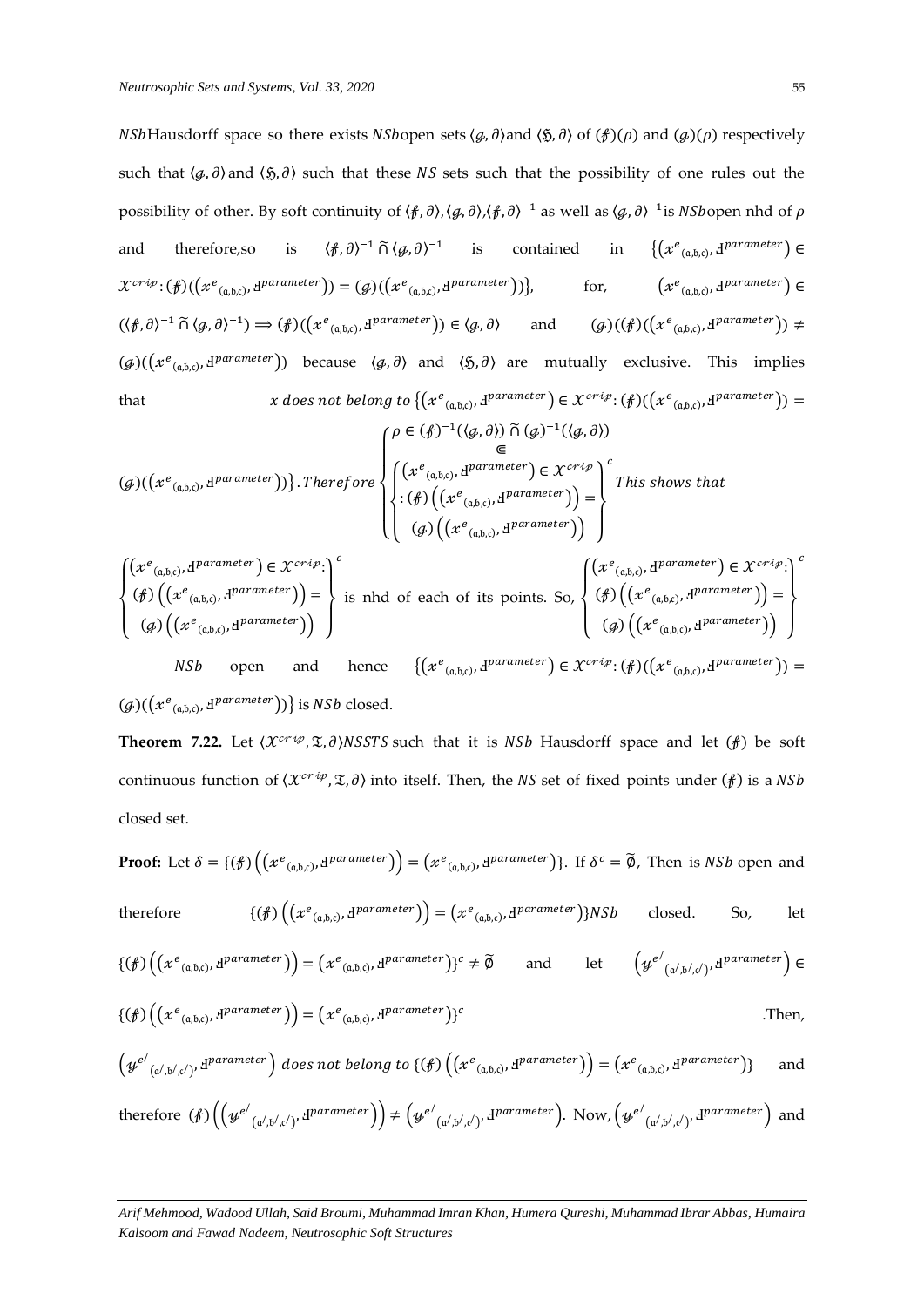$\sqrt{ }$ 

 $\sqrt{2}$ 

$$
(f) \left( \left( \psi^{e'}_{(a',b',c')}, d^{parameter} \right) \right) \text{ being two distinct points of the } NSb\text{Hasdorff space } (\mathcal{X}^{crit}, \mathcal{X}, \partial), \text{ so}
$$
\nthere exists *NSb* open sets  $\langle \mathcal{G}, \partial \rangle$  and  $\langle \mathcal{S}, \partial \rangle$  such that  $\left( \psi^{e'}_{(a',b',c')}, d^{parameter} \right) \in$ \n
$$
\langle \mathcal{G}, \partial), (f) \left( \left( \psi^{e'}_{(a',b',c')}, d^{parameter} \right) \right) \in \langle \mathcal{S}, \partial \rangle \text{ and } \langle \mathcal{G}, \partial \rangle, \langle \mathcal{S}, \partial \rangle \text{ are disjoint. Also, by the } NS \text{ continuity}
$$
\n
$$
(f) \left( \mathcal{X}^{e_{(a,b,c)}, d^{parameter}} \right) \right) = \left( \mathcal{X}^{e_{(a,b,c)}, d^{parameter}} \right) \in \left( \mathcal{S}, \partial \right) \text{ and } \langle \mathcal{G}, \partial \rangle, \langle \mathcal{S}, \partial \rangle \text{ are disjoint. Also, by the } NS \text{ continuity}
$$
\n
$$
(\{f\}) \left( \left( \mathcal{X}^{e_{(a,b,c)}, d^{parameter} \right) \right) = \left( \mathcal{X}^{e_{(a,b,c)}, d^{parameter} \right) \in \mathcal{S}} \right) \in \left( \mathcal{S}, \partial \right) \in \left( \{f\} \right) \left( \left( \mathcal{X}^{e_{(a,b,c)}, d^{parameter} \right) \right) \in \left( \mathcal{S}, \partial \right) \in \mathcal{S} \right) \in \left( \mathcal{S}, \partial \right) \cap \left( \{f\} \right)^{-1} \left( \langle \mathcal{S}, \partial \rangle \right) \Rightarrow \mu \in \left( \{f\} \right) \left( \left( \mathcal{X}^{e_{(a,b,c)}, d^{parameter} \right) \right) = \left( \mathcal{X}^{e_{(a,b,c)}, d^{parameter} \right) \in \left( \{f\} \right) \left( \left( \mathcal{X}^{e_{(a,b,c)}, d^{parameter} \right) \right) \in \left( \{f\} \left( \left( \mathcal{X}^{e_{(a,b,c)}, d^{
$$

### **8. Conclusion**

In this paper, neutrosophic soft points with one point greater than the other and their properties, generalized neutrosophic soft open set known as b-open set, neutrosophic soft separation axioms theoretically and with support of suitable examples with respect to soft points, neutrosophic soft  $b_0$ space engagement with generalized neutrosophic soft closed set, neutrosophic soft  $b_2$ -space engagement with generalized neutrosophic soft open set are addressed. In continuation, neutrosophic soft  $b_0$ -space behave as neutrosophic soft  $b_2$ -space with the plantation of some extra condition on soft  $b_0$ -space, neutrosophic soft  $b_3$ -space and related theorems, neutrosophic soft  $b_4$ space, monotonous behavior of neutrosophic soft function with connection of different neutrosophic soft separation axioms, monotonous behavior of neutrosophic soft function with connection of different neutrosophic soft close sets are reflected. Secondly, long touched has been given to neutrosophic soft countability connection with bases and sub-bases, neutrosophic soft product spaces and its engagement through different generalized neutrosophic soft open set and close sets, neutrosophic soft coordinate spaces and its engagement through different generalized neutrosophic soft open set and close sets, Finally, neutrosophic soft countability and its relationship with Bolzano Weirstrass Property through engagement of compactness, neutrosophic soft strongly spaces and its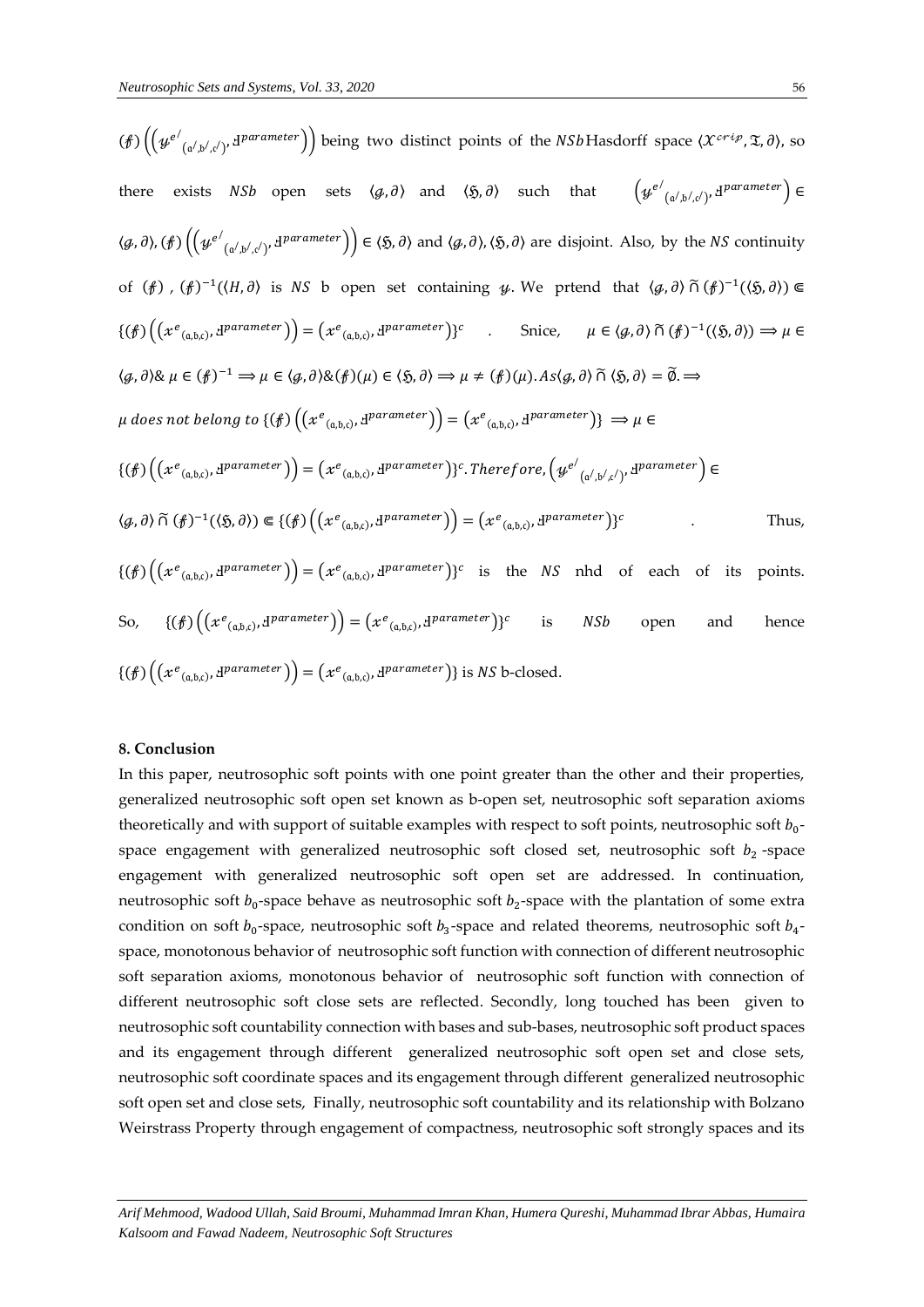related theorems, neutrosophic soft sequences and its relation with neutrosophic soft compactness, neutrosophic soft Lindelof space and related theorems are supposed to address.

#### **Acknowledgement**

The authors are highly thankful to the Editor-in-chief and the referees for their valuable comments and suggestions for improving the quality of our paper.

## **Conflicts of Interest**

The authors declare that they have no conflict of interest.

### **References**

- 1. N. Cagman, S. Karatas and S. Enginoglu, Soft topology, Comput Math Appl. 62 (2011)351–358.
- 2. M. Shabir and M. Naz, on soft topological spaces, Comput Math Appl. 61 (2011) 1786–1799.
- 3. S. Bayramov and C. Gunduz, A new approach to separability and compactness in soft topological spaces, TWMS J Pure Appl Math. 9 (2018) 82–93.
- 4. A. M. Khattak, G. A Khan, M. Ishfaq, F. Jamal, Characterization of Soft α-Separation Axioms and Soft β-Separation Axioms in Soft Single Point Spaces and in Soft Ordinary Spaces, Journal of New Theory,(9)(2017) 63-81.
- 5. L. A. Zadeh, Fuzzy Sets, Inform. Control, 8(1965) 338-353
- 6. K. Atanassov, Intuitionistic fuzzy sets, Fuzzy sets Syst. 20 (1986) 87–96.
- 7. S. Bayramov and C. Gunduz, On intuitionistic fuzzy soft topological spaces, TWMS J Pure Appl Math. 5 (2014) 66–79.
- 8. I. Deli and S. Broumi, Neutrosophic soft relations and some properties, Ann Fuzzy Math Inform. 9 (1) (2015) 169–182.
- 9. T. Bera and N. K. Mahapatra, on neutrosophic soft function, Ann fuzzy Math Inform. 12 (2016) 101–119.
- 10. F. Smarandache, Neutrosophic set, a generalization of the intuitionistic fuzzy sets, Int J Pure Appl Math. 24 (2005) 287–297.
- 11. P. K. Maji, Neutrosophic soft set, Ann Fuzzy Math Inform. 5 (2013) 157–168.
- 12. T. Bera and N. K. Mahapatra, Introduction to neutrosophic soft topological space, Opsearch.54 (2017) 841– 867.
- 13. A.M. Khattak, N. Hanif, F. Nadeem, M. Zamir, C. Park, G. Nordo, S. Jabeen, Soft b- Separation, Ann Fuzzy Math Inform Axioms in Neutrosophic Soft Topological Structures.18 (2019)93-95.
- 14. C.G. Aras, T. Y. Ozturk, S. Bayramov, Separation axioms on neutrosophic soft topological spaces, Turk j Math.43 (2019) 498-510.
- 15. T. Y. Ozturk, C.G. Aras, S. Bayramov, A New Approach to operations on neutrosophic soft sets and to neutrosophic soft topological spaces, A new approach to operations on neutrosophic sets and to neutrosophic soft topological spaces. Communication in Mathematics and Application.10 (2019)1-13.
- 16. Madeleine Al-Tahan , Bijan Davvaz, On single valued neutrosophic sets and neutrosophic  $x$ -structures: Applications on algebraic structures (hyper structures),International Journal of Neutrosophic Science, Volume 3 , Issue 2, pp. 108-117 , 2020.
- 17. Adeleke .E.O, Agboola .A.A.A and Smarandache .F, Refined Neutrosophic Rings I, International Journal of Neutrosophic Science, Vol 2 , pp 77-81, 2020.